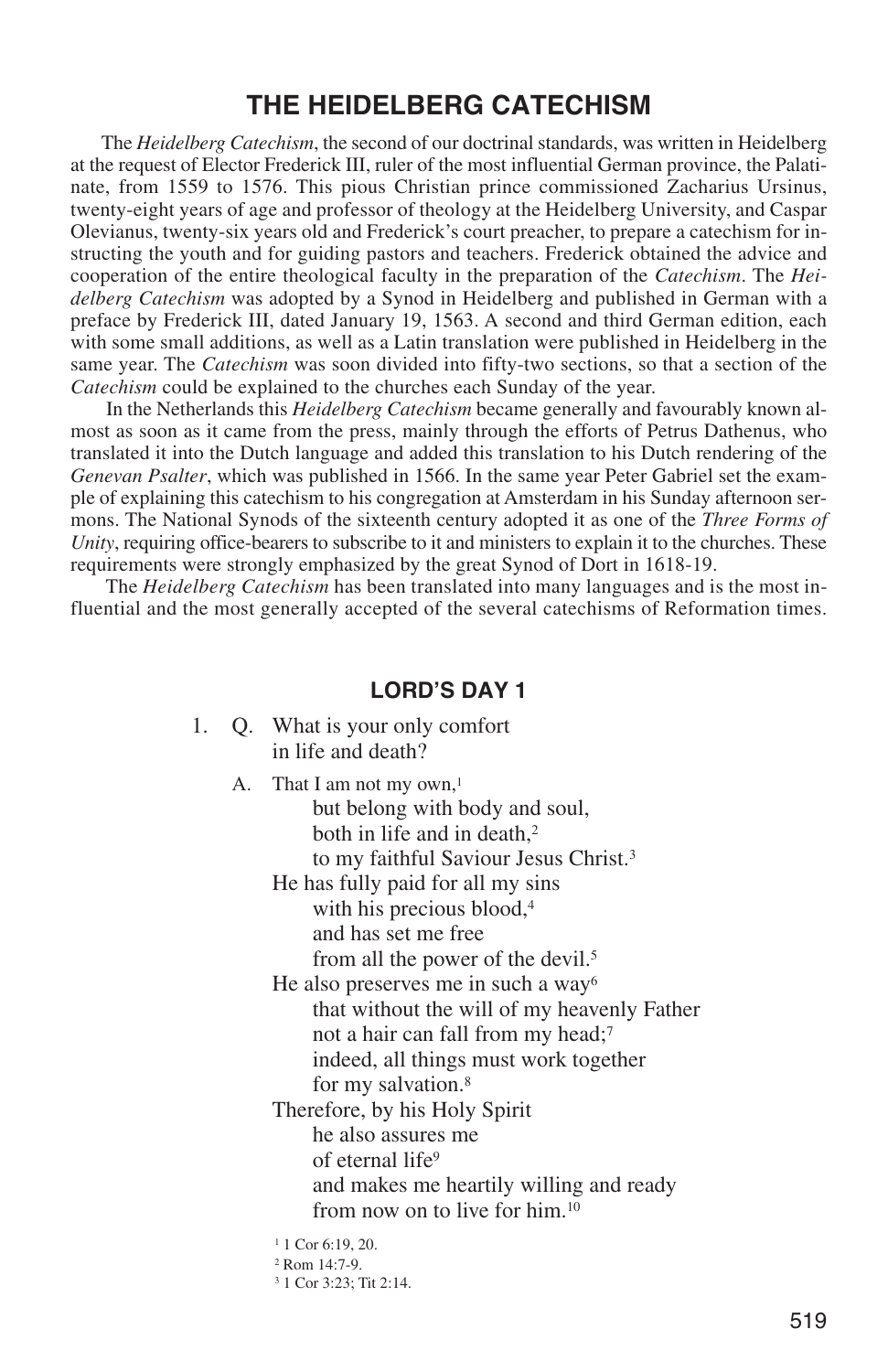1 Pet 1:18, 19; 1 Jn 1:7; 2:2. Jn 8:34-36; Heb 2:14, 15; 1 Jn 3:8. Jn 6:39, 40; 10:27-30; 2 Thess 3:3; 1 Pet 1:5. Mt 10:29-31; Lk 21:16-18. Rom 8:28. Rom 8:15, 16; 2 Cor 1:21, 22; 5:5; Eph 1:13, 14. 10Rom 8:14.

- 2. Q. What do you need to know in order to live and die in the joy of this comfort?
	- A. First,

how great my sins and misery are;<sup>1</sup> second,

how I am delivered

from all my sins and misery;2

third,

how I am to be thankful to God for such deliverance.3

<sup>1</sup> Rom 3:9, 10; 1 Jn 1:10.

- <sup>2</sup> Jn 17:3; Acts 4:12; 10:43.
- <sup>3</sup> Mt 5:16; Rom 6:13; Eph 5:8-10; 1 Pet 2:9, 10.

### **The First Part**

# **OUR SIN AND MISERY LORD'S DAY 2**

- 3. Q. From where do you know your sins and misery?
	- A. From the law of God.<sup>1</sup> <sup>1</sup> Rom 3:20; 7:7-25.
- 4. Q. What does God's law require of us?
	- A. Christ teaches us this in a summary in Matthew 22: *Love the Lord your God with all your heart and with all your soul and with all your mind.<sup>1</sup> This is the first and greatest commandment. And the second is like it: Love your neighbour as yourself. All the Law and the Prophets hang on these two commandments.<sup>2</sup>*
		- <sup>1</sup> Deut 6:5.
		- <sup>2</sup> Lev 19:18.
- 5. Q. Can you keep all this perfectly?
	- A. No, $1$  I am inclined by nature to hate God and my neighbour.<sup>2</sup>
		- $1$  Rom 3:10, 23; 1 Jn 1:8, 10.
		- <sup>2</sup> Gen 6:5; 8:21; Jer 17:9; Rom 7:23; 8:7; Eph 2:3; Tit 3:3.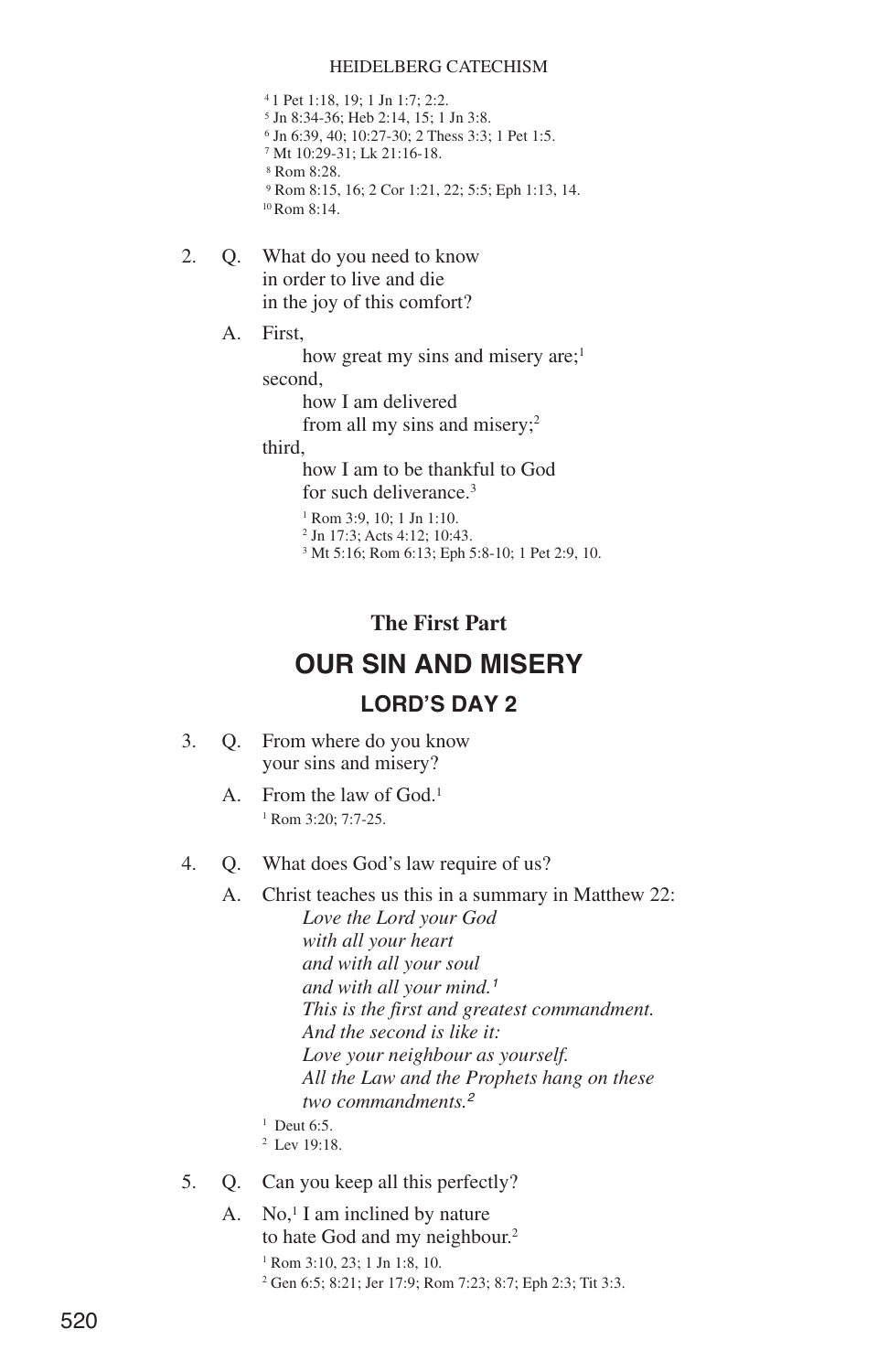### **LORD'S DAY 3**

- 6. Q. Did God, then, create man so wicked and perverse?
	- A. No, on the contrary, God created man good<sup>1</sup> and in his image,<sup>2</sup> that is, in true righteousness and holiness, $3$ so that he might rightly know God his Creator,<sup>4</sup> heartily love him, and live with him in eternal blessedness to praise and glorify him.<sup>5</sup>

```
<sup>1</sup> Gen 1:31.
2 Gen 1:26, 27.
3 Eph 4:24.
4 Col 3:10.
5 Ps \overline{8}.
```
- 7. Q. From where, then, did man's depraved nature come?
	- A. From the fall and disobedience of our first parents, Adam and Eve, in Paradise.<sup>1</sup> for there our nature became so corrupt<sup>2</sup> that we are all conceived and born in sin.<sup>3</sup>

```
1 Gen 3.
2 Rom 5:12, 18, 19.
3 \text{Ps } 51.5.
```
- 8. Q. But are we so corrupt that we are totally unable to do any good and inclined to all evil?
	- A. Yes,<sup>1</sup> unless we are regenerated by the Spirit of God.2

 $1$  Gen 6:5: 8:21: Job 14:4: Is 53:6.  $^{2}$  Jn 3:3-5.

### **LORD'S DAY 4**

- 9. Q. But does not God do man an injustice by requiring in his law what man cannot do?
	- A. No,

for God so created man that he was able to do it.<sup>1</sup>

But man, at the instigation of the devil, $2$ in deliberate disobedience<sup>3</sup> robbed himself and all his descendants of these gifts.4

<sup>1</sup> Gen 1:31.

- <sup>2</sup> Gen 3:13; Jn 8:44; 1 Tim 2:13, 14.
- <sup>3</sup> Gen 3:6.
- <sup>4</sup> Rom 5:12, 18, 19.
- 10. Q. Will God allow such disobedience and apostasy to go unpunished?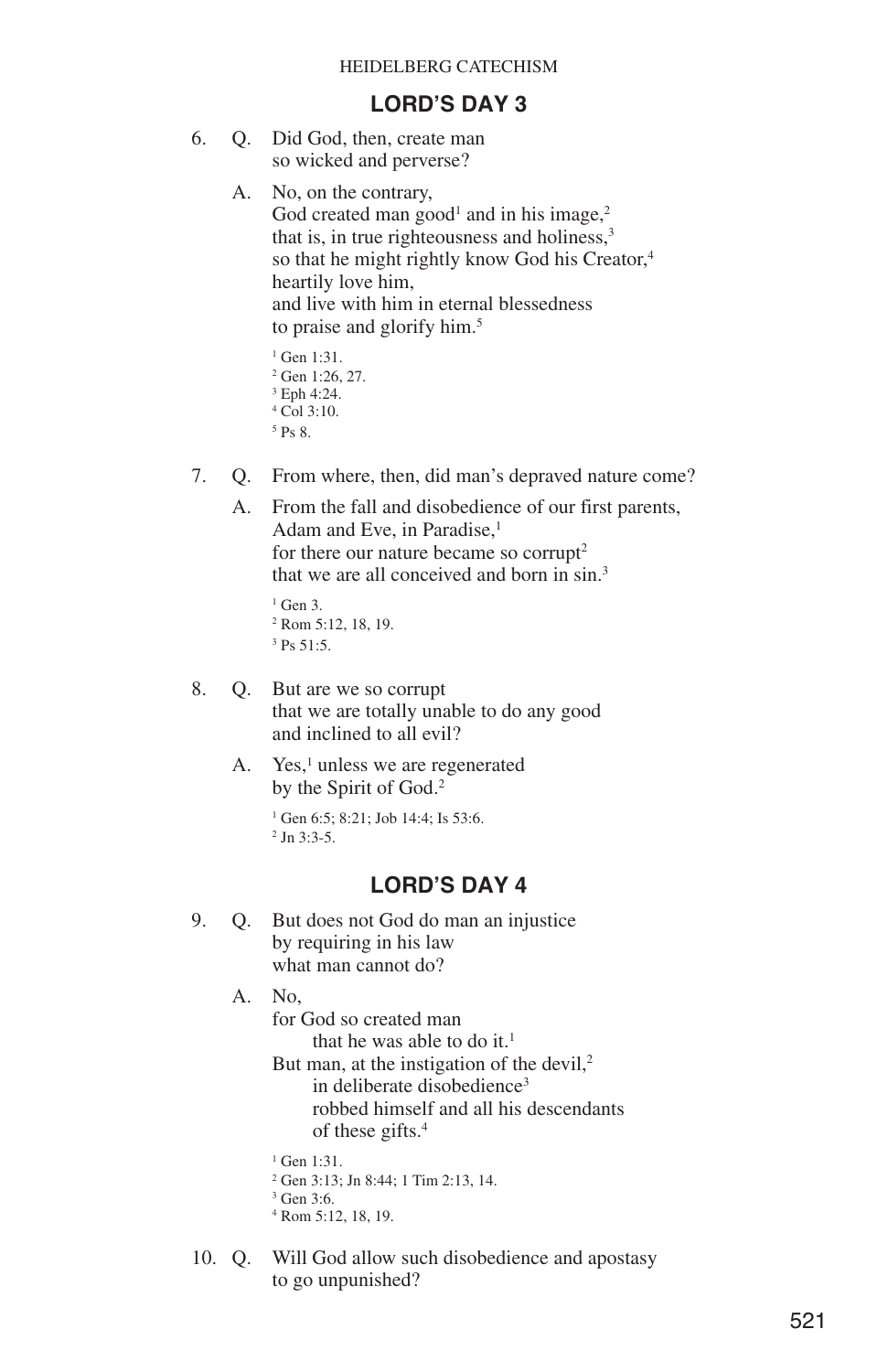A. Certainly not. He is terribly displeased with our original sin as well as our actual sins. Therefore he will punish them by a just judgment both now and eternally, $<sup>1</sup>$ </sup> as he has declared:<sup>2</sup> *Cursed is everyone who does not continue to do everything written in the Book of the Law* (Gal 3:10). <sup>1</sup> Gen 2:17; Ex 34:7; Ps 5:4-6; 7:11; Nahum 1:2; Rom 1:18; 5:12; Eph 5:6; Heb 9:27.  $2$  Deut 27:26.

11. Q. But is God not also merciful?

A. God is indeed merciful.<sup>1</sup> but he is also just.<sup>2</sup> His justice requires that sin committed against the most high majesty of God also be punished with the most severe, that is, with everlasting, punishment of body and soul.<sup>3</sup>

```
1 Ex 20:6; 34:6, 7; Ps 103:8, 9.
```
<sup>2</sup> Ex 20:5; 34:7; Deut 7:9-11; Ps 5:4-6; Heb 10:30, 31.

```
3 Mt 25:45, 46.
```
## **The Second Part**

# **OUR DELIVERANCE**

### **LORD'S DAY 5**

- 12. Q. Since, according to God's righteous judgment we deserve temporal and eternal punishment, how can we escape this punishment and be again received into favour?
	- A. God demands that his justice be satisfied.<sup>1</sup> Therefore we must make full payment, either by ourselves or through another.<sup>2</sup>

<sup>1</sup> Ex 20:5; 23:7; Rom 2:1-11. <sup>2</sup> Is 53:11; Rom 8:3, 4.

13. Q. Can we by ourselves make this payment?

### A. Certainly not. On the contrary, we daily increase our debt.<sup>1</sup> <sup>1</sup> Ps 130:3; Mt 6:12; Rom 2:4, 5.

14. Q. Can any mere creature pay for us?

A. No.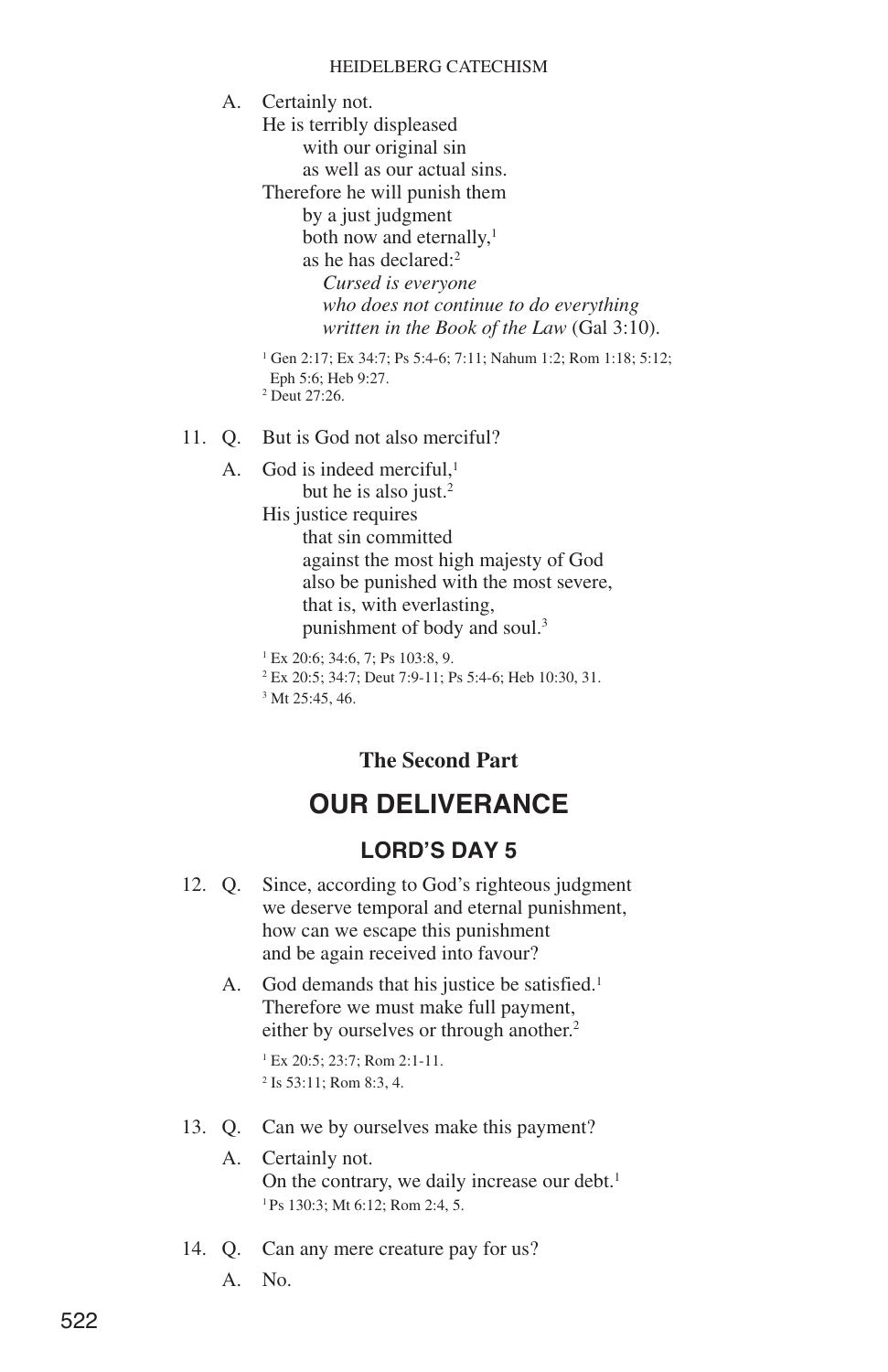In the first place,

God will not punish another creature

for the sin which man has committed.<sup>1</sup>

Furthermore,

no mere creature can sustain the burden of God's eternal wrath against sin and deliver others from it.2

<sup>1</sup> Ezek 18:4, 20; Heb 2:14-18. <sup>2</sup> Ps 130:3; Nahum 1:6.

- 15. Q. What kind of mediator and deliverer must we seek?
	- A. One who is a true<sup>1</sup> and righteous<sup>2</sup> man, and yet more powerful than all creatures; that is, one who is at the same time true God.<sup>3</sup>

<sup>1</sup> 1 Cor 15:21; Heb 2:17. <sup>2</sup> Is 53:9; 2 Cor 5:21; Heb 7:26. <sup>3</sup> Is 7:14; 9:6; Jer 23:6; Jn 1:1; Rom 8:3, 4.

## **LORD'S DAY 6**

- 16. Q. Why must he be a true and righteous man?
	- A. He must be a true man because the justice of God requires that the same human nature which has sinned should pay for sin.<sup>1</sup>

He must be a righteous man because one who himself is a sinner cannot pay for others.<sup>2</sup>

<sup>1</sup> Rom 5:12, 15; 1 Cor 15:21; Heb 2:14-16.

<sup>2</sup> Heb 7:26, 27; 1 Pet 3:18.

17. Q. Why must he at the same time be true God?

A. He must be true God so that by the power of his divine nature<sup>1</sup> he might bear in his human nature the burden of God's wrath,<sup>2</sup> and might obtain for us and restore to us righteousness and life.3 <sup>1</sup> Is 9:6.

> <sup>2</sup> Deut 4:24; Nahum 1:6; Ps 130:3. <sup>3</sup> Is 53:5, 11; Jn 3:16; 2 Cor 5:21.

- 18. Q. But who is that Mediator who at the same time is true God and a true and righteous man?
	- A. Our Lord Jesus Christ.<sup>1</sup> *who has become for us wisdom from God – that is, our righteousness, holiness and redemption* (1 Cor 1:30).

<sup>1</sup> Mt 1:21-23; Lk 2:11; 1 Tim 2:5; 3:16.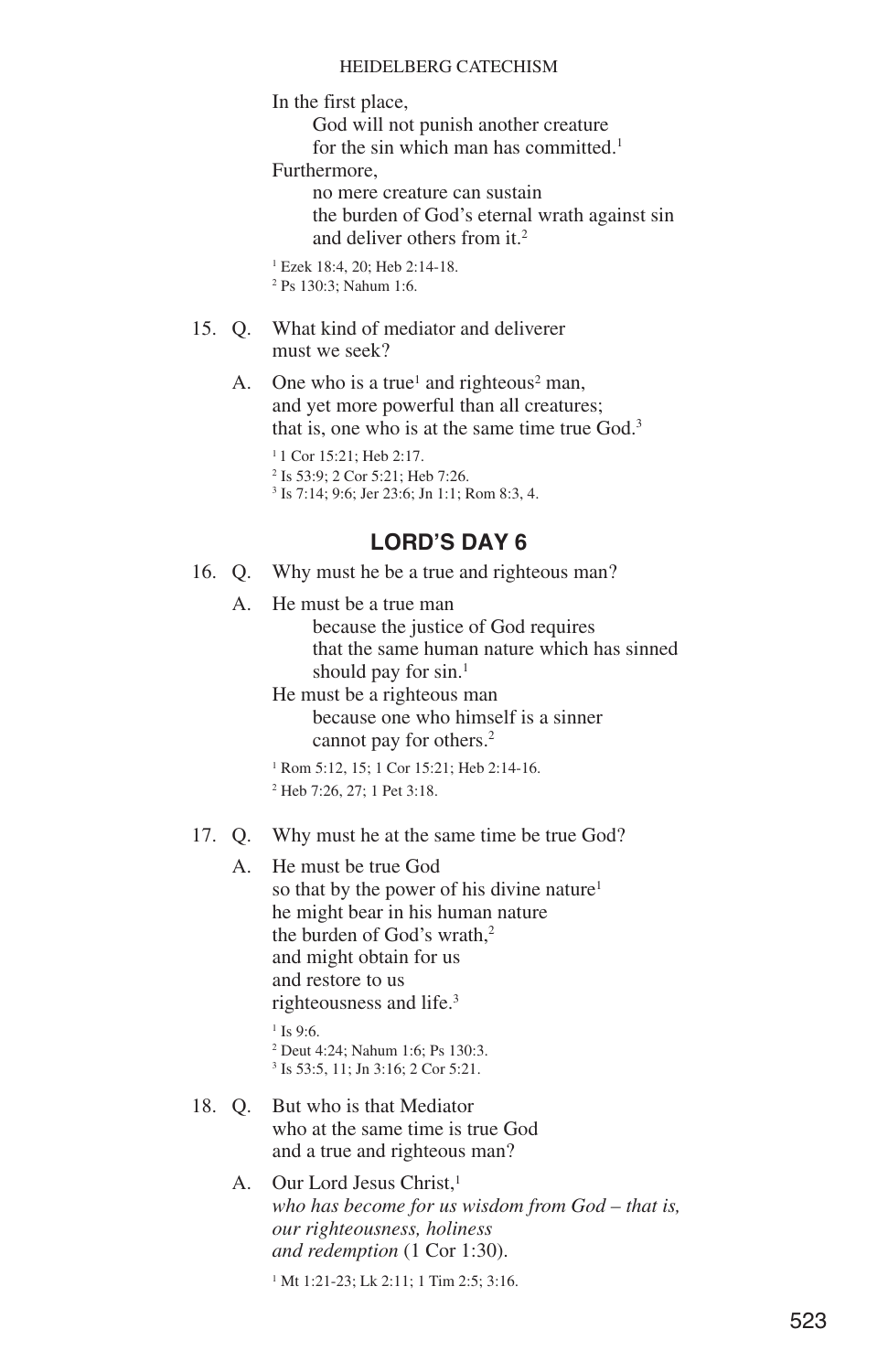19. Q. From where do you know this?

A. From the holy gospel,

which God himself first revealed in Paradise.<sup>1</sup> Later, he had it proclaimed

by the patriarchs<sup>2</sup> and prophets, $3$ 

and foreshadowed

by the sacrifices and other ceremonies of the law.4

Finally, he had it fulfilled

through his only Son.5

 $1$  Gen 3:15.

<sup>2</sup> Gen 12:3; 22:18; 49:10.

<sup>3</sup> Is 53; Jer 23:5, 6; Mic 7:18-20; Acts 10:43; Heb 1:1.

<sup>4</sup> Lev 1-7; Jn 5:46; Heb 10:1-10.

<sup>5</sup> Rom 10:4; Gal 4:4, 5; Col 2:17.

### **LORD'S DAY 7**

- 20. Q. Are all men, then, saved by Christ just as they perished through Adam?
	- A. No.

Only those are saved who by a true faith are grafted into Christ and accept all his benefits.<sup>1</sup>

<sup>1</sup> Mt 7:14; Jn 1:12; 3:16, 18, 36; Rom 11:16-21.

- 21. Q. What is true faith?
	- A. True faith is a sure knowledge whereby I accept as true all that God has revealed to us in his Word.<sup>1</sup>

At the same time it is a firm confidence<sup>2</sup> that not only to others, but also to me, $3$ God has granted forgiveness of sins, everlasting righteousness, and salvation,<sup>4</sup> out of mere grace, only for the sake of Christ's merits.5

- This faith the Holy Spirit works in my heart by the gospel.<sup>6</sup>
- <sup>1</sup> Jn 17:3, 17; Heb 11:1-3; Jas 2:19.
- <sup>2</sup> Rom 4:18-21; 5:1; 10:10; Heb 4:16.
- $3$  Gal  $2:20$ .
- <sup>4</sup> Rom 1:17; Heb 10:10.
- <sup>5</sup> Rom 3:20-26; Gal 2:16; Eph 2:8-10.
- <sup>6</sup> Acts 16:14; Rom 1:16; 10:17; 1 Cor 1:21.
- 22. Q. What, then, must a Christian believe?
	- A. All that is promised us in the gospel, $<sup>1</sup>$ </sup> which the articles of our catholic and undoubted Christian faith teach us in a summary.

<sup>1</sup> Mt 28:19; Jn 20:30, 31.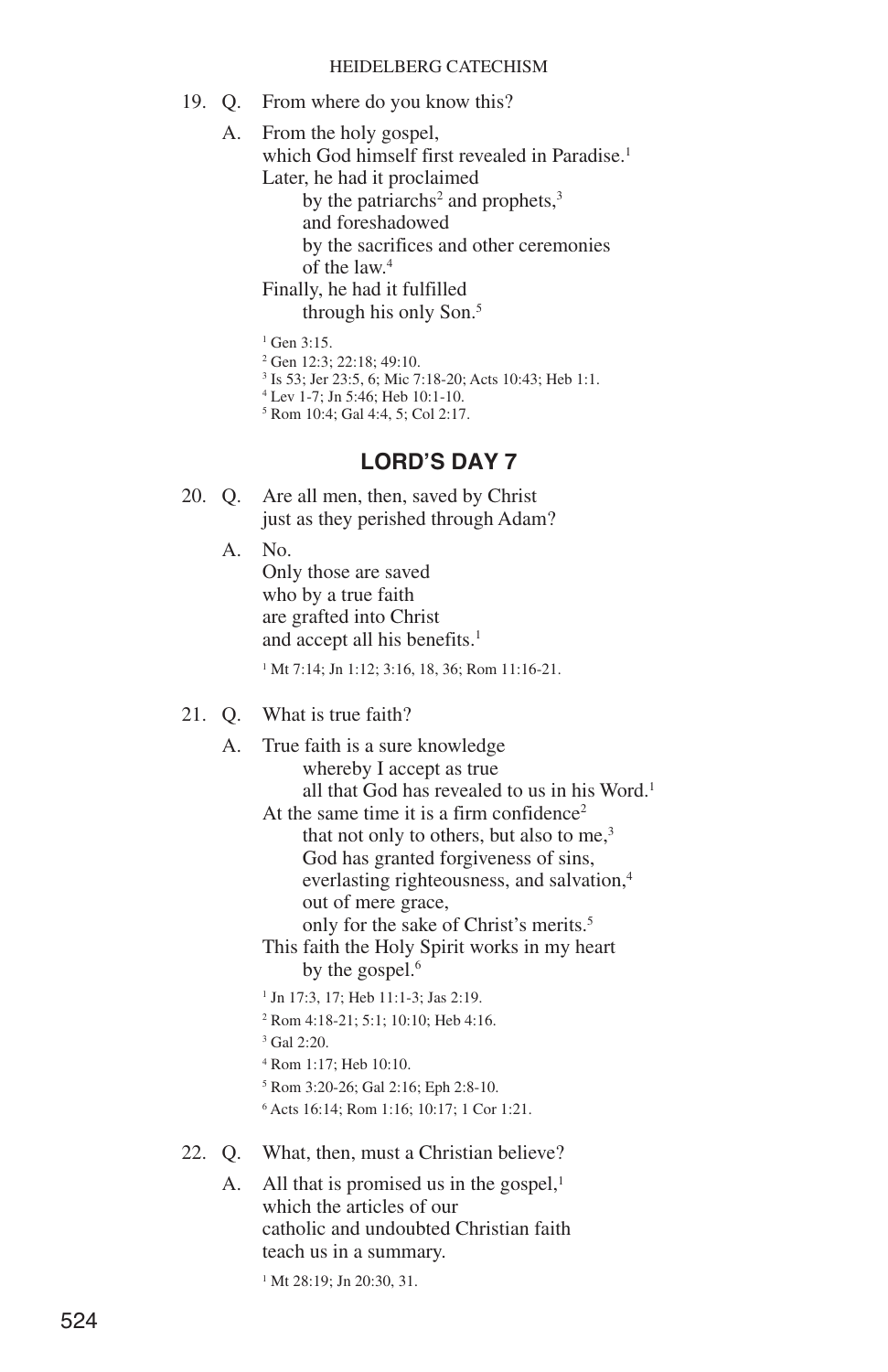- 23. Q. What are these articles?
	- A. I. 1. *I believe in God the Father almighty, Creator of heaven and earth.*
		- II. 2. *I believe in Jesus Christ, his only-begotten Son, our Lord;*
			- 3. *he was conceived by the Holy Spirit, born of the virgin Mary;*
			- 4. *suffered under Pontius Pilate, was crucified, dead, and buried; he descended into hell.*
			- 5. *On the third day he arose from the dead;*
			- 6. *he ascended into heaven, and sits at the right hand of God the Father almighty;*
			- 7. *from there he will come to judge the living and the dead.*
		- III . 8. *I believe in the Holy Spirit;*
			- 9. *I believe a holy catholic Christian church, the communion of saints;*
			- 10. *the forgiveness of sins;*
			- 11. *the resurrection of the body;*
			- 12. *and the life everlasting.*

## **LORD'S DAY 8**

- 24. Q. How are these articles divided?
	- A. Into three parts: the first is about God the Father and our creation; the second about God the Son and our redemption; the third about God the Holy Spirit and our sanctification.
- 25. Q. Since there is only one God,<sup>1</sup> why do you speak of three persons, Father, Son, and Holy Spirit?
	- A. Because God has so revealed himself in his Word<sup>2</sup> that these three distinct persons are the one, true, eternal God.

<sup>1</sup> Deut 6:4: Is 44:6: 45:5: 1 Cor 8:4, 6. <sup>2</sup> Gen 1:2, 3; Is 61:1; 63:8-10; Mt 3:16, 17; 28:18, 19; Lk 4:18; Jn 14:26; 15:26; 2 Cor 13:14; Gal 4:6; Tit 3:5, 6.

# **God the Father and our Creation**

- 26. Q. What do you believe when you say: *I believe in God the Father almighty, Creator of heaven and earth?*
	- A. That the eternal Father of our Lord Jesus Christ, who out of nothing created heaven and earth and all that is in them. $<sup>1</sup>$ </sup>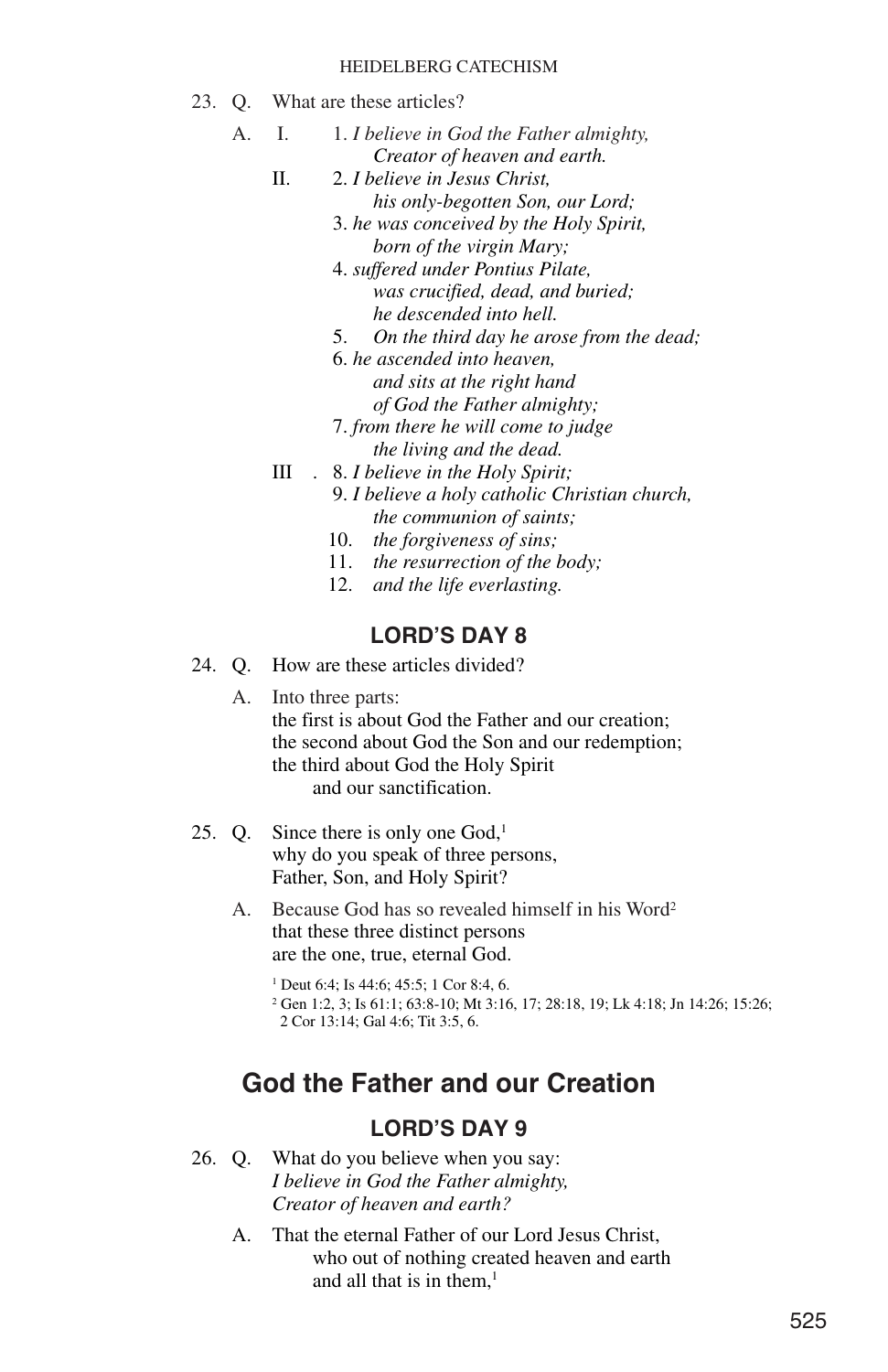and who still upholds and governs them by his eternal counsel and providence,<sup>2</sup> is, for the sake of Christ his Son,

my God and my Father.<sup>3</sup>

In him I trust so completely as to have no doubt that he will provide me with all things necessary for body and soul,<sup>4</sup> and will also turn to my good whatever adversity he sends me in this life of sorrow.5

He is able to do so as almighty God,<sup>6</sup> and willing also as a faithful Father.7

<sup>1</sup> Gen 1 and 2; Ex 20:11; Job 38 and 39; Ps 33:6; Is 44:24; Acts 4:24; 14:15.

<sup>2</sup> Ps 104:27-30; Mt 6:30; 10:29; Eph 1:11.

<sup>3</sup> Jn 1:12, 13; Rom 8:15, 16; Gal 4:4-7; Eph 1:5.

<sup>4</sup> Ps 55:22; Mt 6:25, 26; Lk 12:22-31.

<sup>5</sup> Rom 8:28.

- <sup>6</sup> Gen 18:14; Rom 8:31-39.
- <sup>7</sup> Mt 6:32, 33; 7:9-11.

### **LORD'S DAY 10**

27. Q. What do you understand by the providence of God?

A. God's providence is his almighty and ever present power,<sup>1</sup> whereby, as with his hand, he still upholds heaven and earth and all creatures,<sup>2</sup>

and so governs them that

leaf and blade,

rain and drought, fruitful and barren years, food and drink, health and sickness, riches and poverty,<sup>3</sup> indeed, all things,

come to us not by chance4 but by his fatherly hand.<sup>5</sup>

- <sup>1</sup> Jer 23:23, 24; Acts 17:24-28.
- <sup>2</sup> Heb 1:3.
- <sup>3</sup> Jer 5:24; Acts 14:15-17; Jn 9:3; Prov 22:2.
- <sup>4</sup> Prov 16:33.
- <sup>5</sup> Mt 10:29.
- 28. Q. What does it benefit us to know that God has created all things and still upholds them by his providence?
	- A. We can be patient in adversity, $<sup>1</sup>$ </sup> thankful in prosperity,<sup>2</sup> and with a view to the future we can have a firm confidence in our faithful God and Father that no creature shall separate us from his love:<sup>3</sup>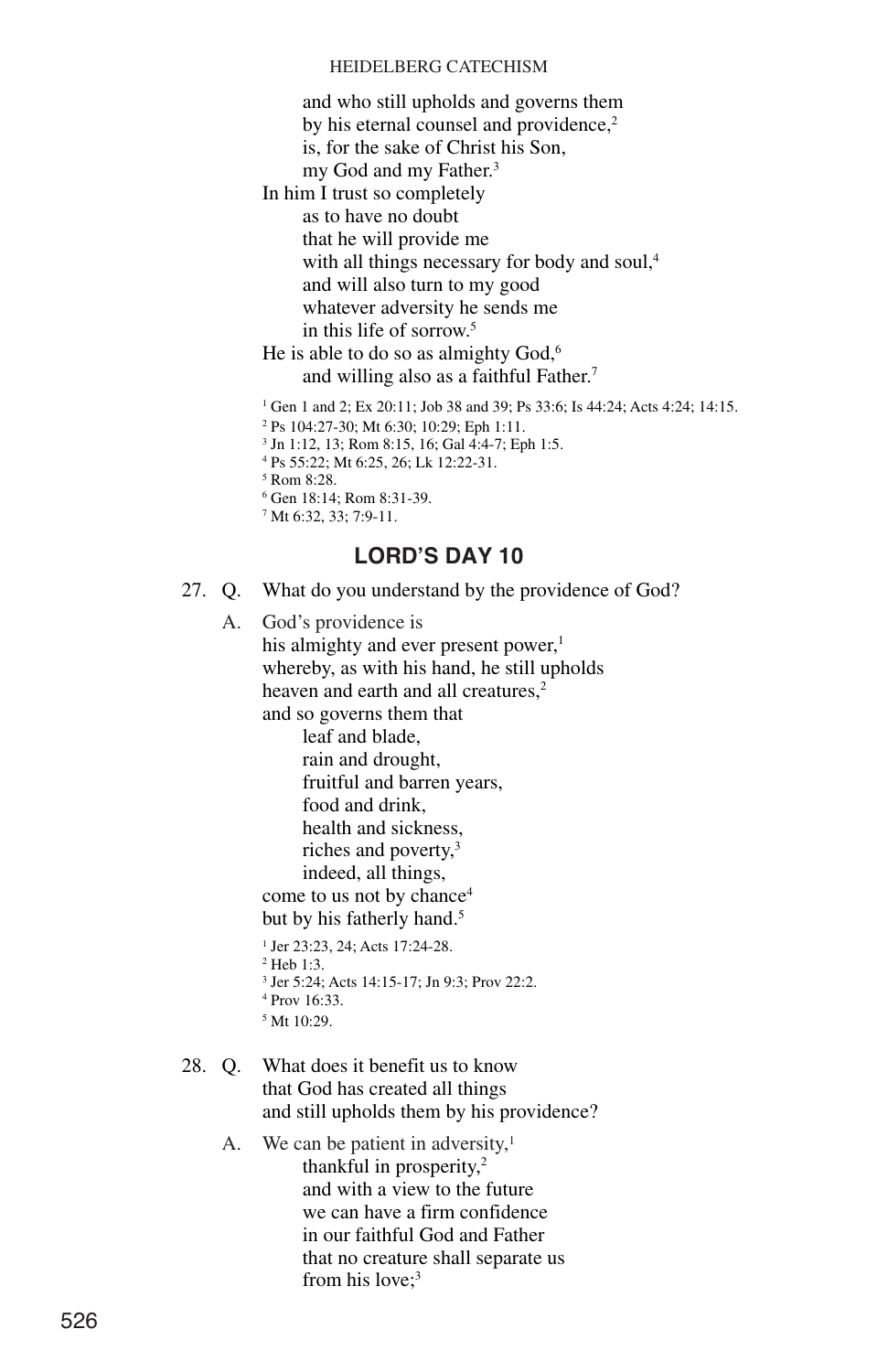### for all creatures are so completely in his hand that without his will they cannot so much as move.<sup>4</sup>

- <sup>1</sup> Job 1:21, 22; Ps 39:10; Jas 1:3.
- <sup>2</sup> Deut 8:10; 1 Thess 5:18.

```
3 Ps 55:22; Rom 5:3-5; 8:38, 39.
```
<sup>4</sup> Job 1:12; 2:6; Prov 21:1; Acts 17:24-28.

# **God the Son and our Redemption**

## **LORD'S DAY 11**

- 29. Q. Why is the Son of God called *Jesus,* that is, Saviour?
	- A. Because he saves us from all our sins.<sup>1</sup> and because salvation is not to be sought or found in anyone else.<sup>2</sup>

<sup>1</sup> Mt 1:21; Heb 7:25. <sup>2</sup> Is 43:11; Jn 15:4, 5; Acts 4:11, 12; 1 Tim 2:5.

### 30. Q. Do those who seek

their salvation or well-being in saints, in themselves, or anywhere else, also believe in the only Saviour Jesus?

### A. No.

Though they boast of him in words, they in fact deny the only Saviour Jesus.<sup>1</sup> For one of two things must be true:

either Jesus is not a complete Saviour, or those who by true faith accept this Saviour must find in him all that is necessary for their salvation.<sup>2</sup>

```
1 1 Cor 1:12, 13; Gal 5:4.
```
<sup>2</sup> Col 1:19, 20; 2:10; 1 Jn 1:7.

### **LORD'S DAY 12**

31. Q. Why is he called *Christ,* that is, Anointed?

> A. Because he has been ordained by God the Father, and anointed with the Holy Spirit,<sup>1</sup> to be our chief Prophet and Teacher,<sup>2</sup> who has fully revealed to us the secret counsel and will of God concerning our redemption;<sup>3</sup> our only High Priest,<sup>4</sup> who by the one sacrifice of his body has redeemed us.<sup>5</sup> and who continually intercedes for us before the Father;<sup>6</sup> and our eternal King,7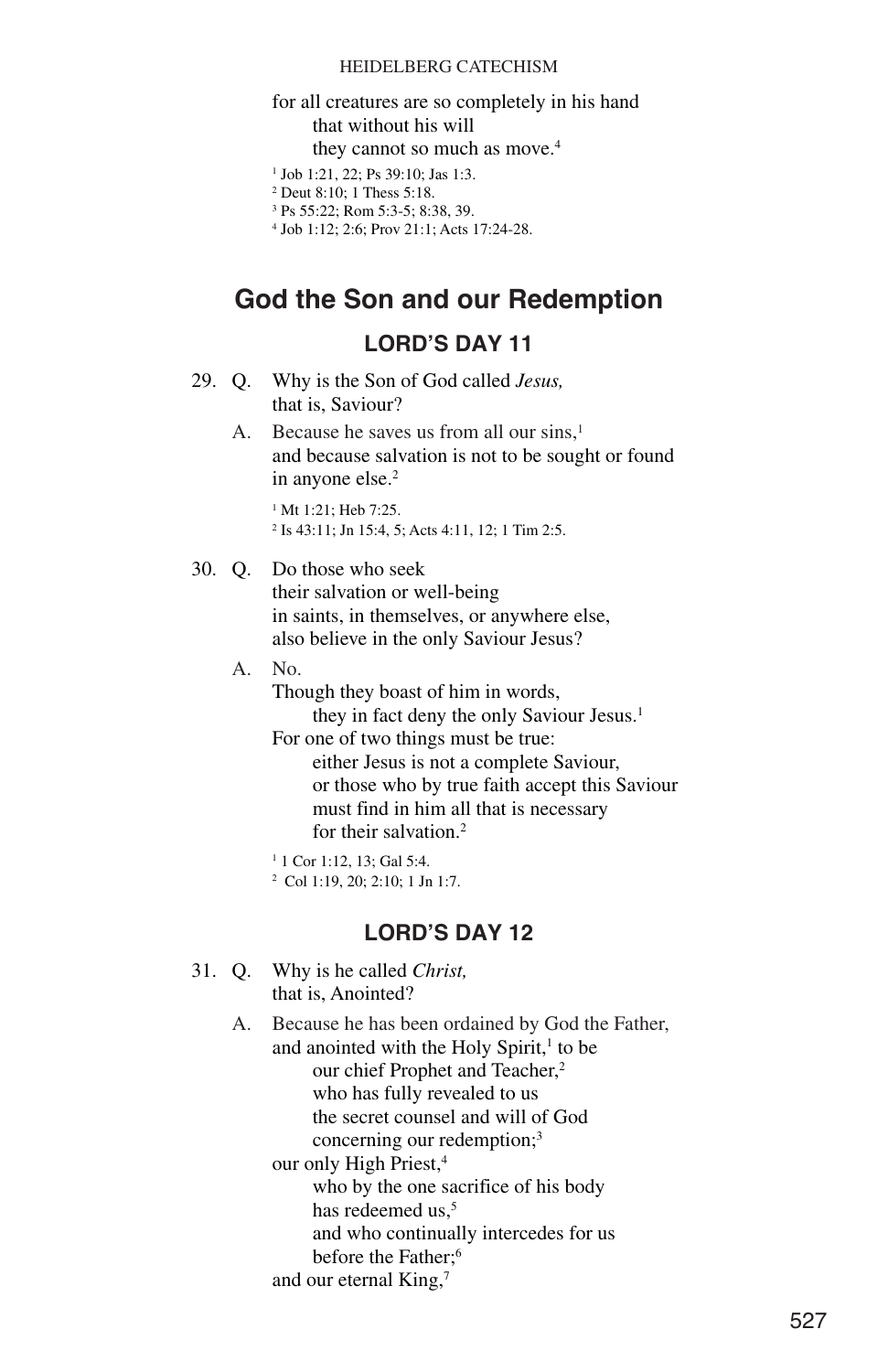### who governs us by his Word and Spirit, and who defends and preserves us in the redemption obtained for us.<sup>8</sup>

- <sup>1</sup> Ps 45:7 (Heb 1:9); Is 61:1 (Lk 4:18); Lk 3:21, 22.
- <sup>2</sup> Deut 18:15 (Acts 3:22).
- $3$  In  $1.18:15:15$ .
- <sup>4</sup> Ps 110:4 (Heb 7:17).
- <sup>5</sup> Heb 9:12; 10:11-14.
- <sup>6</sup> Rom 8:34; Heb 9:24; 1 Jn 2:1. <sup>7</sup> Zech 9:9 (Mt 21:5); Lk 1:33.
- <sup>8</sup> Mt 28:18-20; Jn 10:28; Rev 12:10, 11.
- 32. Q. Why are you called a Christian?
	- A. Because I am a member of Christ by faith<sup>1</sup> and thus share in his anointing,2

so that I may

- as prophet confess his name,<sup>3</sup>
- as priest present myself
- a living sacrifice of thankfulness to him,4 and as king fight with a free and good conscience against sin and the devil in this life,<sup>5</sup> and hereafter reign with him eternally

over all creatures.6

- <sup>1</sup> 1 Cor 12:12-27.
- <sup>2</sup> Joel 2:28 (Acts 2:17); 1 Jn 2:27.
- <sup>3</sup> Mt 10:32; Rom 10:9, 10; Heb 13:15.
- <sup>4</sup> Rom 12:1; 1 Pet 2:5, 9.
- <sup>5</sup> Gal 5:16, 17; Eph 6:11; 1 Tim 1:18, 19.
- <sup>6</sup> Mt 25:34; 2 Tim 2:12.

## **LORD'S DAY 13**

- 33. Q. Why is he called God's *only-begotten Son*, since we also are children of God?
	- A. Because Christ alone is the eternal, natural Son of God.<sup>1</sup> We, however, are children of God by adoption, through grace, for Christ's sake.<sup>2</sup>

<sup>1</sup> Jn 1:1-3, 14, 18; 3:16; Rom 8:32; Heb 1; 1 Jn 4:9. <sup>2</sup> Jn 1:12; Rom 8:14-17; Gal 4:6; Eph 1:5, 6.

### 34. Q. Why do you call him *our Lord?*

A. Because he has ransomed us, body and soul. $<sup>1</sup>$ </sup> from all our sins, not with silver or gold but with his precious blood,<sup>2</sup> and has freed us from all the power of the devil to make us his own possession.3

> <sup>1</sup> 1 Cor 6:20; 1 Tim 2:5, 6. <sup>2</sup> 1 Pet 1:18, 19. <sup>3</sup> Col 1:13, 14; Heb 2:14, 15.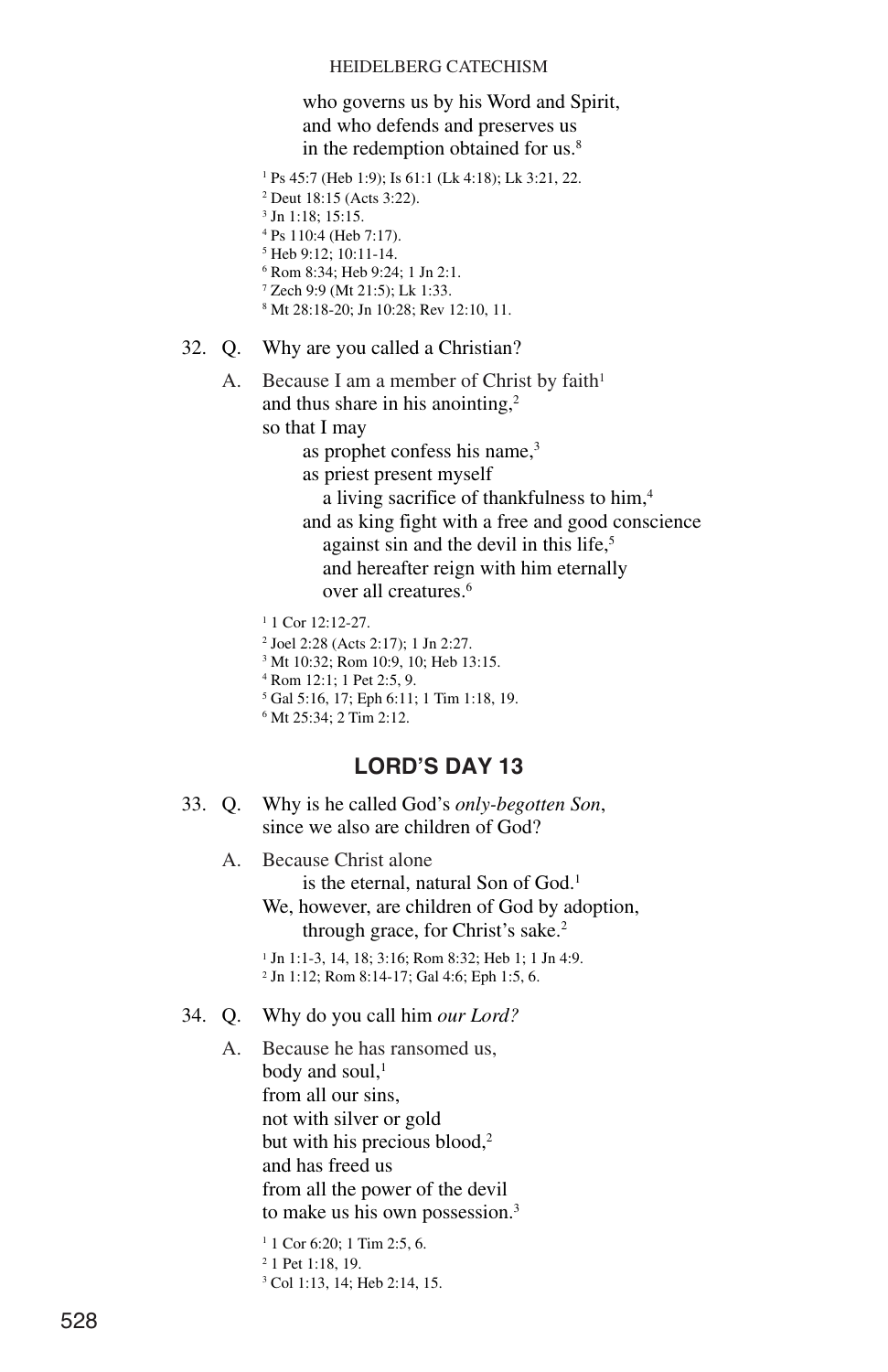### **LORD'S DAY 14**

- 35. Q. What do you confess when you say: *He was conceived by the Holy Spirit, born of the virgin Mary?*
	- A. The eternal Son of God,

who is and remains true and eternal God,<sup>1</sup> took upon himself true human nature from the flesh and blood of the virgin Mary,<sup>2</sup> through the working of the Holy Spirit.3

Thus he is also the true seed of David.<sup>4</sup> and like his brothers in every respect,<sup>5</sup> yet without sin.<sup>6</sup>

 Jn 1:1; 10:30-36; Rom 1:3; 9:5; Col 1:15-17; 1 Jn 5:20. Mt 1:18-23; Jn 1:14; Gal 4:4; Heb 2:14. <sup>3</sup> Lk 1:35. 2 Sam 7:12-16; Ps 132:11; Mt 1:1; Lk 1:32; Rom 1:3.

- <sup>5</sup> Phil 2:7; Heb 2:17.
- <sup>6</sup> Heb 4:15; 7:26, 27.
- 36. Q. What benefit do you receive from the holy conception and birth of Christ?
	- A. He is our Mediator.<sup>1</sup> and with his innocence and perfect holiness covers, in the sight of God, my sin, in which I was conceived and born.<sup>2</sup>

<sup>1</sup> 1 Tim 2:5, 6; Heb 9:13-15. <sup>2</sup> Rom 8:3, 4; 2 Cor 5:21; Gal 4:4, 5; 1 Pet 1:18, 19.

### **LORD'S DAY 15**

- 37. Q. What do you confess when you say that he *suffered?*
	- A. During all the time he lived on earth, but especially at the end, Christ bore in body and soul the wrath of God against the sin of the whole human race.<sup>1</sup>

Thus, by his suffering, as the only atoning sacrifice,<sup>2</sup> he has redeemed our body and soul from everlasting damnation,3 and obtained for us the grace of God, righteousness, and eternal life.4

- <sup>1</sup> Is 53; 1 Tim 2:6; 1 Pet 2:24; 3:18.
- <sup>2</sup> Rom 3:25; 1 Cor 5:7; Eph 5:2; Heb 10:14; 1 Jn 2:2; 4:10.
- <sup>3</sup> Rom 8:1-4; Gal 3:13; Col 1:13; Heb 9:12; 1 Pet 1:18, 19.
- <sup>4</sup> Jn 3:16; Rom 3:24-26; 2 Cor 5:21; Heb 9:15.
- 38. Q. Why did he suffer *under Pontius Pilate* as judge?
	- A. Though innocent, Christ was condemned by an earthly judge, $<sup>1</sup>$ </sup> and so he freed us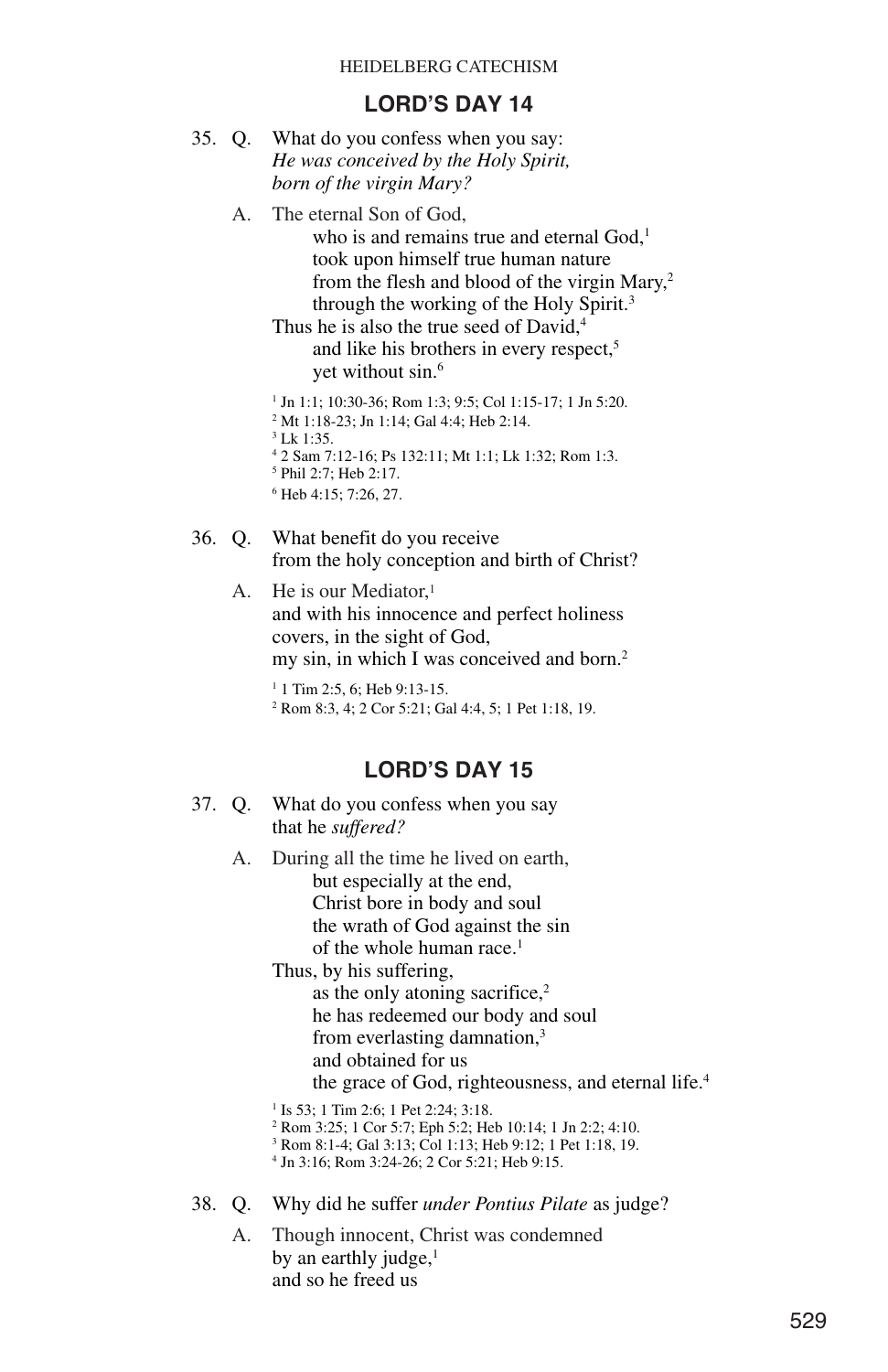from the severe judgment of God that was to fall on  $us.^2$ 

 $1$ Lk 23:13-24; In 19:4, 12-16. <sup>2</sup> Is 53:4, 5; 2 Cor 5:21; Gal 3:13.

39. Q. Does it have a special meaning that Christ was crucified and did not die in a different way?

A. Yes.

Thereby I am assured that he took upon himself the curse which lay on me, for a crucified one was cursed by God.<sup>1</sup>

<sup>1</sup> Deut 21:23; Gal 3:13.

## **LORD'S DAY 16**

- 40. Q. Why was it necessary for Christ to humble himself even unto death?
	- A. Because of the justice and truth of God<sup>1</sup> satisfaction for our sins could be made in no other way than by the death of the Son of God.2 <sup>1</sup> Gen 2:17.
		- <sup>2</sup> Rom 8:3; Phil 2:8; Heb 2:9, 14, 15.
- 41. Q. Why was he *buried?*
	- A. His burial testified that he had really died.<sup>1</sup> <sup>1</sup> Is 53:9; Jn 19:38-42; Acts 13:29; 1 Cor 15:3, 4.
- 42. Q. Since Christ has died for us, why do we still have to die?
	- A. Our death is not a payment for our sins, but it puts an end to sin and is an entrance into eternal life.<sup>1</sup> <sup>1</sup> Jn 5:24; Phil 1:21-23; 1 Thess 5:9, 10.
- 43. Q. What further benefit do we receive from Christ's sacrifice and death on the cross?
	- A. Through Christ's death our old nature is crucified, put to death, and buried with him.<sup>1</sup> so that the evil desires of the flesh may no longer reign in us,<sup>2</sup> but that we may offer ourselves to him as a sacrifice of thankfulness.3

<sup>3</sup> Rom 12:1; Eph 5:1, 2.

<sup>1</sup> Rom 6:5-11; Col 2:11, 12.

<sup>2</sup> Rom 6:12-14.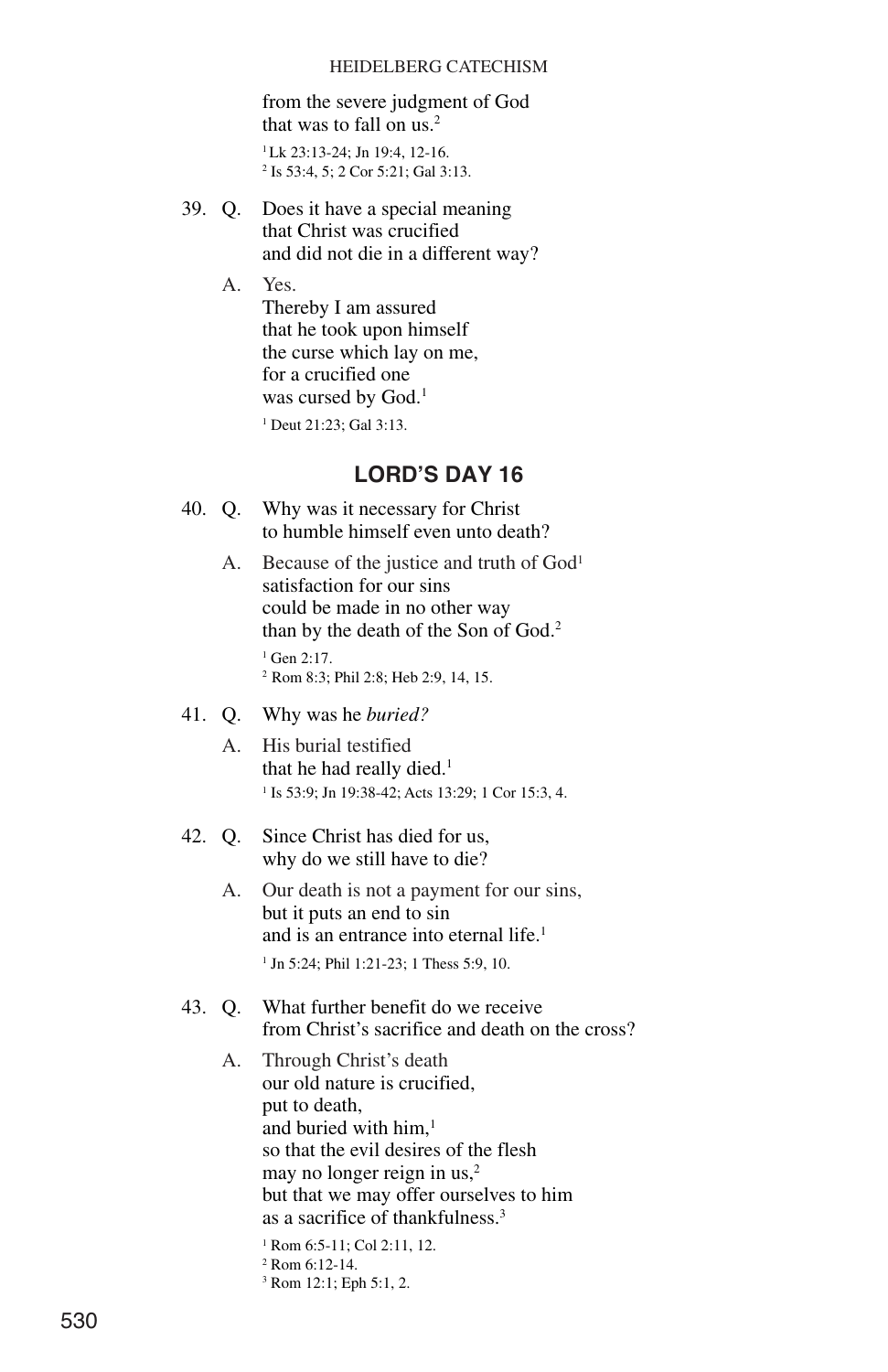- 44. Q. Why is there added: *He descended into hell?*
	- A. In my greatest sorrows and temptations I may be assured and comforted that my Lord Jesus Christ, by his unspeakable anguish, pain, terror, and agony, which he endured throughout all his sufferings<sup>1</sup> but especially on the cross, has delivered me from the anguish and torment of hell.<sup>2</sup>

<sup>1</sup> Ps 18:5, 6; 116:3; Mt 26:36-46; 27:45, 46; Heb 5:7-10. <sup>2</sup> Is 53.

### **LORD'S DAY 17**

- 45. Q. How does Christ's resurrection benefit us?
	- A. First,

by his resurrection he has overcome death, so that he could make us share in the righteousness which he had obtained for us

by his death. $1$ 

Second,

by his power we too are raised up to a new life.<sup>2</sup>

Third,

Christ's resurrection is to us a sure pledge of our glorious resurrection.3

<sup>1</sup> Rom 4:25; 1 Cor 15:16-20; 1 Pet 1:3-5.

<sup>2</sup> Rom 6:5-11; Eph 2:4-6; Col 3:1-4.

<sup>3</sup> Rom 8:11; 1 Cor 15:12-23; Phil 3:20, 21.

### **LORD'S DAY 18**

- 46. Q. What do you confess when you say, *he ascended into heaven?*
	- A. That Christ, before the eyes of his disciples, was taken up from the earth into heaven,<sup>1</sup> and that he is there for our benefit<sup>2</sup> until he comes again to judge the living and the dead.<sup>3</sup>

<sup>1</sup> Mk 16:19; Lk 24:50, 51; Acts 1:9-11. <sup>2</sup> Rom 8:34; Heb 4:14; 7:23-25; 9:24.

- <sup>3</sup> Mt 24:30; Acts 1:11.
- 47. Q. Is Christ, then, not with us until the end of the world, as he has promised us?1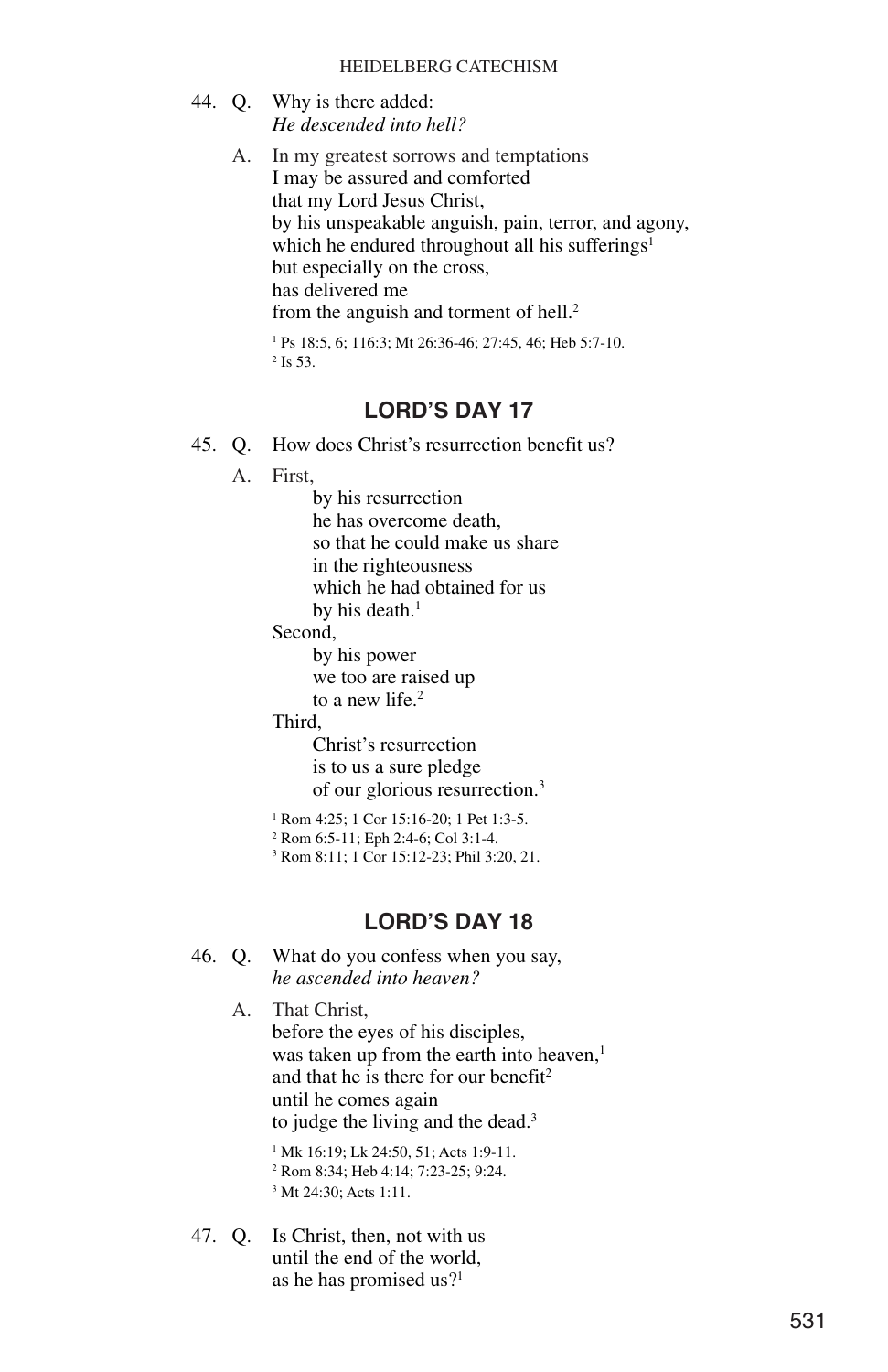- A. Christ is true man and true God. With respect to his human nature he is no longer on earth,<sup>2</sup> but with respect to his divinity, majesty, grace, and Spirit he is never absent from us.3  $1 Mt 28:20.$ <sup>2</sup> Mt 26:11; Jn 16:28; 17:11; Acts 3:19-21; Heb 8:4. <sup>3</sup> Mt 28:18-20; Jn 14:16-19; 16:13.
- 48. Q. But are the two natures in Christ not separated from each other if his human nature is not present wherever his divinity is?
	- A. Not at all, for his divinity has no limits and is present everywhere.<sup>1</sup>
		- So it must follow that his divinity is indeed beyond the human nature which he has taken on and nevertheless is within this human nature and remains personally united with it.<sup>2</sup>
		- <sup>1</sup> Jer 23:23, 24; Acts 7:48, 49. <sup>2</sup> Jn 1:14; 3:13; Col 2:9.
- 49. Q. How does Christ's ascension into heaven benefit us?
	- A First
		- he is our Advocate in heaven before his Father<sup>1</sup>
		- Second,
			- we have our flesh in heaven as a sure pledge that he, our Head, will also take us, his members, up to himself.2
		- Third,
			- he sends us his Spirit as a counter-pledge,<sup>3</sup> by whose power we seek the things that are above, where Christ is, seated at the right hand of God, and not the things that are on earth.4
		- <sup>1</sup> Rom 8:34; 1 Jn 2:1.
		- <sup>2</sup> Jn 14:2; 17:24; Eph 2:4-6. <sup>3</sup> Jn 14:16; Acts 2:33; 2 Cor 1:21, 22; 5:5.
		-
		- $^{4}$  Col 3:1-4.

- 50. Q. Why is it added, *and sits at the right hand of God?*
	- A. Christ ascended into heaven to manifest himself there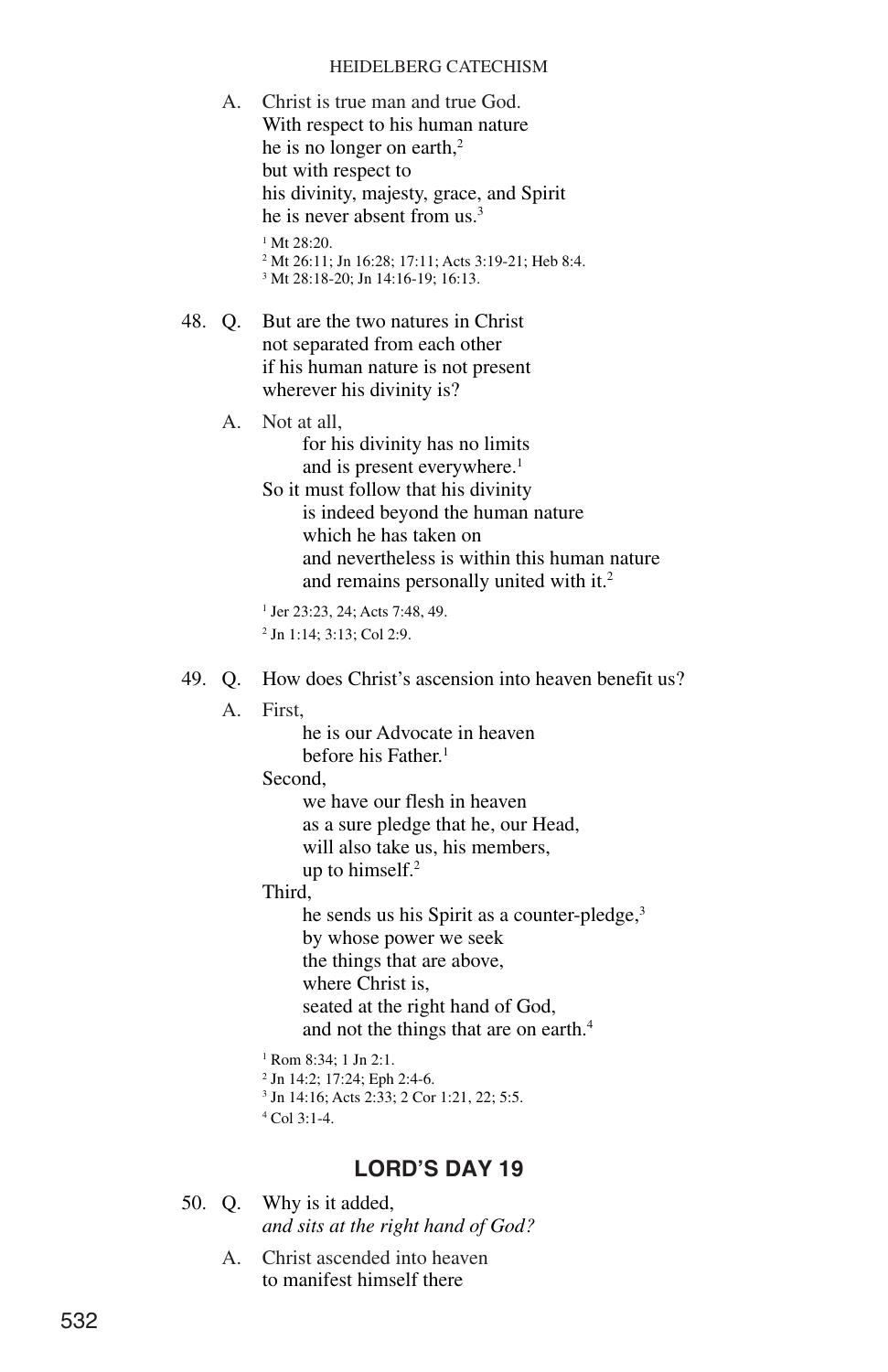as Head of his church, $<sup>1</sup>$ </sup> through whom the Father governs all things.<sup>2</sup>

<sup>1</sup> Eph 1:20-23; Col 1:18. <sup>2</sup> Mt 28:18; Jn 5:22, 23.

- 51. Q. How does the glory of Christ, our Head, benefit us?
	- A. First,

by his Holy Spirit he pours out heavenly gifts upon us, his members.<sup>1</sup>

Second,

by his power he defends and preserves us against all enemies.<sup>2</sup>

<sup>1</sup> Acts 2:33; Eph 4:7-12. <sup>2</sup> Ps 2:9; 110:1, 2; Jn 10:27-30; Rev 19:11-16.

52. Q. What comfort is it to you that Christ *will come to judge the living and the dead?*

> A. In all my sorrow and persecution I lift up my head and eagerly await as judge from heaven the very same person who before has submitted himself to the judgment of God for my sake, and has removed all the curse from me.<sup>1</sup> He will cast all his and my enemies into everlasting condemnation, but he will take me and all his chosen ones to himself into heavenly joy and glory.2

```
1 Lk 21:28; Rom 8:22-25; Phil 3:20,21; Tit 2:13, 14.
```
<sup>2</sup> Mt 25:31-46; 1 Thess 4:16, 17; 2 Thess 1:6-10.

# **God the Holy Spirit and our Sanctification**

### **LORD'S DAY 20**

- 53. Q. What do you believe concerning *the Holy Spirit?*
	- A. First,

he is, together with the Father and the Son, true and eternal God.<sup>1</sup>

Second,

he is also given to me, $2$ 

to make me by true faith

share in Christ and all his benefits.<sup>3</sup>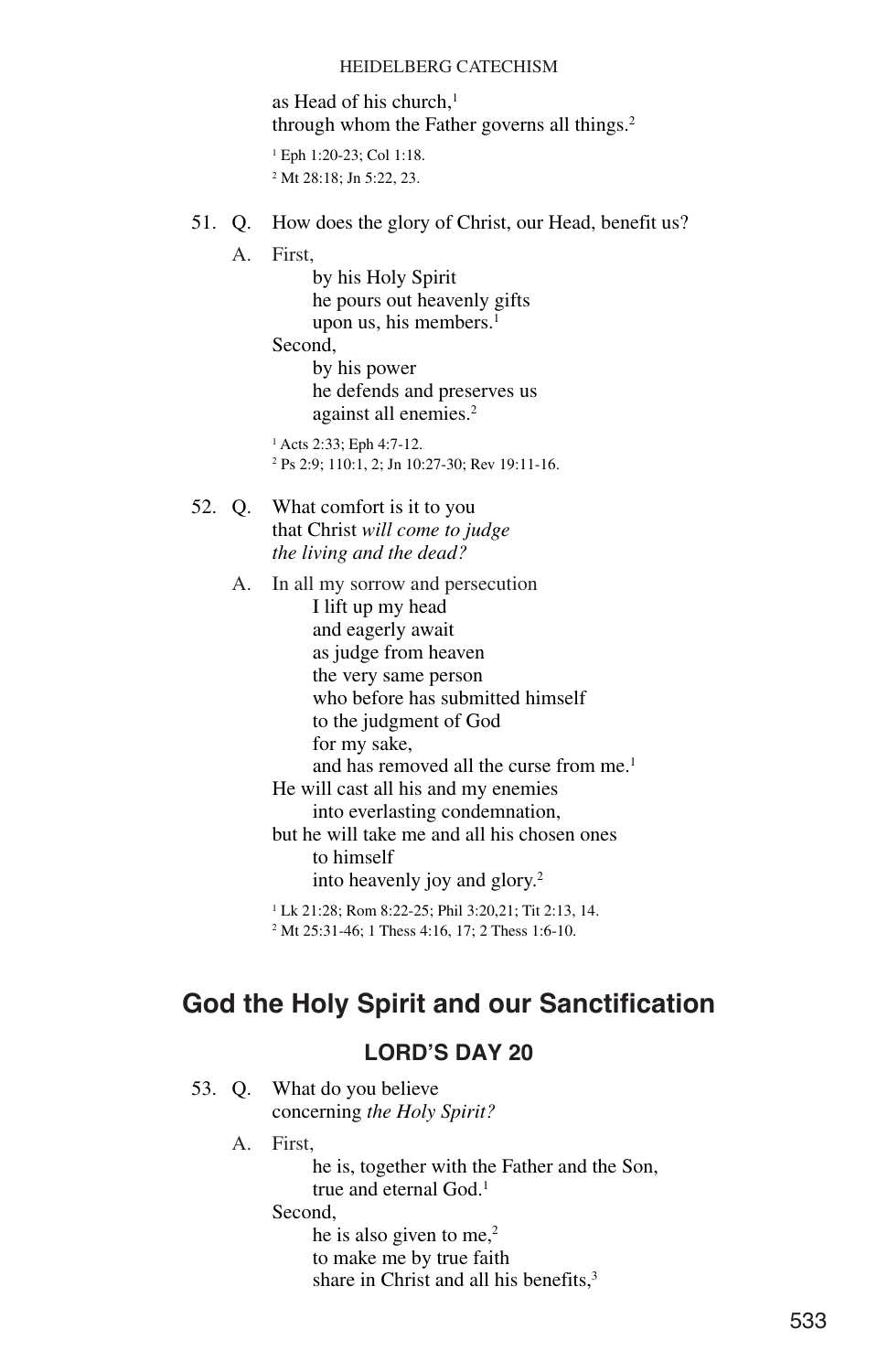to comfort me,<sup>4</sup> and to remain with me forever.5

 Gen 1:1, 2; Mt 28:19; Acts 5:3, 4; 1 Cor 3:16. 1 Cor 6:19; 2 Cor 1:21, 22; Gal 4:6; Eph 1:13. <sup>3</sup> Gal 3:14: 1 Pet 1:2. Jn 15:26; Acts 9:31. Jn 14:16, 17; 1 Pet 4:14.

**LORD'S DAY 21**

- 54. Q. What do you believe concerning the *holy catholic Christian church?*
	- A. I believe that the Son of God,<sup>1</sup> out of the whole human race.<sup>2</sup> from the beginning of the world to its end,<sup>3</sup> gathers, defends, and preserves for himself, <sup>4</sup> by his Spirit and Word,<sup>5</sup> in the unity of the true faith,<sup>6</sup> a church chosen to everlasting life.7

And I believe that I am<sup>8</sup> and forever shall remain a living member of it.<sup>9</sup>

- <sup>1</sup> Jn 10:11; Acts 20:28; Eph 4:11-13; Col 1:18.
- <sup>2</sup> Gen 26:4; Rev 5:9.
- <sup>3</sup> Is 59:21; 1 Cor 11:26.
- <sup>4</sup> Ps 129:1-5; Mt 16:18; Jn 10:28-30.
- <sup>5</sup> Rom 1:16; 10:14-17; Eph 5:26.
- <sup>6</sup> Acts 2:42-47; Eph 4:1-6.
- <sup>7</sup> Rom 8:29; Eph 1:3-14.
- <sup>8</sup> 1 Jn 3:14, 19-21.
- <sup>9</sup> Ps 23:6; Jn 10:27, 28; 1 Cor 1:4-9; 1 Pet 1:3-5.

#### 55. Q. What do you understand by *the communion of saints?*

A. First,

that believers, all and everyone, as members of Christ have communion with him and share in all his treasures and gifts.<sup>1</sup>

Second,

that everyone is duty-bound to use his gifts readily and cheerfully for the benefit and well-being of the other members.2

<sup>1</sup> Rom 8:32; 1 Cor 6:17; 12:4-7, 12, 13; 1 Jn 1:3. <sup>2</sup> Rom 12:4-8; 1 Cor 12:20-27; 13:1-7; Phil 2:4-8.

- 56. Q. What do you believe concerning *the forgiveness of sins?*
	- A. I believe that God, because of Christ's satisfaction, will no more remember my sins, $<sup>1</sup>$ </sup>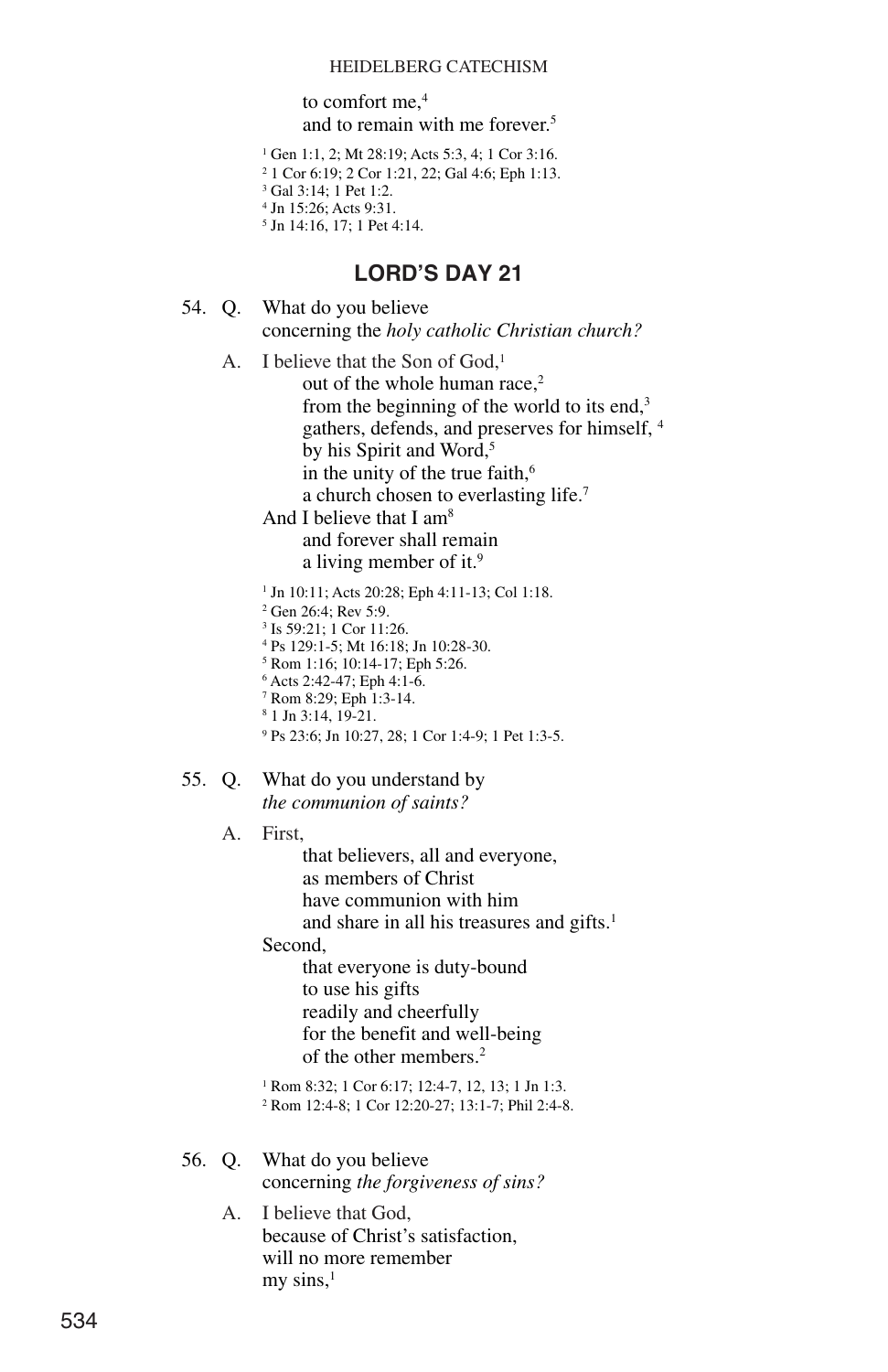nor my sinful nature, against which I have to struggle all my life, $2$ but will graciously grant me the righteousness of Christ, that I may never come into condemnation.<sup>3</sup>

<sup>1</sup> Ps 103:3, 4, 10, 12; Mic 7:18, 19; 2 Cor 5:18-21; 1 Jn 1:7; 2:2.  $2$  Rom  $7:21-25$ . <sup>3</sup> Jn 3:17, 18; 5:24; Rom 8:1, 2.

### **LORD'S DAY 22**

- 57. Q. What comfort does *the resurrection of the body* offer you?
	- A. Not only shall my soul after this life immediately be taken up to Christ, my Head,<sup>1</sup> but also this my flesh, raised by the power of Christ,

shall be reunited with my soul and made like Christ's glorious body.2

1Lk 16:22; 23:43; Phil 1:21-23. <sup>2</sup> Job 19:25, 26; 1 Cor 15:20, 42-46, 54; Phil 3:21; 1 Jn 3:2.

- 58. Q. What comfort do you receive from the article about *the life everlasting?*
	- A. Since I now already feel in my heart the beginning of eternal joy, $<sup>1</sup>$ </sup> I shall after this life possess perfect blessedness, such as no eye has seen, nor ear heard, nor the heart of man conceived – a blessedness in which to praise God forever.2

<sup>1</sup> Jn 17:3; Rom 14:17; 2 Cor 5:2, 3. <sup>2</sup> Jn 17:24; 1 Cor 2:9.

# **Our Justification**

- 59. Q. But what does it help you now that you believe all this?
	- A. In Christ I am righteous before God and heir to life everlasting.1 <sup>1</sup> Hab 2:4; Jn 3:36; Rom 1:17; 5:1, 2.
- 60. Q. How are you righteous before God?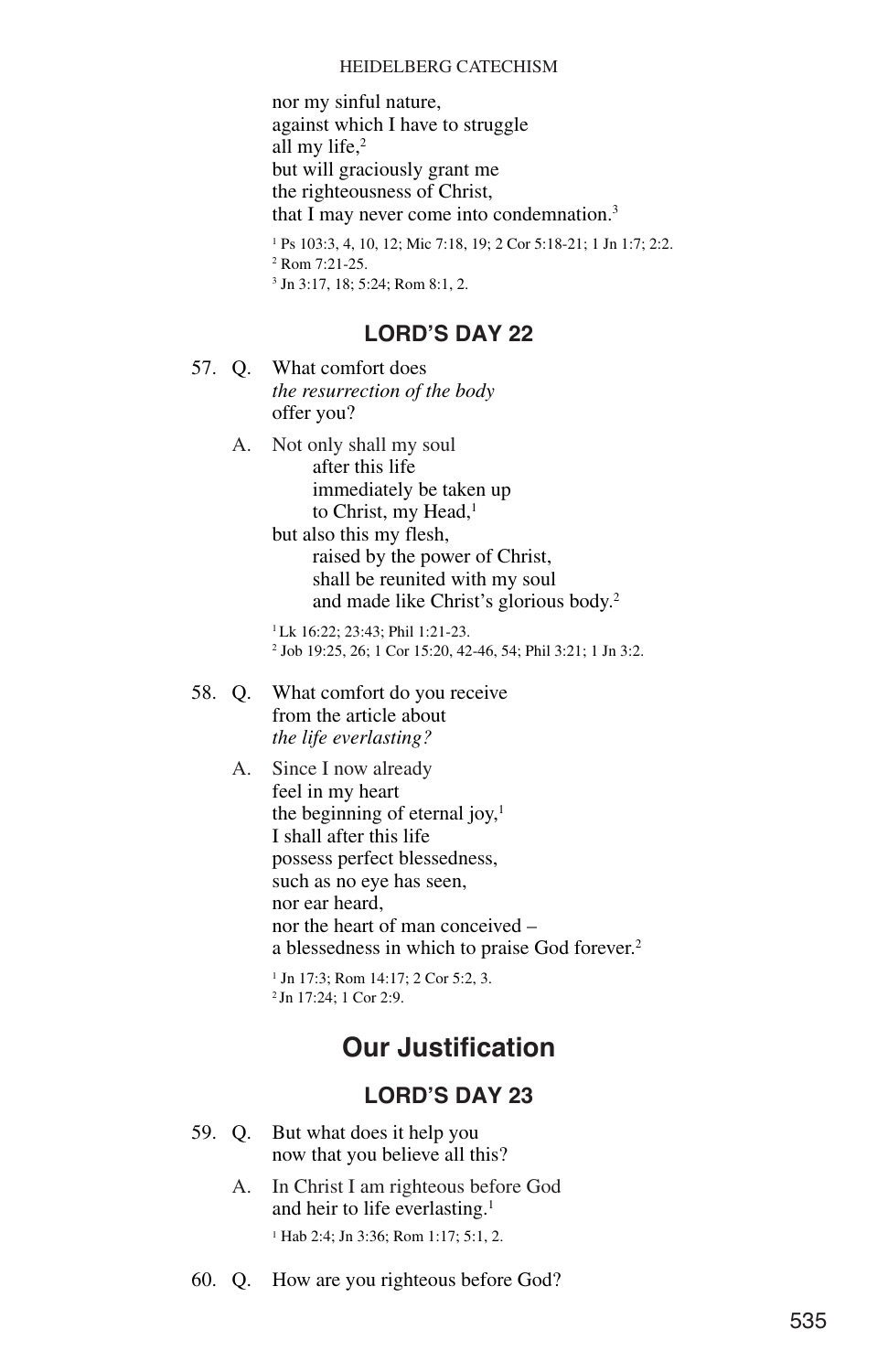A. Only by true faith in Jesus Christ.<sup>1</sup> Although my conscience accuses me that I have grievously sinned against all God's commandments, have never kept any of them,<sup>2</sup> and am still inclined to all evil,<sup>3</sup> yet God, without any merit of my own,<sup>4</sup>

out of mere grace,<sup>5</sup>

imputes to me

the perfect satisfaction,

righteousness, and holiness of Christ.6

He grants these to me as if I had never had nor committed any sin,

> and as if I myself had accomplished all the obedience which Christ has rendered for me,<sup>7</sup> if only I accept this gift with a believing heart.<sup>8</sup>

<sup>1</sup> Rom 3:21-28; Gal 2:16; Eph 2:8, 9; Phil 3:8-11.

- <sup>2</sup> Rom 3:9, 10.
- <sup>3</sup> Rom 7:23.
- <sup>4</sup> Deut 9:6; Ezek 36:22; Tit 3:4, 5.
- <sup>5</sup> Rom 3:24; Eph 2:8.

<sup>6</sup> Rom 4:3-5; 2 Cor 5:17-19; 1 Jn 2:1, 2.

- <sup>7</sup> Rom 4:24, 25; 2 Cor 5:21.
- <sup>8</sup> Jn 3:18; Acts 16:30, 31; Rom 3:22.
- 61. Q. Why do you say that you are righteous only by faith?
	- A. Not that I am acceptable to God on account of the worthiness of my faith,

for only the satisfaction, righteousness, and holiness of Christ is my righteousness before God.<sup>1</sup> I can receive this righteousness and make it my own by faith only.<sup>2</sup>

<sup>1</sup> 1 Cor 1:30, 31; 2:2. <sup>2</sup> Rom 10:10; 1 Jn 5:10-12.

- 62. Q. But why can our good works not be our righteousness before God, or at least a part of it?
	- A. Because the righteousness which can stand before God's judgment must be absolutely perfect and in complete agreement with the law of  $God<sup>1</sup>$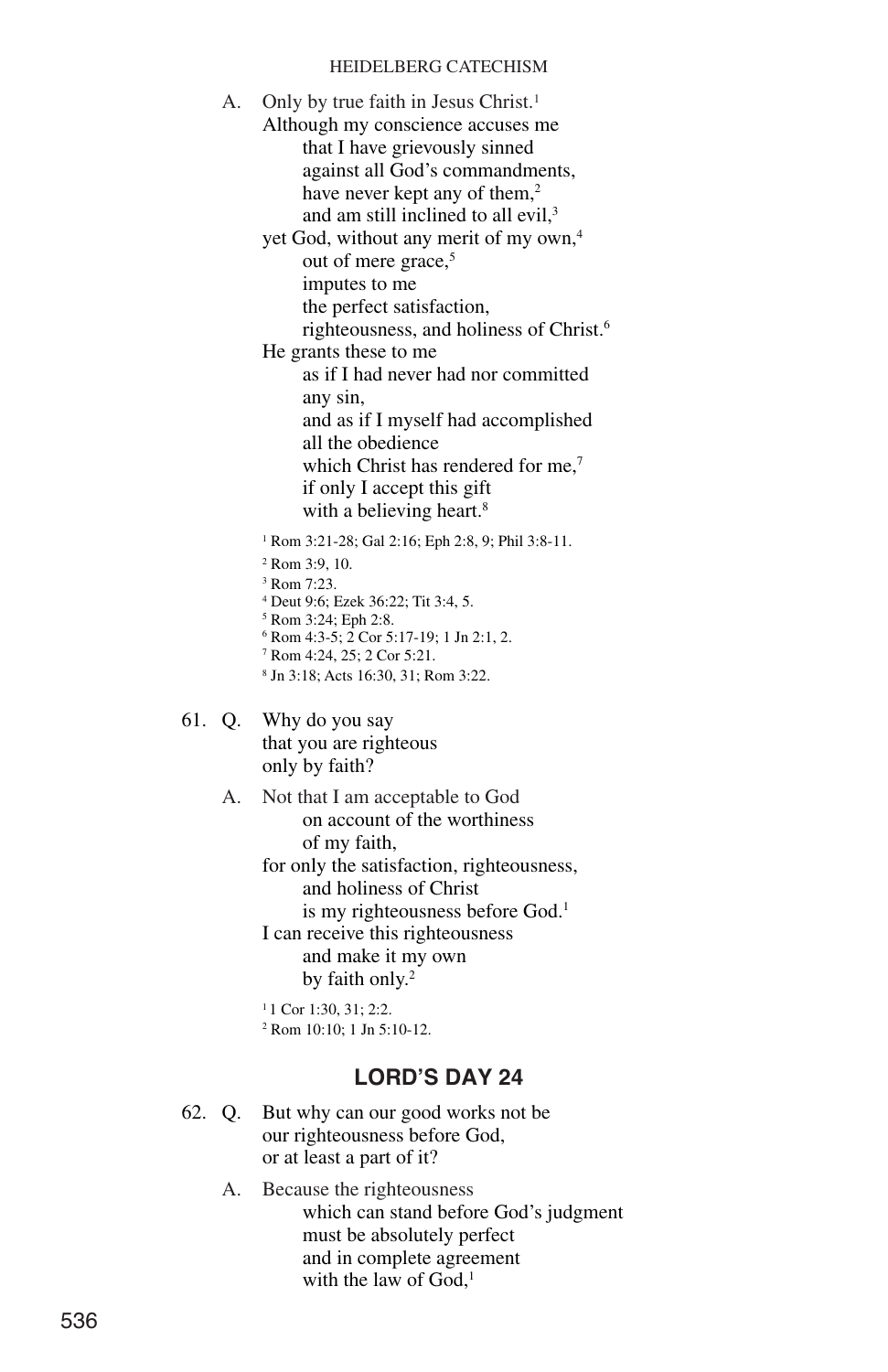whereas even our best works in this life are all imperfect and defiled with sin.2 <sup>1</sup> Deut 27:26; Gal 3:10.

- $2$  Is 64:6.
- 63. Q. But do our good works earn nothing, even though God promises to reward them in this life and the next?1
	- A. This reward is not earned; it is a gift of grace.<sup>2</sup> <sup>1</sup> Mt 5:12; Heb 11:6. <sup>2</sup> Lk 17:10; 2 Tim 4:7, 8.
- 64. Q. Does this teaching not make people careless and wicked?

A. No.

It is impossible that those grafted into Christ by true faith should not bring forth fruits of thankfulness.<sup>1</sup>

 $1 \text{ Mt}$  7:18; Lk 6:43-45; In 15:5.

## **Word and Sacraments**

### **LORD'S DAY 25**

- 65. Q. Since then faith alone makes us share in Christ and all his benefits, where does this faith come from?
	- A. From the Holy Spirit,<sup>1</sup> who works it in our hearts by the preaching of the gospel, $2$ and strengthens it by the use of the sacraments.<sup>3</sup>
		- <sup>1</sup> Jn 3:5; 1 Cor 2:10-14; Eph 2:8; Phil 1:29. <sup>2</sup> Rom 10:17; 1 Pet 1:23-25.
		- <sup>3</sup> Mt 28:19, 20; 1 Cor 10:16.
- 66. Q. What are the sacraments?
	- A. The sacraments are holy, visible signs and seals.
		- They were instituted by God
			- so that by their use he might the more fully declare and seal to us the promise of the gospel. $<sup>1</sup>$ </sup>
		- And this is the promise:

that God graciously grants us forgiveness of sins and everlasting life because of the one sacrifice of Christ accomplished on the cross.2

- <sup>1</sup> Gen 17:11; Deut 30:6; Rom 4:11.
- <sup>2</sup> Mt 26:27, 28; Acts 2:38; Heb 10:10.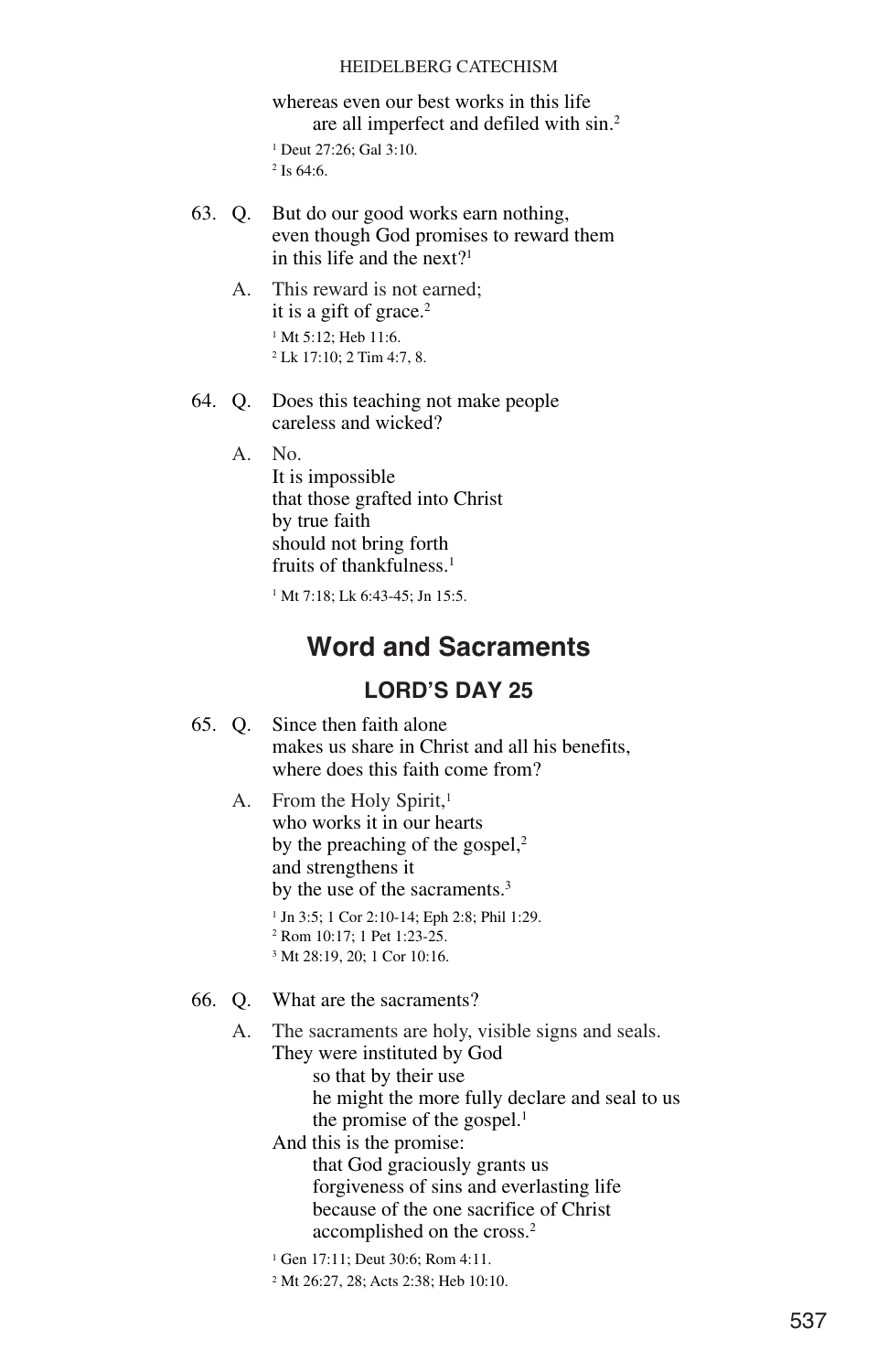- 67. Q. Are both the Word and the sacraments then intended to focus our faith on the sacrifice of Jesus Christ on the cross as the only ground of our salvation?
	- A. Yes, indeed. The Holy Spirit teaches us in the gospel and assures us by the sacraments that our entire salvation rests on Christ's one sacrifice for us on the cross.<sup>1</sup> 1 Rom 6:3; 1 Cor 11:26; Gal 3:27.
- 68. Q. How many sacraments has Christ instituted in the new covenant?
	- A. Two: holy baptism and the holy supper.<sup>1</sup> <sup>1</sup> Mt 28:19, 20; 1 Cor 11:23-26.

# **Holy Baptism**

### **LORD'S DAY 26**

69. Q. How does holy baptism signify and seal to you that the one sacrifice of Christ on the cross benefits you?

A. In this way:

Christ instituted this outward washing<sup>1</sup> and with it gave the promise that, as surely as water washes away the dirt from the body, so certainly his blood and Spirit wash away the impurity of my soul, that is, all my sins.<sup>2</sup>  $1 Mt 28.19$ 

<sup>2</sup> Mt 3:11; Mk 16:16; Jn 1:33; Acts 2:38; Rom 6:3, 4; 1 Pet 3:21.

- 70. Q. What does it mean to be washed with Christ's blood and Spirit?
	- A. To be washed with Christ's blood means to receive forgiveness of sins from God, through grace, because of Christ's blood, poured out for us in his sacrifice on the cross. $<sup>1</sup>$ </sup>

To be washed with his Spirit means to be renewed by the Holy Spirit and sanctified to be members of Christ, so that more and more we become dead to sin and lead a holy and blameless life.<sup>2</sup>

<sup>1</sup> Ezek 36:25; Zech 13:1; Eph 1:7; Heb 12:24; 1 Pet 1:2; Rev 1:5; 7:14. <sup>2</sup> Jn 3:5-8; Rom 6:4; 1 Cor 6:11; Col 2:11, 12.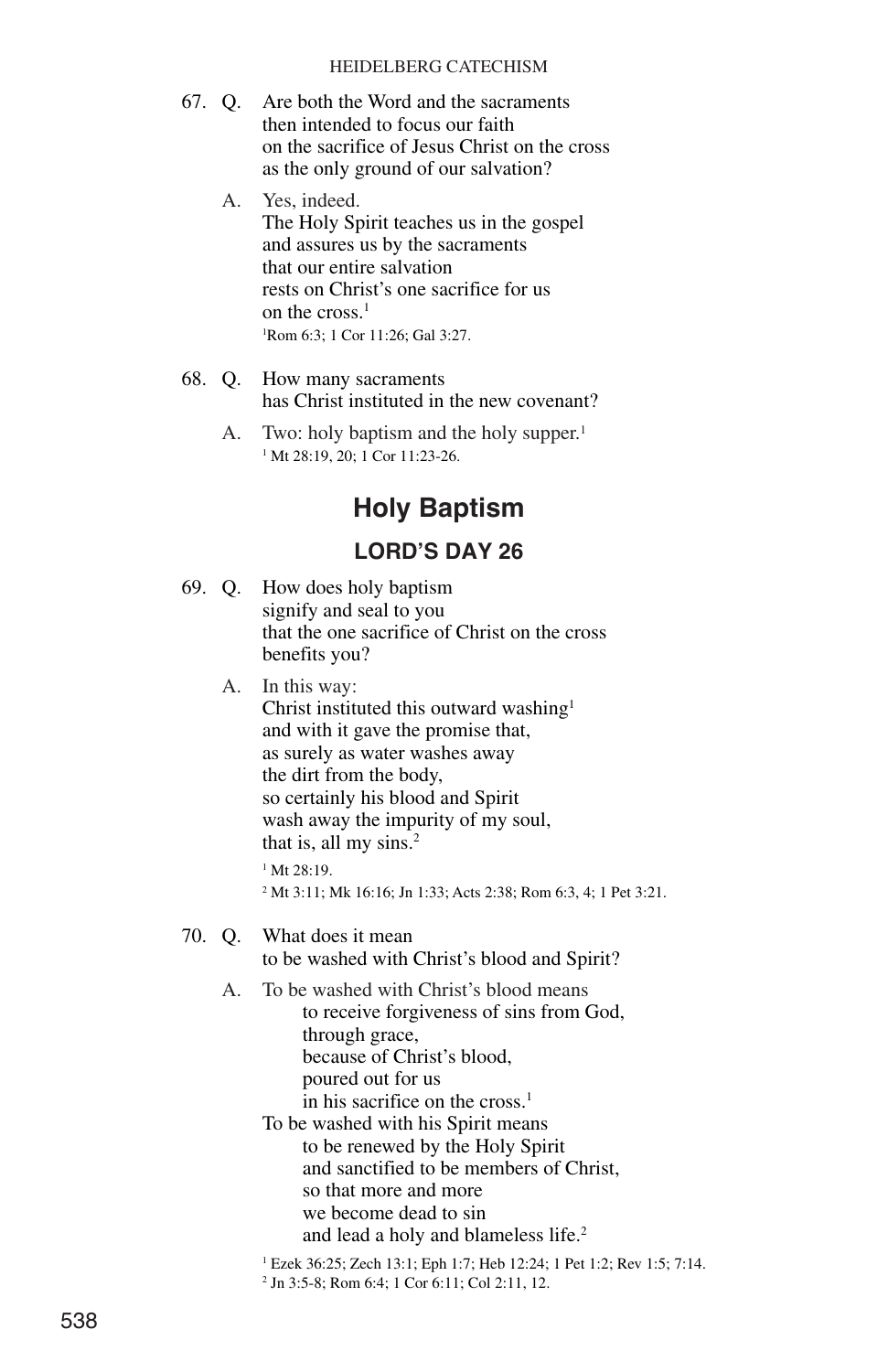- 71. Q. Where has Christ promised that he will wash us with his blood and Spirit as surely as we are washed with the water of baptism?
	- A. In the institution of baptism, where he says: *Therefore go and make disciples of all nations, baptizing them in the name of the Father and of the Son and of the Holy Spirit* (Mt 28:19). *Whoever believes and is baptized will be saved, but whoever does not believe will be condemned* (Mk 16:16).

This promise is repeated where Scripture calls baptism the washing of rebirth and the washing away of sins (Titus 3:5; Acts 22:16).

- 72. Q. Does this outward washing with water itself wash away sins?
	- A. No, only the blood of Jesus Christ and the Holy Spirit cleanse us from all sins.<sup>1</sup> <sup>1</sup> Mt 3:11; 1 Pet 3:21; 1 Jn 1:7.
- 73. Q. Why then does the Holy Spirit call baptism the washing of regeneration and the washing away of sins?
	- A. God speaks in this way for a good reason. He wants to teach us that the blood and Spirit of Christ remove our sins just as water takes away dirt from the body.<sup>1</sup> But, even more important, he wants to assure us by this divine pledge and sign that we are
		- as truly cleansed from our sins spiritually as we are bodily washed with water.<sup>2</sup>
		- $11$  Cor 6:11; Rev 1:5: 7:14 <sup>2</sup> Mk 16:16; Acts 2:38; Rom 6:3, 4; Gal 3:27.
- 74. Q. Should infants, too, be baptized?
	- A. Yes. Infants as well as adults belong to God's covenant and congregation.<sup>1</sup> Through Christ's blood the redemption from sin and the Holy Spirit, who works faith,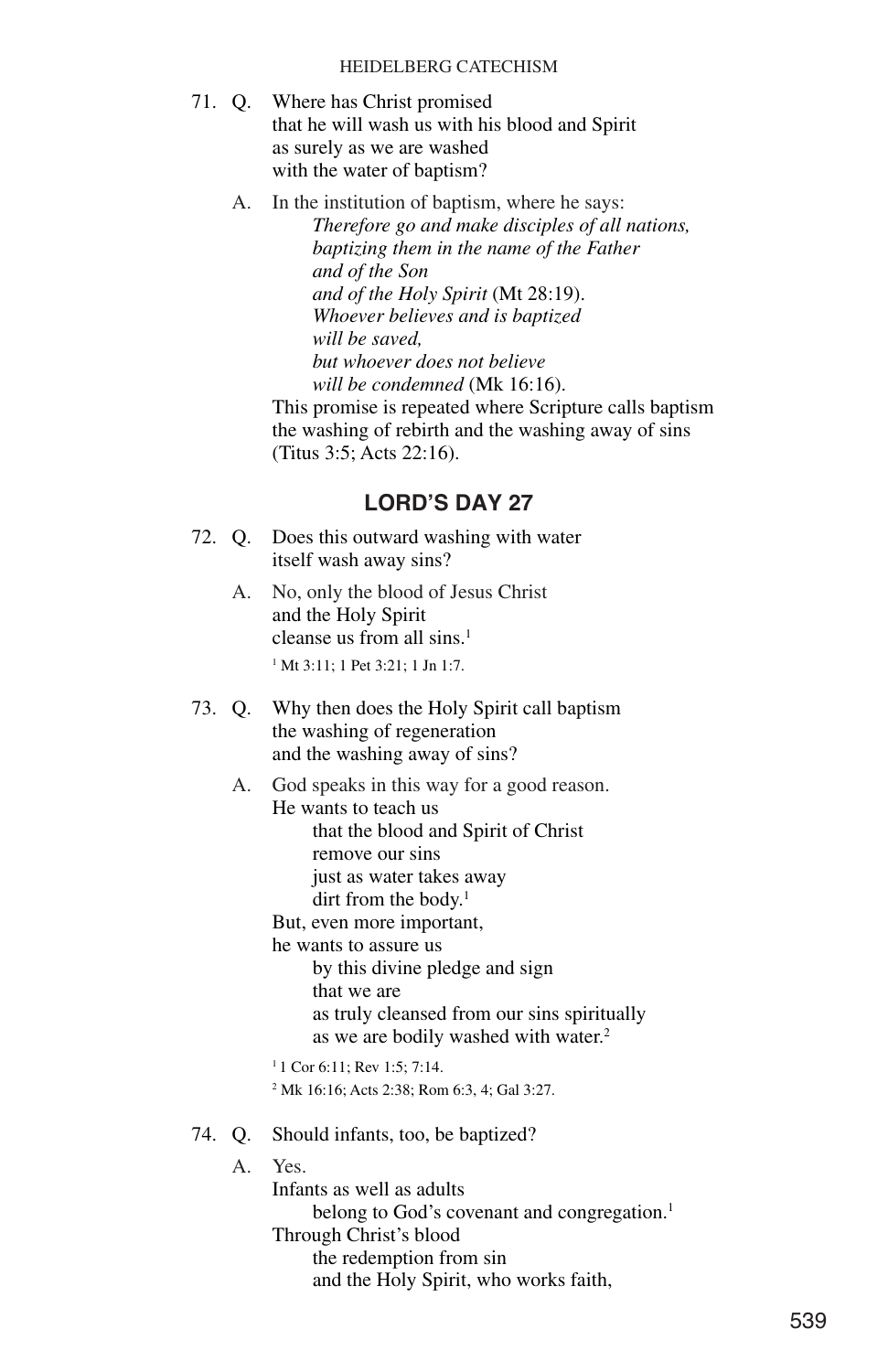are promised to them

no less than to adults.2

- Therefore, by baptism, as sign of the covenant, they must be incorporated into the Christian church and distinguished from the children of unbelievers.<sup>3</sup>
- This was done in the old covenant by circumcision,<sup>4</sup> in place of which baptism was instituted in the new covenant.5

<sup>1</sup> Gen 17:7: Mt 19:14.

- <sup>2</sup> Ps 22:10; Is 44:1-3; Acts 2:38, 39; 16:31.
- <sup>3</sup> Acts 10:47; 1 Cor 7:14.
- <sup>4</sup> Gen 17:9-14.
- <sup>5</sup> Col 2: 11-13.

# **The Lord's Supper**

## **LORD'S DAY 28**

75. Q. How does the Lord's supper signify and seal to you that you share in Christ's one sacrifice on the cross and in all his gifts?

A. In this way:

Christ has commanded me and all believers to eat of this broken bread and drink of this cup in remembrance of him.

With this command he gave these promises: $<sup>1</sup>$ </sup> First,

> as surely as I see with my eyes the bread of the Lord broken for me and the cup given to me, so surely was his body offered for me and his blood poured out for me on the cross.

Second,

as surely as I receive from the hand of the minister and taste with my mouth the bread and the cup of the Lord as sure signs of Christ's body and blood, so surely does he himself nourish and refresh my soul to everlasting life with his crucified body and shed blood.

<sup>1</sup> Mt 26:26-28; Mk 14:22-24; Lk 22:19, 20; 1 Cor 11:23-25.

#### 76. Q. What does it mean to eat the crucified body of Christ and to drink his shed blood?

A. First,

to accept with a believing heart all the suffering and the death of Christ,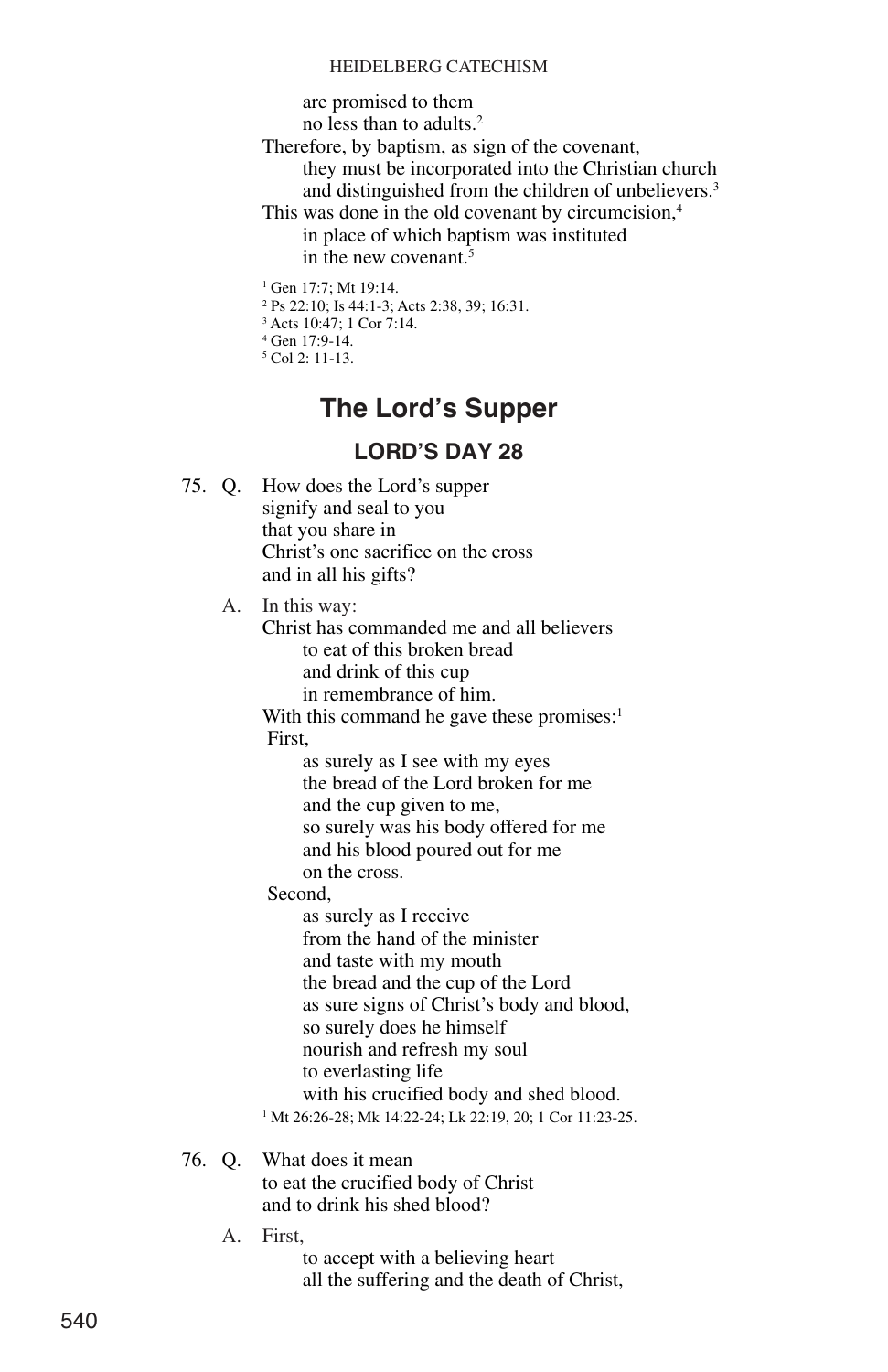and so receive forgiveness of sins and life eternal.<sup>1</sup> Second, to be united more and more to his sacred body through the Holy Spirit, who lives both in Christ and in us.<sup>2</sup> Therefore, although Christ is in heaven<sup>3</sup> and we are on earth, yet we are flesh of his flesh and bone of his bones,4 and we forever live and are governed by one Spirit, as the members of our body are by one soul.<sup>5</sup>  $1$  Jn 6:35, 40, 50-54. <sup>2</sup> Jn 6:55, 56; 1 Cor 12:13. <sup>3</sup> Acts 1:9-11; 3:21; 1 Cor 11:26; Col 3:1. <sup>4</sup> 1 Cor 6:15, 17; Eph 5:29, 30; 1 Jn 4:13. <sup>5</sup> Jn 6:56-58; 15:1-6; Eph 4:15, 16; 1 Jn 3:24. 77. Q. Where has Christ promised that he will nourish and refresh believers with his body and blood as surely as they eat of this broken bread and drink of this cup? A. In the institution of the Lord's supper: *The Lord Jesus, on the night he was betrayed, took bread, and when he had given thanks, he broke it and said, "This is my body, which is for you; do this in remembrance of me." In the same way, after supper he took the cup, saying, "This cup is the new covenant in my blood; do this, whenever you drink it, in remembrance of me." For whenever you eat this bread and drink this cup, you proclaim the Lord's death until he comes* (1 Cor 11:23-26). This promise is repeated by Paul where he says: *Is not the cup of thanksgiving for which we give thanks a participation in the blood of Christ? And is not the bread that we break a participation in the body of Christ? Because there is one loaf, we, who are many, are one body, for we all partake of the one loaf* (1 Cor 10:16, 17).

- 78. Q. Are then the bread and wine changed into the real body and blood of Christ?
	- A. No.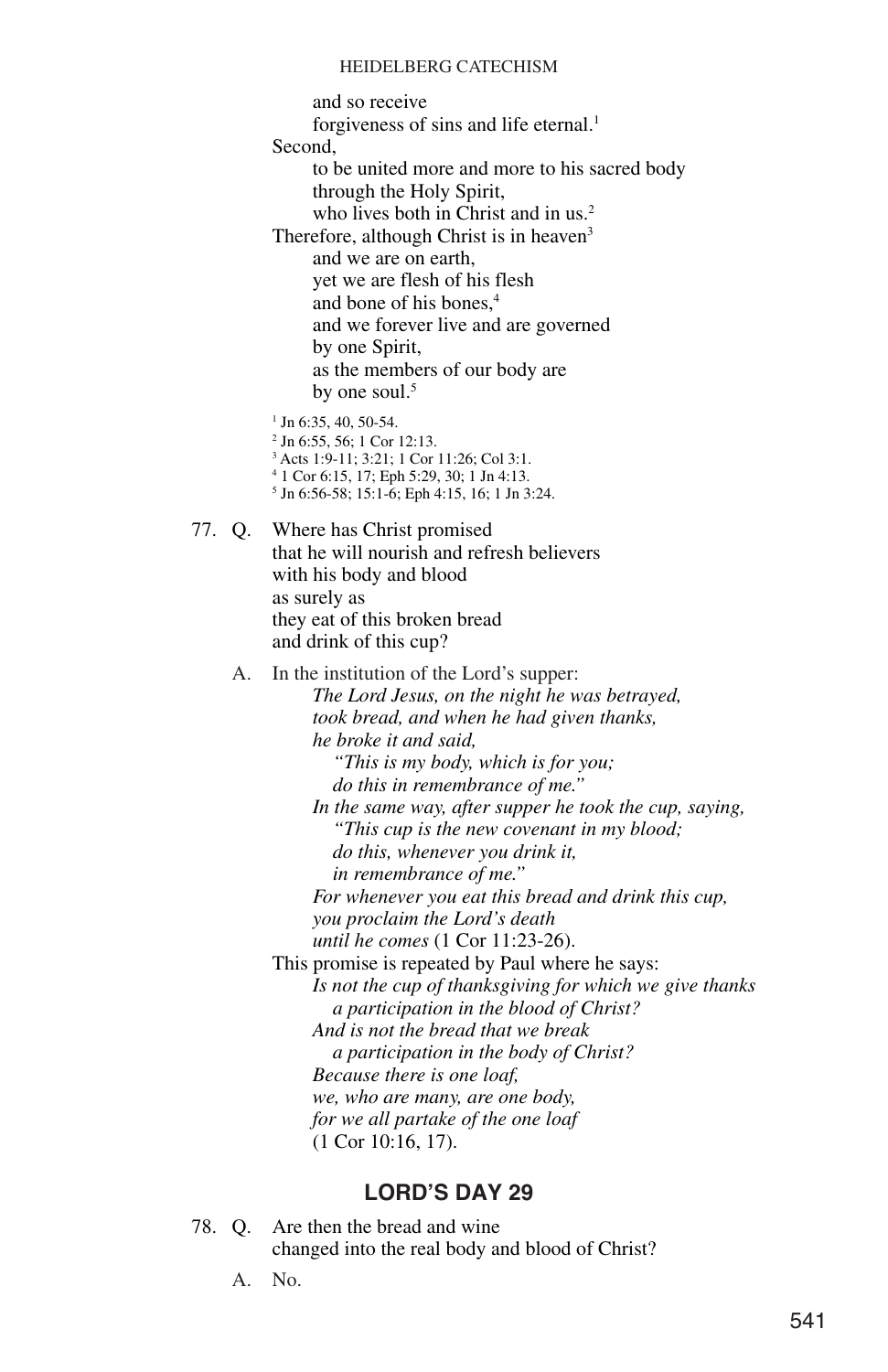Just as the water of baptism is not changed into the blood of Christ and is not the washing away of sins itself but is simply God's sign and pledge, $<sup>1</sup>$ </sup> so also the bread in the Lord's supper does not become the body of Christ itself,<sup>2</sup> although it is called Christ's body3 in keeping with the nature and usage of sacraments.<sup>4</sup> <sup>1</sup> Eph 5:26; Tit 3:5. <sup>2</sup> Mt 26:26-29. <sup>3</sup> 1 Cor 10:16, 17; 11:26-28. <sup>4</sup> Gen 17:10, 11; Ex 12:11, 13; 1 Cor 10:3, 4; 1 Pet 3:21. 79. Q. Why then does Christ call the bread his body and the cup his blood, or the new covenant in his blood, and why does Paul speak of a participation in the body and blood of Christ? A. Christ speaks in this way for a good reason: He wants to teach us by his supper that as bread and wine sustain us in this temporal life, so his crucified body and shed blood are true food and drink for our souls to eternal life.<sup>1</sup> But, even more important, he wants to assure us by this visible sign and pledge, first, that through the working of the Holy Spirit we share in his true body and blood as surely as we receive with our mouth these holy signs in remembrance of him, $2$ and, second, that all his suffering and obedience are as certainly ours as if we personally had suffered and paid for our sins.<sup>3</sup> <sup>1</sup> Jn 6:51, 55. <sup>2</sup> 1 Cor 10:16, 17; 11:26. <sup>3</sup> Rom 6:5-11. **LORD'S DAY 30** 80. Q. What difference is there between the Lord's supper and the papal mass? A. The Lord's supper testifies to us, first, that we have complete forgiveness of all our sins through the one sacrifice of Jesus Christ, which he himself accomplished on the cross

> and, second, that through the Holy Spirit we are grafted into Christ,<sup>2</sup>

once for  $all:$ <sup>1</sup>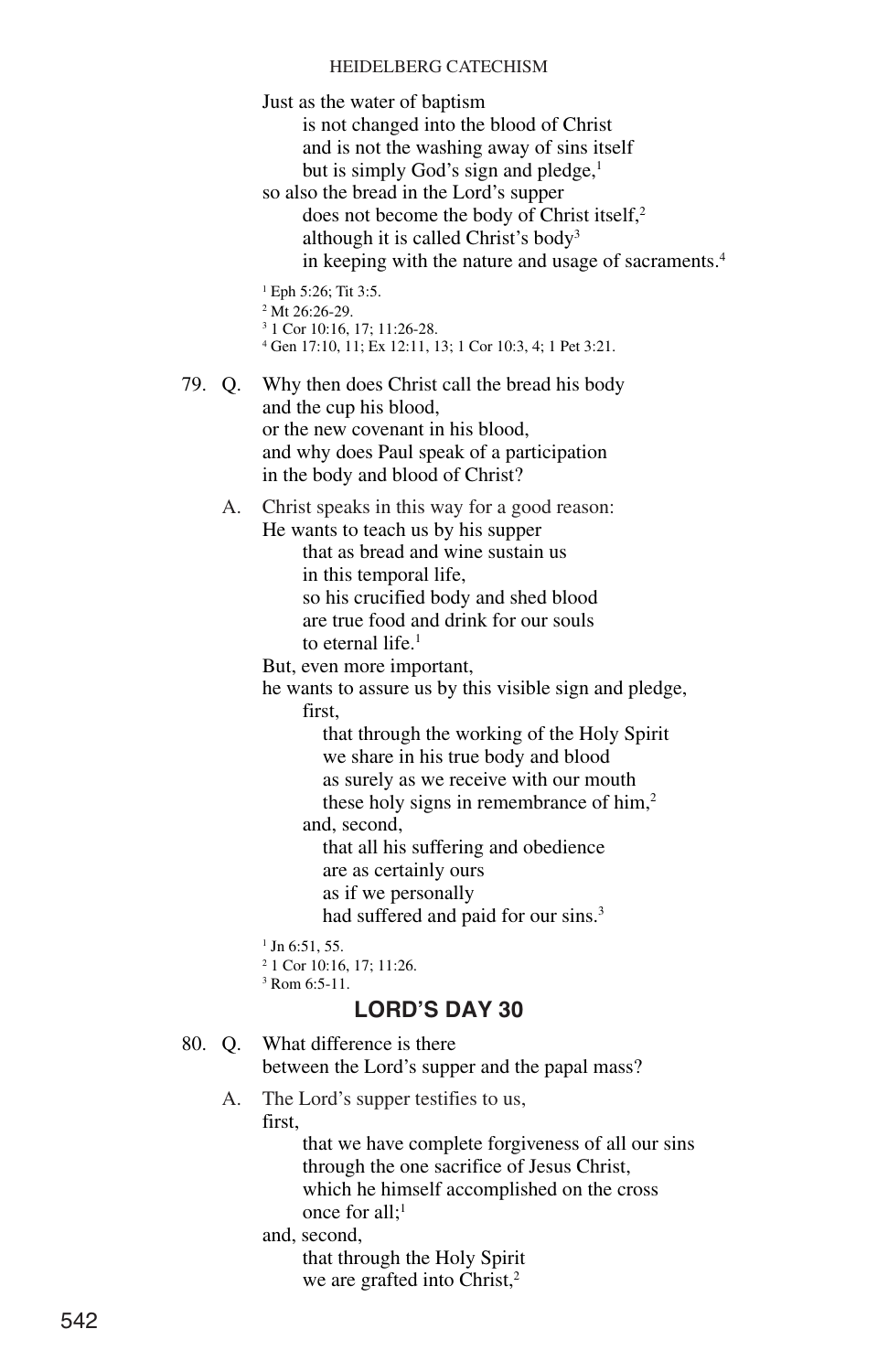who with his true body is now in heaven at the right hand of the Father,<sup>3</sup>

and this is where he wants to be worshipped.4

But the mass teaches,

first,

that the living and the dead do not have forgiveness of sins through the suffering of Christ unless he is still offered for them daily by the priests;

and, second,

that Christ is bodily present in the form of bread and wine, and there is to be worshipped.

Therefore the mass is basically nothing but a denial of the one sacrifice and suffering of Jesus Christ, and an accursed idolatry.

<sup>1</sup> Mt 26:28; Jn 19:30; Heb 7:27; 9:12, 25, 26; 10:10-18.

- <sup>2</sup> 1 Cor 6:17; 10:16, 17.
- <sup>3</sup> Jn 20:17; Acts 7:55, 56; Heb 1:3; 8:1.
- <sup>4</sup> Jn 4:21-24; Phil 3:20; Col 3:1; 1 Thess 1:10.

81. Q. Who are to come to the table of the Lord?

> A. Those who are truly displeased with themselves because of their sins and yet trust that these are forgiven them and that their remaining weakness is covered by the suffering and death of Christ,

and who also desire more and more to strengthen their faith and amend their life.

But hypocrites and those who do not repent eat and drink judgment upon themselves.<sup>1</sup>

<sup>1</sup> 1 Cor 10:19-22; 11:26-32.

### 82. Q. Are those also to be admitted to the Lord's supper who by their confession and life show that they are unbelieving and ungodly?

- A. No, for then the covenant of God
	- would be profaned
	- and his wrath kindled

against the whole congregation.<sup>1</sup>

Therefore,

according to the command of Christ and his apostles,

the Christian church is duty-bound

to exclude such persons

by the keys of the kingdom of heaven,

until they amend their lives.

<sup>1</sup> Ps 50:16; Is 1:11-17; 1 Cor 11:17-34.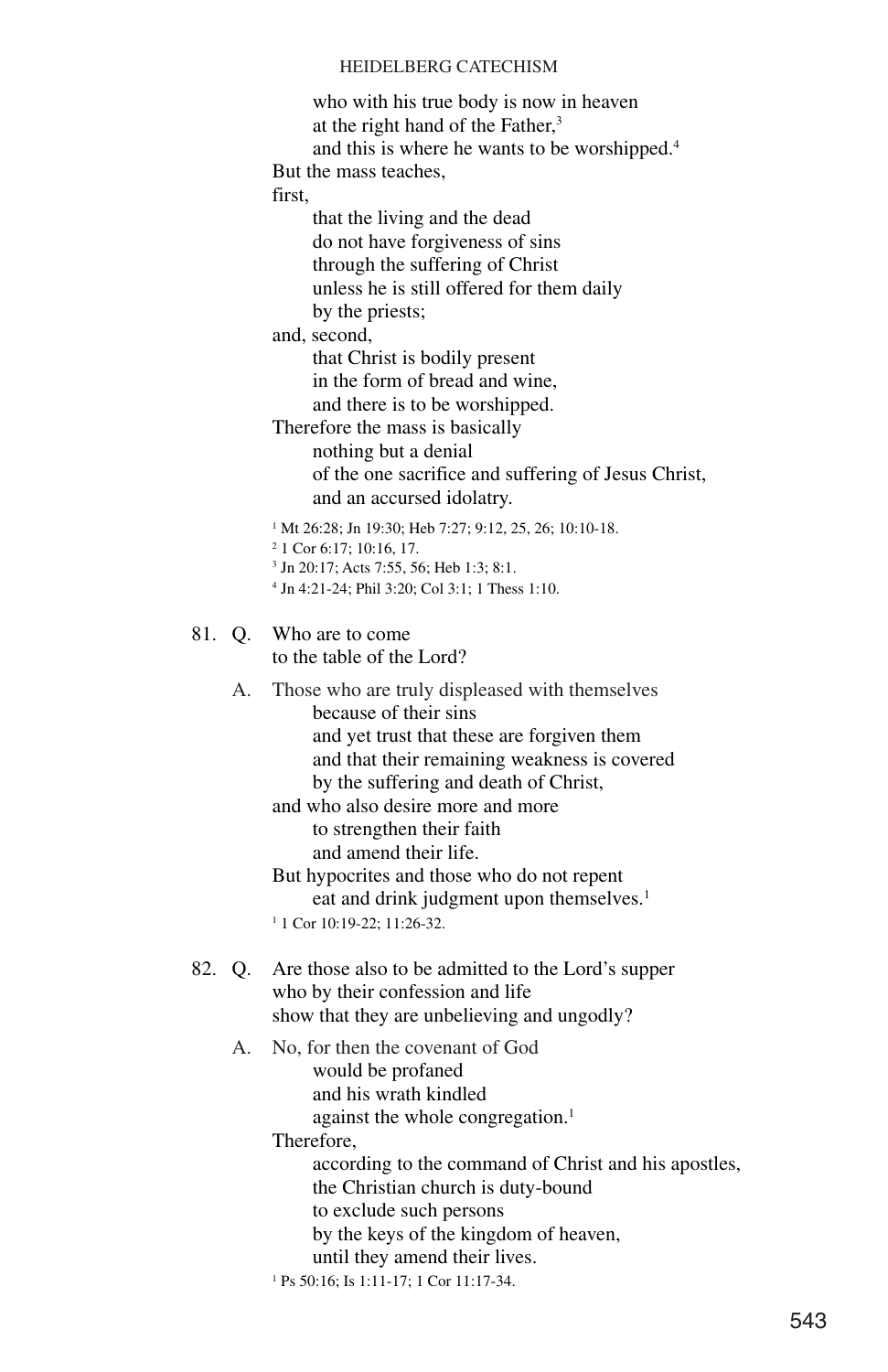| 83. Q. |        | What are the keys of the kingdom of heaven?                                                                                                                                                                                                                                                                                                                                                                                                                                                                                                                                                                                                                                                                           |
|--------|--------|-----------------------------------------------------------------------------------------------------------------------------------------------------------------------------------------------------------------------------------------------------------------------------------------------------------------------------------------------------------------------------------------------------------------------------------------------------------------------------------------------------------------------------------------------------------------------------------------------------------------------------------------------------------------------------------------------------------------------|
|        | А.     | The preaching of the holy gospel<br>and church discipline.<br>By these two the kingdom of heaven<br>is opened to believers<br>and closed to unbelievers. <sup>1</sup><br><sup>1</sup> Mt 16:19; Jn 20:21-23.                                                                                                                                                                                                                                                                                                                                                                                                                                                                                                          |
|        | 84. Q. | How is the kingdom of heaven<br>opened and closed<br>by the preaching of the gospel?                                                                                                                                                                                                                                                                                                                                                                                                                                                                                                                                                                                                                                  |
|        | А.     | According to the command of Christ,<br>the kingdom of heaven is opened<br>when it is proclaimed and publicly testified<br>to each and every believer<br>that God has really forgiven<br>all their sins<br>for the sake of Christ's merits,<br>as often as they by true faith<br>accept the promise of the gospel.<br>The kingdom of heaven is closed<br>when it is proclaimed and testified<br>to all unbelievers and hypocrites<br>that the wrath of God<br>and eternal condemnation<br>rest on them<br>as long as they do not repent.<br>According to this testimony of the gospel,<br>God will judge<br>both in this life<br>and in the life to come. <sup>1</sup><br><sup>1</sup> Mt 16:19; Jn 3:31-36; 20:21-23. |
|        | 85. Q. | How is the kingdom of heaven<br>closed and opened<br>by church discipline?                                                                                                                                                                                                                                                                                                                                                                                                                                                                                                                                                                                                                                            |
|        | А.     | According to the command of Christ,<br>people who call themselves Christians<br>but show themselves to be un-christian<br>in doctrine or life<br>are first repeatedly admonished<br>in a brotherly manner.<br>If they do not give up<br>their errors or wickedness,<br>they are reported to the church,<br>that is, to the elders.<br>If they do not heed<br>also their admonitions,<br>they are forbidden the use of the sacraments,<br>and they are excluded by the elders<br>from the Christian congregation,                                                                                                                                                                                                      |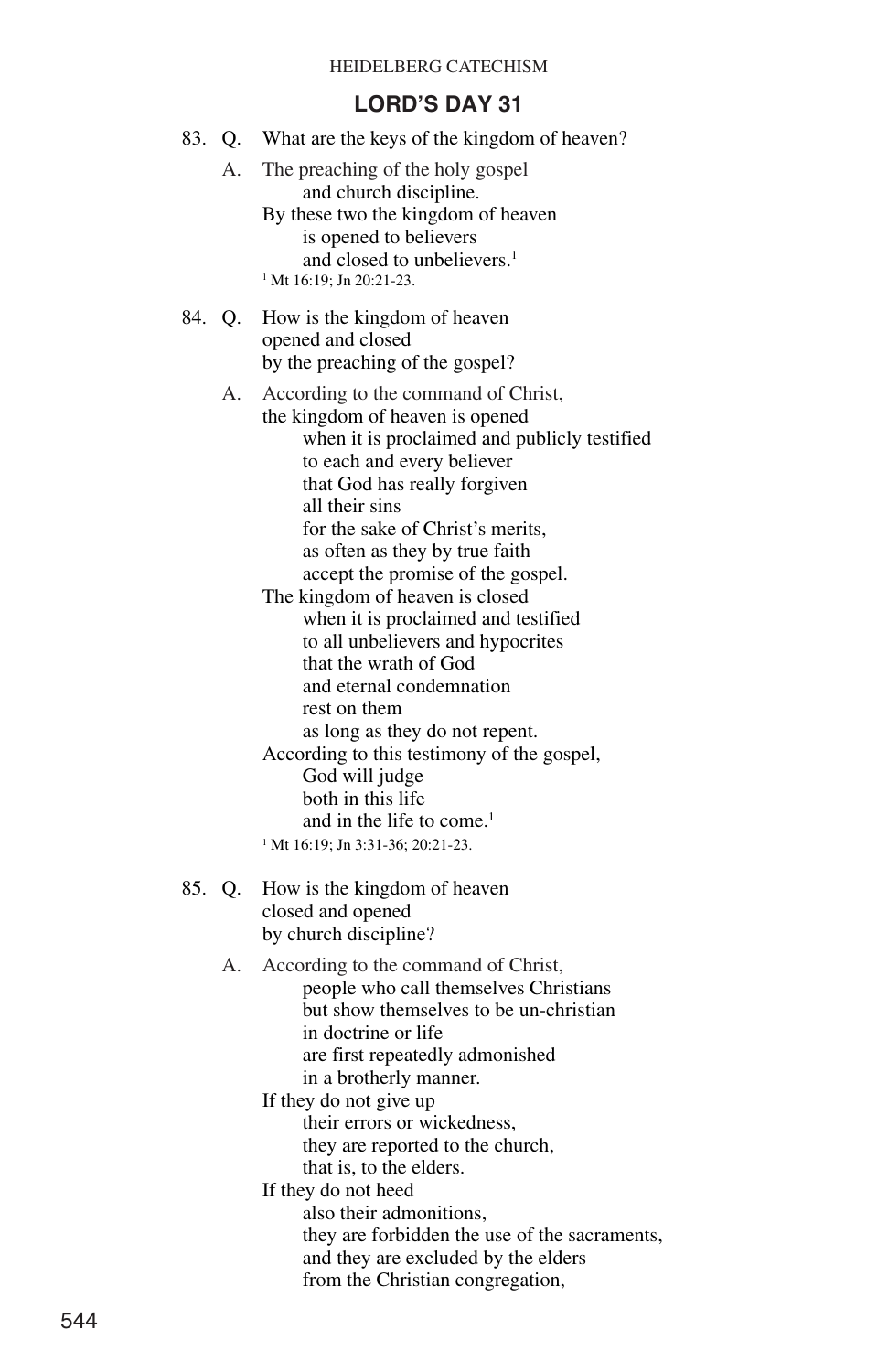and by God himself from the kingdom of Christ.1 They are again received as members of Christ and of the church when they promise and show real amendment.<sup>2</sup>

<sup>1</sup> Mt 18:15-20; 1 Cor 5:3-5; 11-13; 2 Thess 3:14, 15. <sup>2</sup> Lk 15:20-24; 2 Cor 2:6-11.

### **The Third Part**

# **OUR THANKFULNESS**

### **LORD'S DAY 32**

86. Q. Since we have been delivered from our misery by grace alone through Christ, without any merit of our own, why must we yet do good works? A. Because Christ, having redeemed us by his blood, also renews us by his Holy Spirit to be his image, so that with our whole life we may show ourselves thankful to God for his benefits,<sup>1</sup> and he may be praised by us.<sup>2</sup> Further, that we ourselves may be assured of our faith by its fruits, $3$ and that by our godly walk of life we may win our neighbours for Christ.4 <sup>1</sup> Rom 6:13; 12:1, 2; 1 Pet 2:5-10. <sup>2</sup> Mt 5:16; 1 Cor 6:19, 20. <sup>3</sup> Mt 7:17, 18; Gal 5:22-24; 2 Pet 1:10, 11. <sup>4</sup> Mt 5:14 -16; Rom 14:17-19; 1 Pet 2:12; 3:1, 2. 87. Q. Can those be saved who do not turn to God from their ungrateful and impenitent walk of life? A. By no means. Scripture says that no unchaste person, idolater, adulterer, thief, greedy person, drunkard, slanderer, robber, or the like shall inherit the kingdom of God.<sup>1</sup> <sup>1</sup> 1 Cor 6:9, 10; Gal 5:19-21; Eph 5:5, 6; 1 Jn 3:14.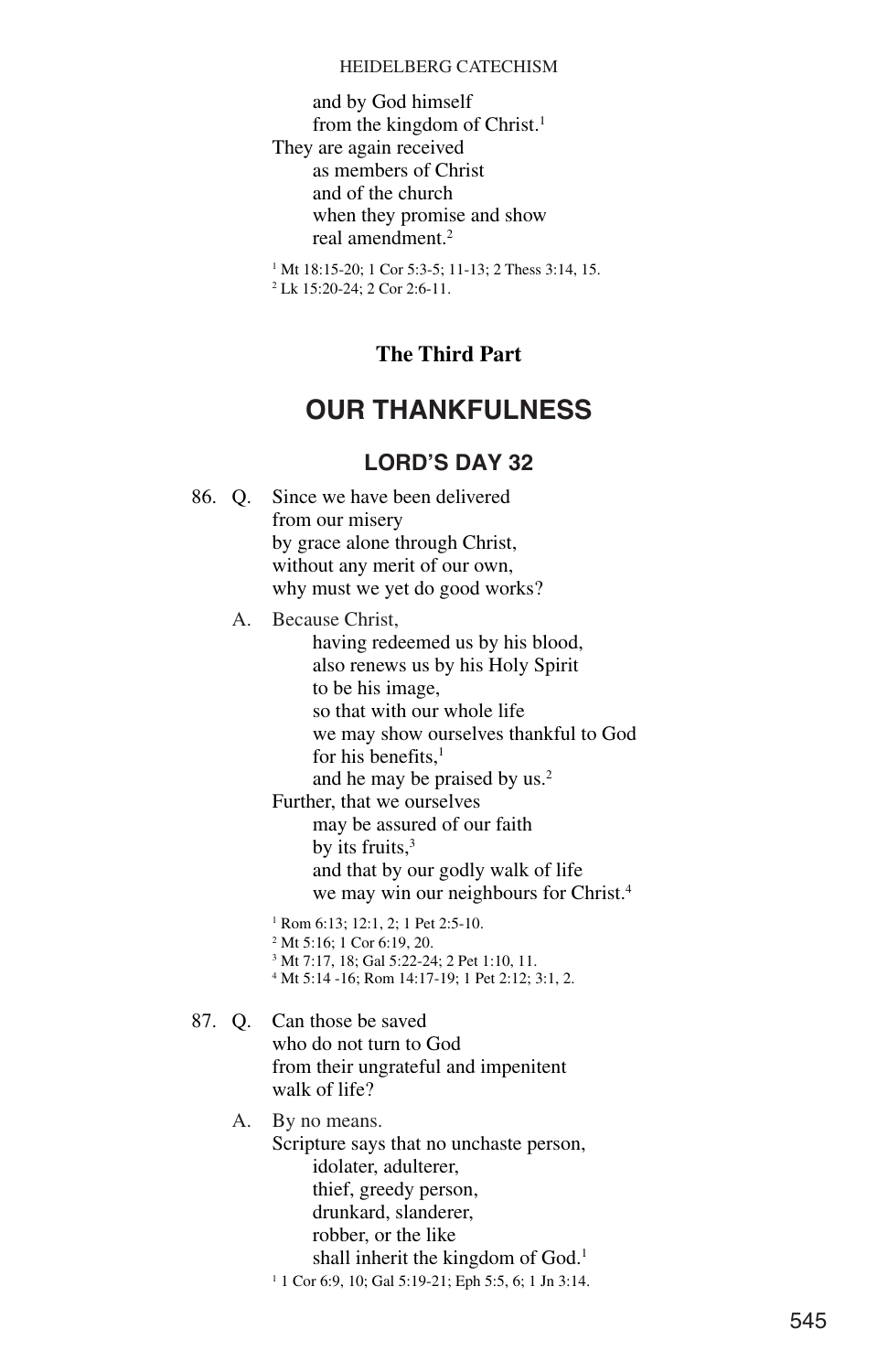## **LORD'S DAY 33**

| LURU Ə DAY 33 |                |                                                                                                                                                                                                                                                                                                                                                                                                                  |  |  |  |
|---------------|----------------|------------------------------------------------------------------------------------------------------------------------------------------------------------------------------------------------------------------------------------------------------------------------------------------------------------------------------------------------------------------------------------------------------------------|--|--|--|
|               |                | 88. Q. What is<br>the true repentance or conversion of man?                                                                                                                                                                                                                                                                                                                                                      |  |  |  |
|               | А.             | It is the dying of the old nature<br>and the coming to life of the new. <sup>1</sup><br><sup>1</sup> Rom 6:1-11; 1 Cor 5:7; 2 Cor 5:17; Eph 4:22-24; Col 3:5-10.                                                                                                                                                                                                                                                 |  |  |  |
|               | $A_{\cdot}$    | 89. Q. What is the dying of the old nature?<br>It is to grieve with heartfelt sorrow<br>that we have offended God by our sin,<br>and more and more to hate it<br>and flee from it. <sup>1</sup><br><sup>1</sup> Ps 51:3, 4, 17; Joel 2:12, 13; Rom 8:12, 13; 2 Cor 7:10.                                                                                                                                         |  |  |  |
|               | 90. Q.         | What is the coming to life<br>of the new nature?                                                                                                                                                                                                                                                                                                                                                                 |  |  |  |
|               | А.             | It is a heartfelt joy<br>in God through Christ, <sup>1</sup><br>and a love and delight<br>to live according to the will of God<br>in all good works. <sup>2</sup><br><sup>1</sup> Ps 51:8, 12; Is 57:15; Rom 5:1; 14:17.                                                                                                                                                                                         |  |  |  |
|               |                | <sup>2</sup> Rom 6:10, 11; Gal 2:20.                                                                                                                                                                                                                                                                                                                                                                             |  |  |  |
|               | 91. Q.         | But what are good works?                                                                                                                                                                                                                                                                                                                                                                                         |  |  |  |
|               | $\mathbf{A}$ . | Only those which are done<br>out of true faith. $1$<br>in accordance with the law of God, <sup>2</sup><br>and to his glory, <sup>3</sup><br>and not those based<br>on our own opinion<br>or on precepts of men. <sup>4</sup><br><sup>1</sup> Jn 15:5; Rom 14:23; Heb 11:6.<br>$2$ Lev 18:4; 1 Sam 15:22; Eph 2:10.<br><sup>3</sup> 1 Cor 10:31.<br><sup>4</sup> Deut 12:32; Is 29:13; Ezek 20:18, 19; Mt 15:7-9. |  |  |  |
|               |                | <b>The Ten Words</b>                                                                                                                                                                                                                                                                                                                                                                                             |  |  |  |
|               |                | <b>LORD'S DAY 34</b>                                                                                                                                                                                                                                                                                                                                                                                             |  |  |  |
|               |                | 92. Q. What is the law of the LORD?                                                                                                                                                                                                                                                                                                                                                                              |  |  |  |
|               |                |                                                                                                                                                                                                                                                                                                                                                                                                                  |  |  |  |

A. God spoke all these words: *I am the LORD your God, who brought you out of Egypt, out of the land of slavery.* 1. *You shall have no other gods before me.* 2. *You shall not make for yourself an idol in the form of anything in heaven above or on the earth beneath or in the waters below.*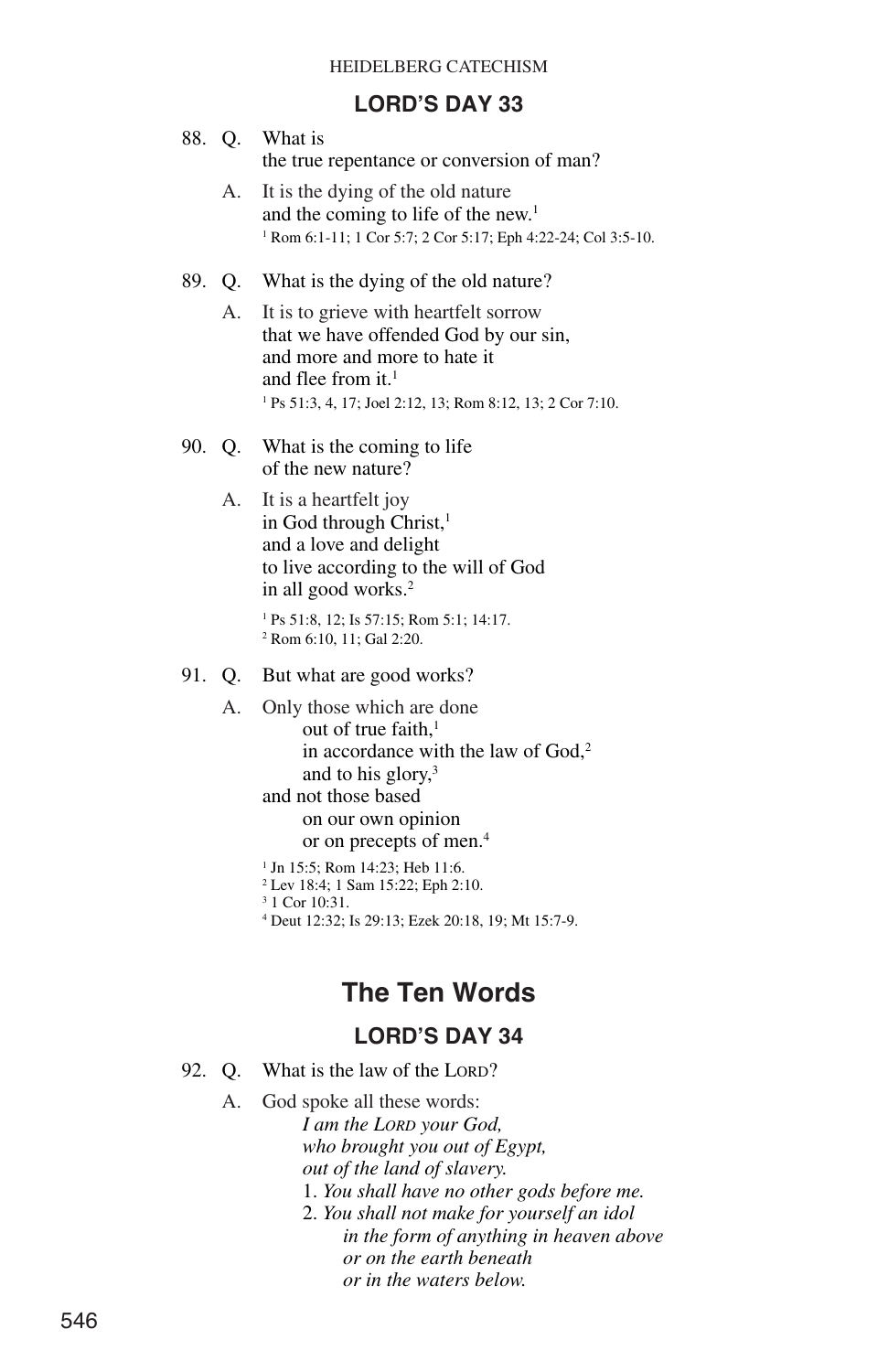*You shall not bow down to them or worship them; for I, the LORD your God, am a jealous God, punishing the children for the sin of the fathers to the third and fourth generation of those who hate me, but showing love to a thousand generations of those who love me and keep my commandments.*

- 3. *You shall not misuse the name of the LORD your God, for the LORD will not hold anyone guiltless who misuses his name.*
- 4. *Remember the Sabbath day by keeping it holy. Six days you shall labor and do all your work, but the seventh day is a Sabbath to the LORD your God. On it you shall not do any work, neither you, nor your son or daughter, nor your manservant or maidservant, nor your animals, nor the alien within your gates.*
	- *For in six days the LORD made the heavens and the earth, the sea, and all that is in them, but he rested on the seventh day. Therefore the LORD blessed the Sabbath day and made it holy.*
- 5. *Honor your father and your mother, so that you may live long in the land the LORD your God is giving you.*
- 6. *You shall not murder.*
- 7. *You shall not commit adultery.*
- 8. *You shall not steal.*
- 9. *You shall not give false testimony against your neighbor.*
- 10. *You shall not covet your neighbor's house.*
	- *You shall not covet your neighbor's wife, or his manservant or maidservant, his ox or donkey, or anything that belongs to your neighbor.*<sup>1</sup>
- <sup>1</sup> Ex 20:1-17; Deut 5:6-21.

### 93. Q. How are these commandments divided?

- A. Into two parts.
	- The first
		- teaches us how to live in relation to God;
		- the second,
			- what duties we owe our neighbour.<sup>1</sup>
	- <sup>1</sup> Mt 22:37-40.
- 94. Q. What does the LORD require in the first commandment?
	- A. That for the sake of my very salvation I avoid and flee all idolatry, $\frac{1}{2}$  witchcraft, superstition, $\frac{2}{2}$ and prayer to saints or to other creatures.3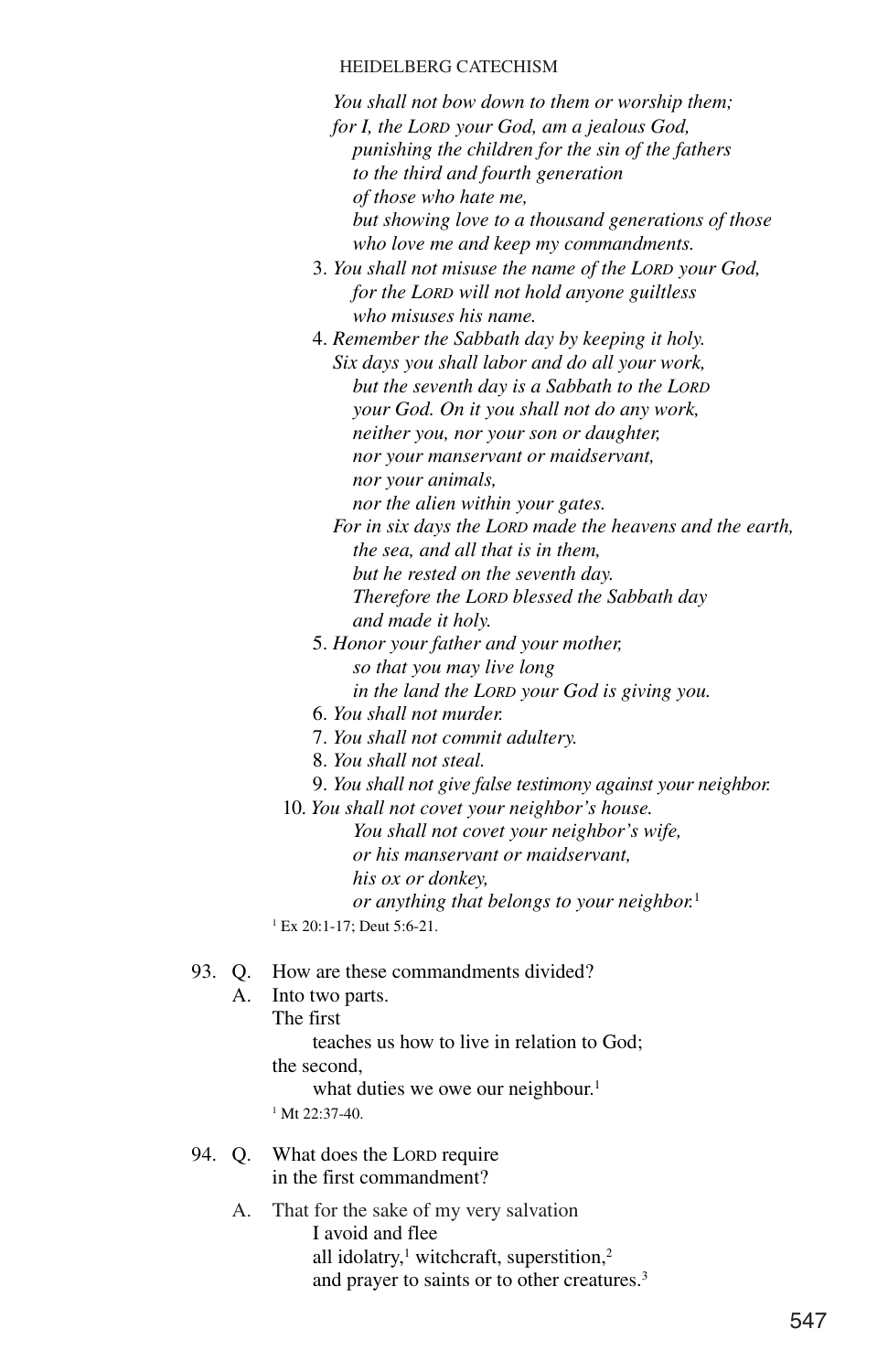Further, that I rightly come to know the only true God,<sup>4</sup> trust in him alone.<sup>5</sup> submit to him with all humility $6$  and patience, $7$ expect all good from him only,<sup>8</sup> and love,<sup>9</sup> fear,<sup>10</sup> and honour him<sup>11</sup> with all my heart. In short, that I forsake all creatures rather than do the least thing against his will.<sup>12</sup> <sup>1</sup> 1 Cor 6:9, 10; 10:5-14; 1 Jn 5:21. 2Lev 19:31; Deut 18:9-12. <sup>3</sup> Mt 4:10; Rev 19:10; 22:8, 9.  $4$  In  $17.3$ . <sup>5</sup> Jer 17:5, 7. <sup>6</sup> 1 Pet 5:5, 6. <sup>7</sup> Rom 5:3, 4; 1 Cor 10:10; Phil 2:14; Col 1:11; Heb 10:36. <sup>8</sup> Ps 104:27, 28; Is 45:7; Jas 1:17. <sup>9</sup> Deut 6:5; (Mt 22:37). <sup>10</sup> Deut 6:2; Ps 111:10; Prov 1:7; 9:10; Mt 10:28; 1 Pet 1:17. <sup>11</sup> Deut 6:13; (Mt 4:10); Deut 10:20. <sup>12</sup> Mt 5:29, 30; 10:37-39; Acts 5:29.

95. Q. What is idolatry?

A. Idolatry is having or inventing something in which to put our trust instead of, or in addition to, the only true God who has revealed himself in his Word.<sup>1</sup> <sup>1</sup> 1 Chron 16:26; Gal 4:8, 9; Eph 5:5; Phil 3:19.

|  | 96. Q. What does God require |
|--|------------------------------|
|  | in the second commandment?   |

- A. We are not to make an image of God in any way,<sup>1</sup> nor to worship him in any other manner than he has commanded in his Word.2 <sup>1</sup> Deut 4:15-19; Is 40:18-25; Acts 17:29; Rom 1:23.
	- <sup>2</sup> Lev 10:1-7; Deut 12:30; 1 Sam 15:22, 23; Mt 15:9; Jn 4:23, 24.
- 97. Q. May we then not make any image at all?
	- A. God cannot and may not be visibly portrayed in any way. Creatures may be portrayed, but God forbids us to make or have any images of them in order to worship them or to serve God through them.<sup>1</sup> <sup>1</sup> Ex 34:13, 14, 17; Num 33:52; 2 Kings 18:4, 5; Is 40:25.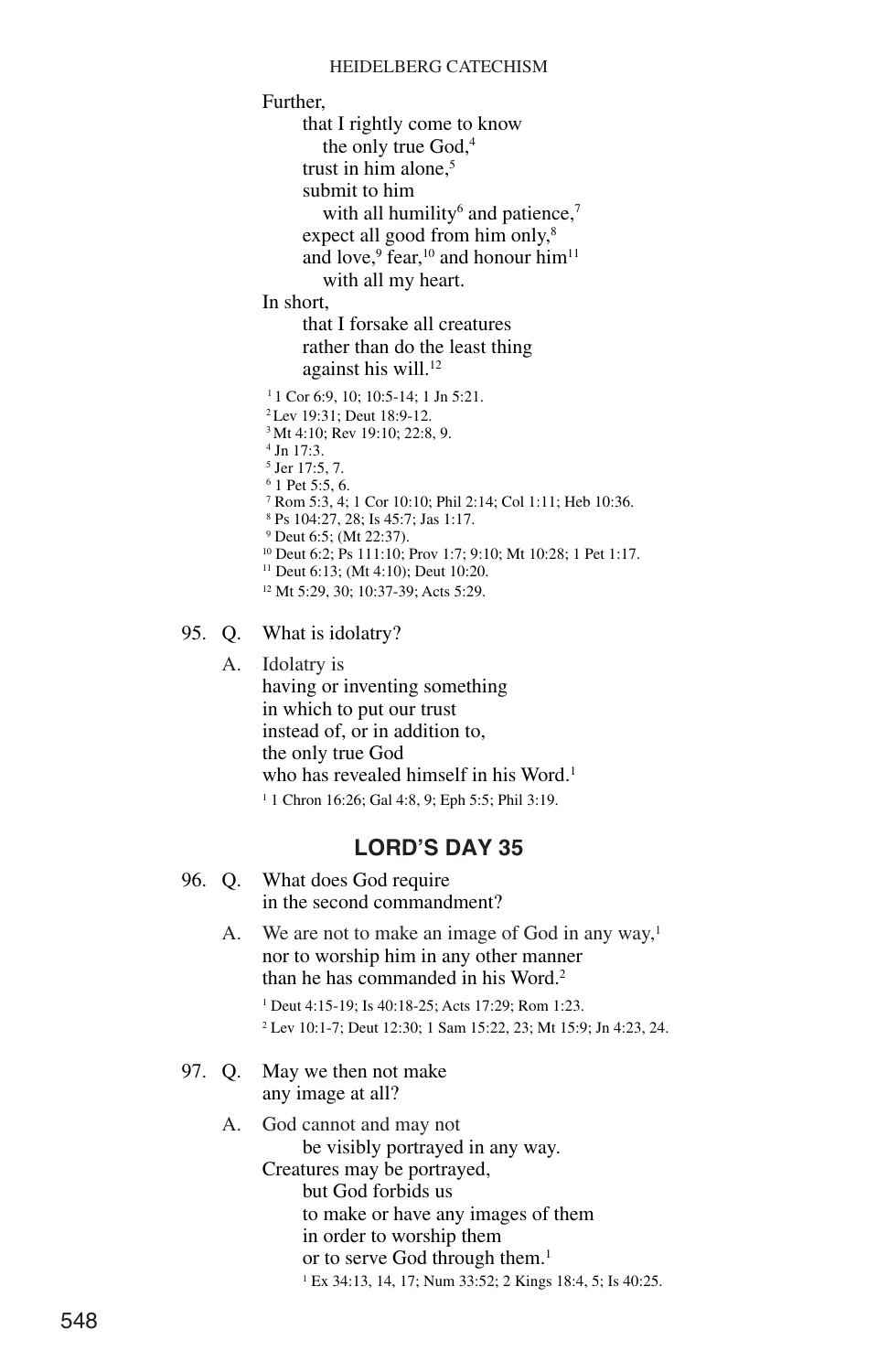- 98. Q. But may images not be tolerated in the churches as "books for the laity"?
	- A. No, for we should not be wiser than God. He wants his people to be taught not by means of dumb images $<sup>1</sup>$ </sup> but by the living preaching of his Word.<sup>2</sup>

<sup>1</sup> Jer 10:8; Hab 2:18-20.

<sup>2</sup> Rom 10:14, 15, 17; 2 Tim 3:16, 17; 2 Pet 1:19.

### **LORD'S DAY 36**

- 99. Q. What is required in the third commandment?
	- A. We are not to blaspheme or to abuse the name of God by cursing, $1$  perjury, $2$  or unnecessary oaths, $3$ nor to share in such horrible sins by being silent bystanders.4

Rather, we must use the holy name of God only with fear and reverence,<sup>5</sup> so that we may rightly confess him,<sup>6</sup> call upon him,<sup>7</sup> and praise him in all our words and works.<sup>8</sup>

- <sup>1</sup> Lev 24:10-17.
- <sup>2</sup> Lev 19:12.
- <sup>3</sup> Mt 5:37; Jas 5:12.
- <sup>4</sup> Lev 5:1; Prov 29:24.
- <sup>5</sup> Ps 99:1-5; Is 45:23; Jer 4:2.
- <sup>6</sup> Mt 10:32, 33; Rom 10:9, 10.
- <sup>7</sup> Ps 50:14, 15; 1 Tim 2:8. <sup>8</sup> Rom 2:24; Col 3:17; 1 Tim 6:1.
- 
- 100. Q. Is the blaspheming of God's name by swearing and cursing such a grievous sin that God is angry also with those who do not prevent and forbid it as much as they can?
	- A. Certainly, $\frac{1}{1}$  for no sin is greater or provokes God's wrath more than the blaspheming of his name. That is why he commanded it to be punished with death.<sup>2</sup>
		- $1$  Lev 5:1.  $2$  Lev 24:16.

- 101. Q. But may we swear an oath by the name of God in a godly manner?
	- A. Yes, when the government demands it of its subjects, or when necessity requires it,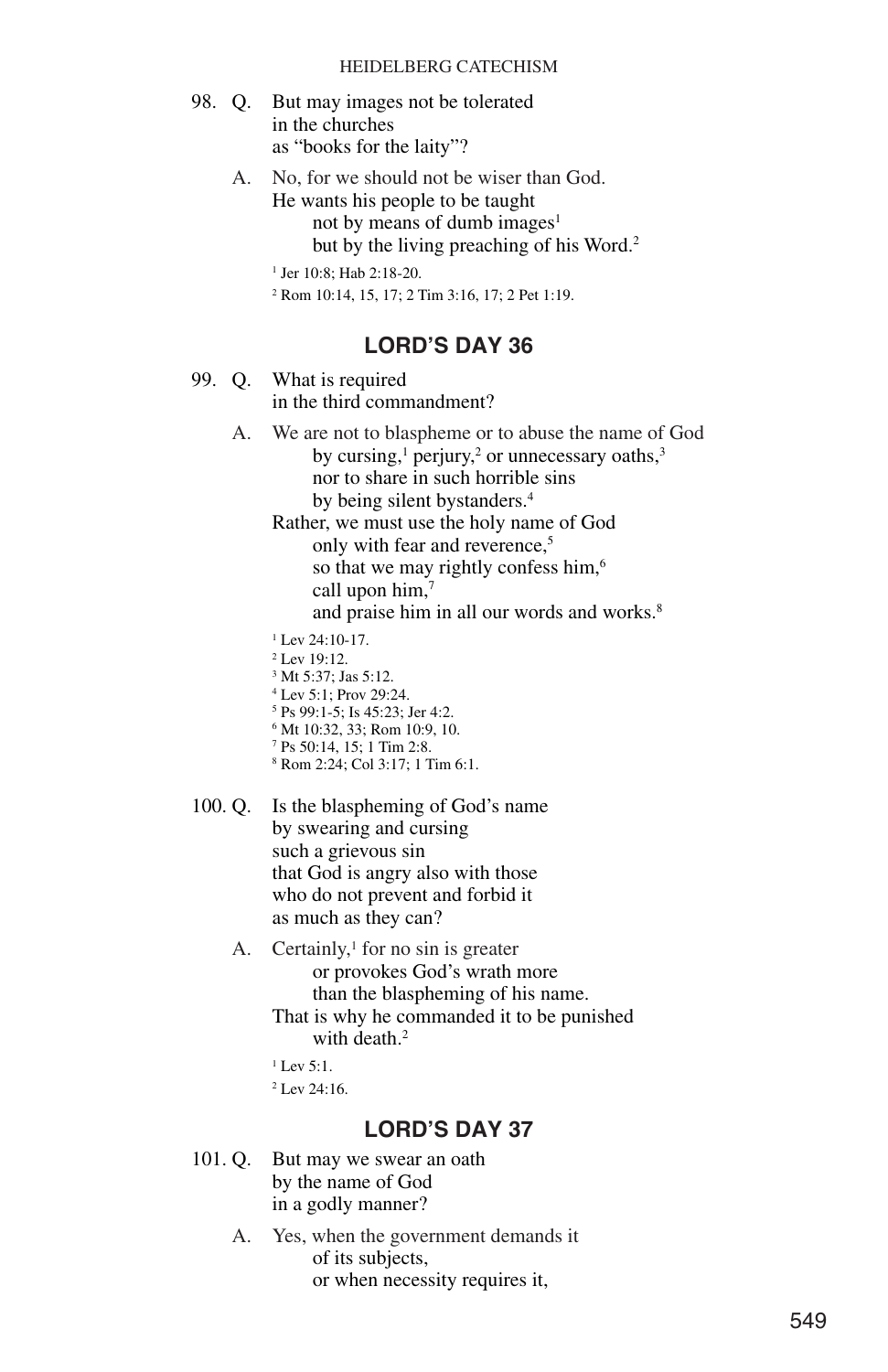in order to maintain and promote fidelity and truth, to God's glory and for our neighbour's good. Such oath-taking is based on God's Word<sup>1</sup>

and was therefore rightly used by saints in the Old and the New Testament.<sup>2</sup>

<sup>1</sup> Deut 6:13; 10:20; Jer 4:1, 2; Heb 6:16. <sup>2</sup> Gen 21:24; 31:53; Josh 9:15; 1 Sam 24:22; 1 Kings 1:29, 30; Rom 1:9; 2 Cor 1:23.

#### 102. Q. May we also swear by saints or other creatures?

A. No.

A lawful oath is a calling upon God, who alone knows the heart, to bear witness to the truth, and to punish me if I swear falsely.1 No creature is worthy of such honour.<sup>2</sup>

<sup>1</sup> Rom 9:1; 2 Cor 1:23.

<sup>2</sup> Mt 5:34-37; 23:16-22; Jas 5:12.

### **LORD'S DAY 38**

103. Q. What does God require in the fourth commandment?

A. First,

that the ministry of the gospel and the schools be maintained<sup>1</sup> and that, especially on the day of rest, I diligently attend the church of God2 to hear God's Word.<sup>3</sup> to use the sacraments,4 to call publicly upon the LORD, 5 and to give Christian offerings for the poor.6 Second, that all the days of my life

I rest from my evil works,

let the LORD work in me through his Holy Spirit, and so begin in this life the eternal Sabbath.7

 Deut 6:4-9; 20-25; 1 Cor 9:13, 14; 2 Tim 2:2; 3:13-17; Tit 1:5. Deut 12:5-12; Ps 40:9, 10; 68:26; Acts 2:42-47; Heb 10:23-25. Rom 10:14-17; 1 Cor 14:26-33; 1 Tim 4:13. 1 Cor 11:23, 24. Col 3:16; 1 Tim 2:1. Ps 50:14; 1 Cor 16:2; 2 Cor 8 and 9.

<sup>7</sup> Is 66:23; Heb 4:9-11.

- 104. Q. What does God require in the fifth commandment?
	- A. That I show all honour, love, and faithfulness to my father and mother and to all those in authority over me,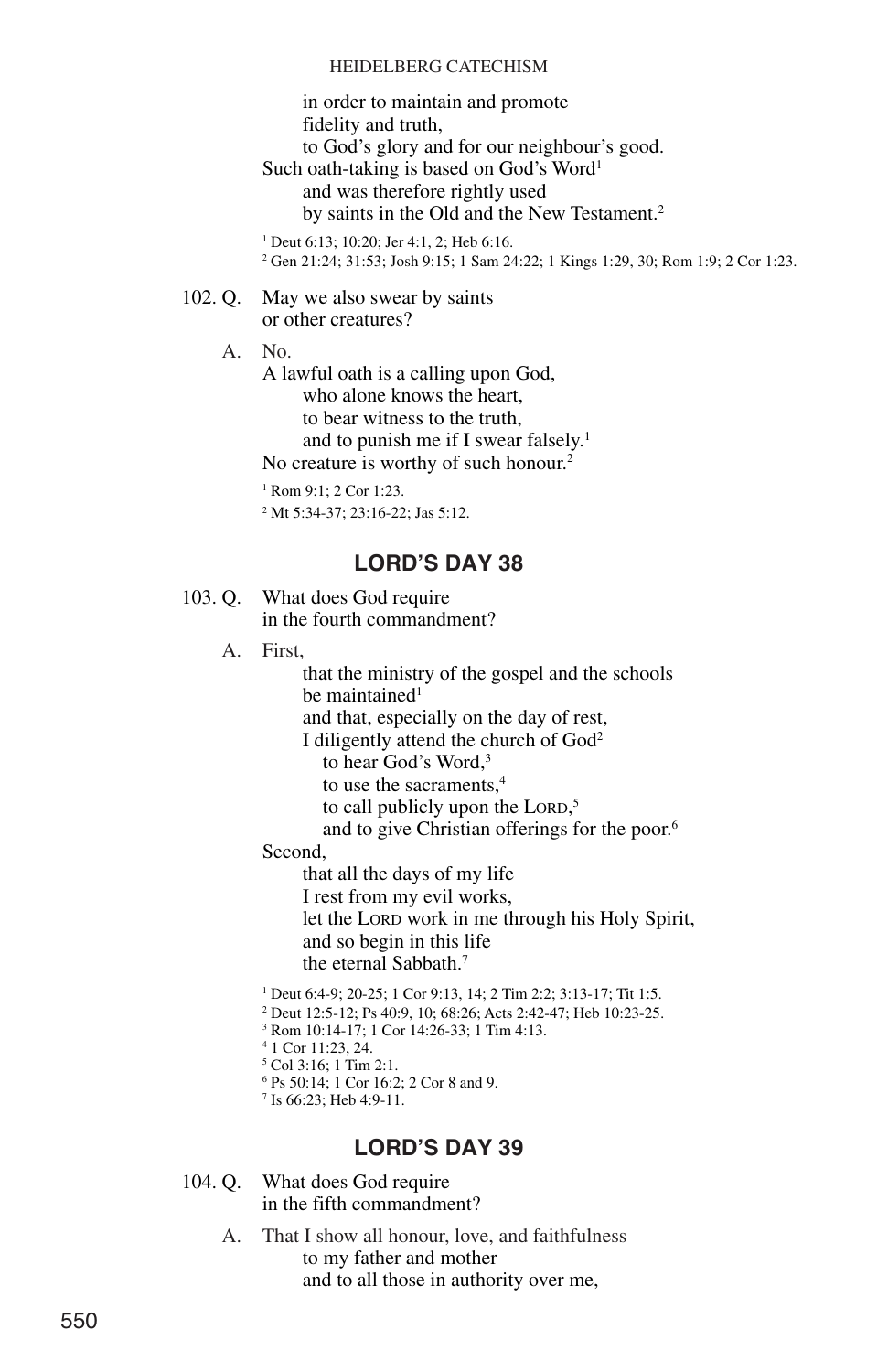submit myself with due obedience to their good instruction and discipline,<sup>1</sup>

and also have patience with their weaknesses

and shortcomings,<sup>2</sup>

since it is God's will

to govern us by their hand.<sup>3</sup>

<sup>1</sup> Ex 21:17; Prov 1:8; 4:1; Rom 13:1, 2; Eph 5:21, 22; 6:1-9; Col 3:18-4:1.

<sup>2</sup> Prov 20:20; 23:22; 1 Pet 2:18.

<sup>3</sup> Mt 22:21, Rom 13:1-8; Eph 6:1-9; Col 3:18-21.

### **LORD'S DAY 40**

105. Q. What does God require in the sixth commandment?

> A. I am not to dishonour, hate, injure, or kill my neighbour by thoughts, words, or gestures, and much less by deeds, whether personally or through another;<sup>1</sup>

rather, I am to put away all desire of revenge.<sup>2</sup>

Moreover, I am not to harm or recklessly endanger myself.<sup>3</sup> Therefore, also, the government bears the sword to prevent murder.<sup>4</sup>

<sup>1</sup> Gen 9:6; Lev 19:17, 18; Mt 5:21, 22; 26:52.

- <sup>2</sup> Prov 25:21, 22; Mt 18:35; Rom 12:19; Eph 4:26.
- <sup>3</sup> Mt 4:7; 26:52; Rom 13:11-14.
- <sup>4</sup> Gen 9:6; Ex 21:14; Rom 13:4.
- 106. Q. But does this commandment speak only of killing?
	- A. By forbidding murder God teaches us that he hates the root of murder, such as envy, hatred, anger, and desire of revenge,<sup>1</sup> and that he regards all these as murder.<sup>2</sup>

<sup>1</sup> Prov 14:30; Rom 1:29; 12:19; Gal 5:19-21; Jas 1:20; 1 Jn 2:9-11. <sup>2</sup> 1 Jn 3:15.

- 107. Q. Is it enough, then, that we do not kill our neighbour in any such way?
	- A. No.

When God condemns envy, hatred, and anger, he commands us

to love our neighbour as ourselves,<sup>1</sup>

to show patience, peace, gentleness,

mercy, and friendliness toward him,<sup>2</sup>

to protect him from harm as much as we can, and to do good even to our enemies.3

<sup>1</sup> Mt 7:12; 22:39; Rom 12:10.

<sup>2</sup> Mt 5:5; Lk 6:36; Rom 12:10, 18; Gal 6:1, 2; Eph 4:2; Col 3:12; 1 Pet 3:8.

<sup>3</sup> Ex 23:4, 5; Mt 5:44, 45; Rom 12:20.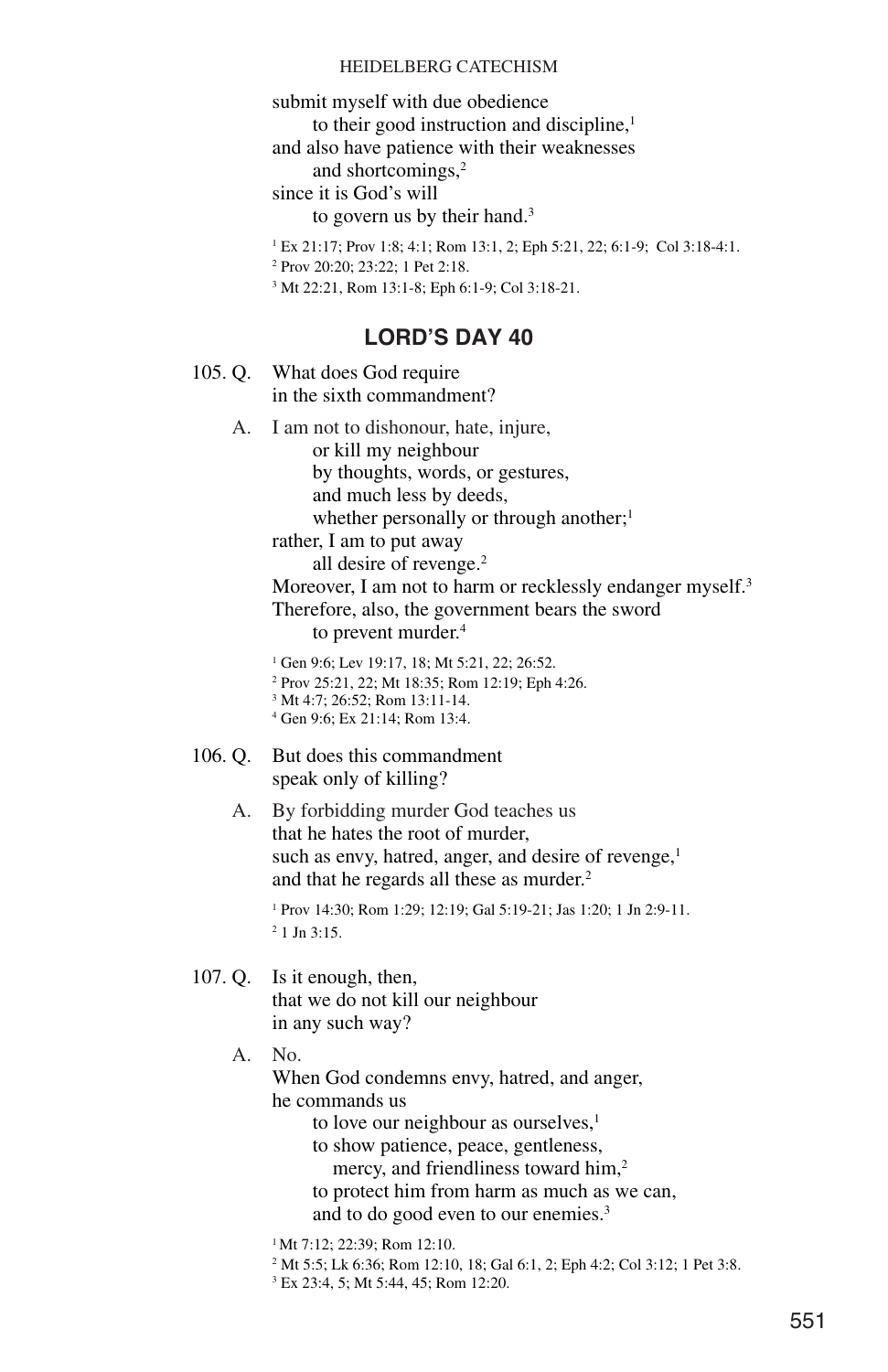### **LORD'S DAY 41**

108. Q. What does the seventh commandment teach us?

A. That all unchastity is cursed by God.<sup>1</sup> We must therefore detest it from the heart<sup>2</sup> and live chaste and disciplined lives, both within and outside of holy marriage.<sup>3</sup>

> <sup>1</sup> Lev 18:30; Eph 5:3-5. <sup>2</sup> Jude 22, 23. <sup>3</sup> 1 Cor 7:1-9; 1 Thess 4:3-8; Heb 13:4.

- 109. Q. Does God in this commandment forbid nothing more than adultery and similar shameful sins?
	- A. Since we, body and soul, are temples of the Holy Spirit, it is God's will that we keep ourselves pure and holy. Therefore he forbids all unchaste acts, gestures, words, thoughts, desires,<sup>1</sup> and whatever may entice us to unchastity.2
		- <sup>1</sup> Mt 5:27-29; 1 Cor 6:18-20; Eph 5:3, 4.

```
2 1 Cor 15:33; Eph 5:18.
```
## **LORD'S DAY 42**

110. Q. What does God forbid in the eighth commandment?

A. God forbids not only outright theft and robbery<sup>1</sup> but also such wicked schemes and devices as

> false weights and measures, deceptive merchandising, counterfeit money,

and usury;2

we must not defraud our neighbour in any way, whether by force or by show of right.<sup>3</sup>

In addition God forbids all greed<sup>4</sup> and all abuse or squandering of his gifts.<sup>5</sup>

- <sup>1</sup> Ex 22:1; 1 Cor 5:9, 10; 6:9, 10.
- <sup>2</sup> Deut 25:13-16; Ps 15:5; Prov 11:1; 12:22; Ezek 45:9-12; Lk 6:35.
- <sup>3</sup> Mic 6:9-11; Lk 3:14; Jas 5:1-6.
- <sup>4</sup> Lk 12:15; Eph 5:5.
- <sup>5</sup> Prov 21:20; 23:20, 21; Lk 16:10-13.
- 111. Q. What does God require of you in this commandment?

#### A. I must promote my neighbour's good wherever I can and may,

deal with him

as I would like others to deal with me,

and work faithfully

so that I may be able to give

to those in need. $<sup>1</sup>$ </sup>

<sup>1</sup> Is 58:5-10; Mt 7:12; Gal 6:9, 10; Eph 4:28.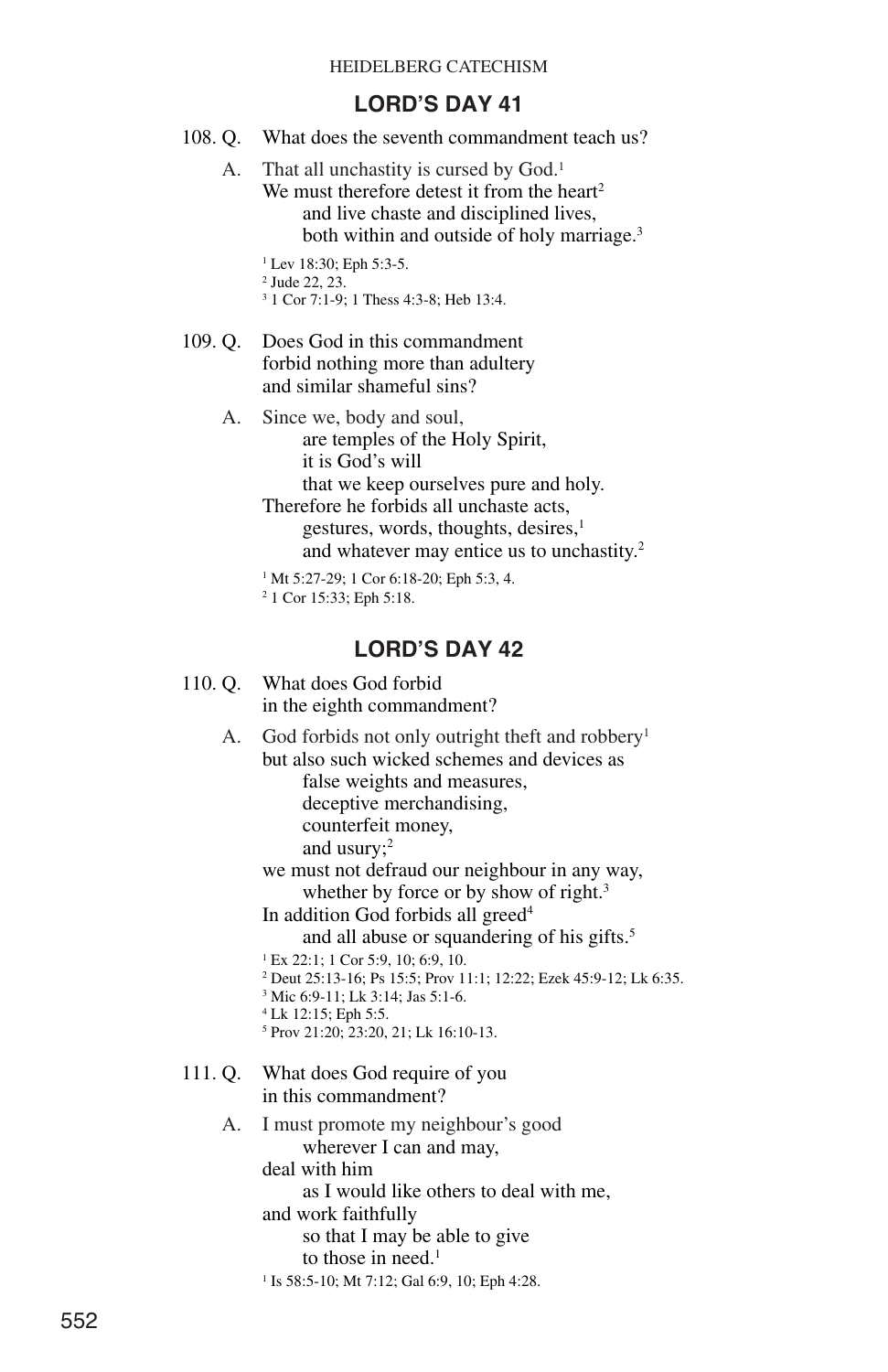### **LORD'S DAY 43**

| 112. Q. What is required  |
|---------------------------|
| in the ninth commandment? |

A. I must not give false testimony against anyone, twist no one's words,

> not gossip or slander, nor condemn or join in condemning anyone rashly and unheard.<sup>1</sup>

Rather, I must avoid all lying and deceit as the devil's own works, under penalty of God's heavy wrath.<sup>2</sup>

In court and everywhere else,

I must love the truth, $3$ 

speak and confess it honestly, and do what I can to defend and promote my neighbour's honour and reputation.4

<sup>1</sup> Ps 15; Prov 19:5, 9; 21:28; Mt 7:1; Lk 6:37; Rom 1:28-32.

- <sup>2</sup> Lev 19:11, 12; Prov 12:22; 13:5; Jn 8:44; Rev 21:8.
- <sup>3</sup> 1 Cor 13:6; Eph 4:25.
- <sup>4</sup> 1 Pet 3:8, 9; 4:8.

## **LORD'S DAY 44**

- 113. Q. What does the tenth commandment require of us?
	- A. That not even the slightest thought or desire contrary to any of God's commandments should ever arise in our heart. Rather, with all our heart we should always hate all sin

and delight in all righteousness.<sup>1</sup>

<sup>1</sup> Ps 19:7-14; 139:23, 24; Rom 7:7, 8.

114. Q. But can those converted to God keep these commandments perfectly?

A. No.

In this life even the holiest have only a small beginning of this obedience.<sup>1</sup> Nevertheless, with earnest purpose they do begin to live not only according to some

but to all the commandments of God.<sup>2</sup>

<sup>1</sup> Eccles 7:20; Rom 7:14, 15; 1 Cor 13:9; 1 Jn 1:8. <sup>2</sup> Ps 1:1, 2; Rom 7:22-25; Phil 3:12-16.

115. Q. If in this life no one can keep the ten commandments perfectly, why does God have them preached so strictly?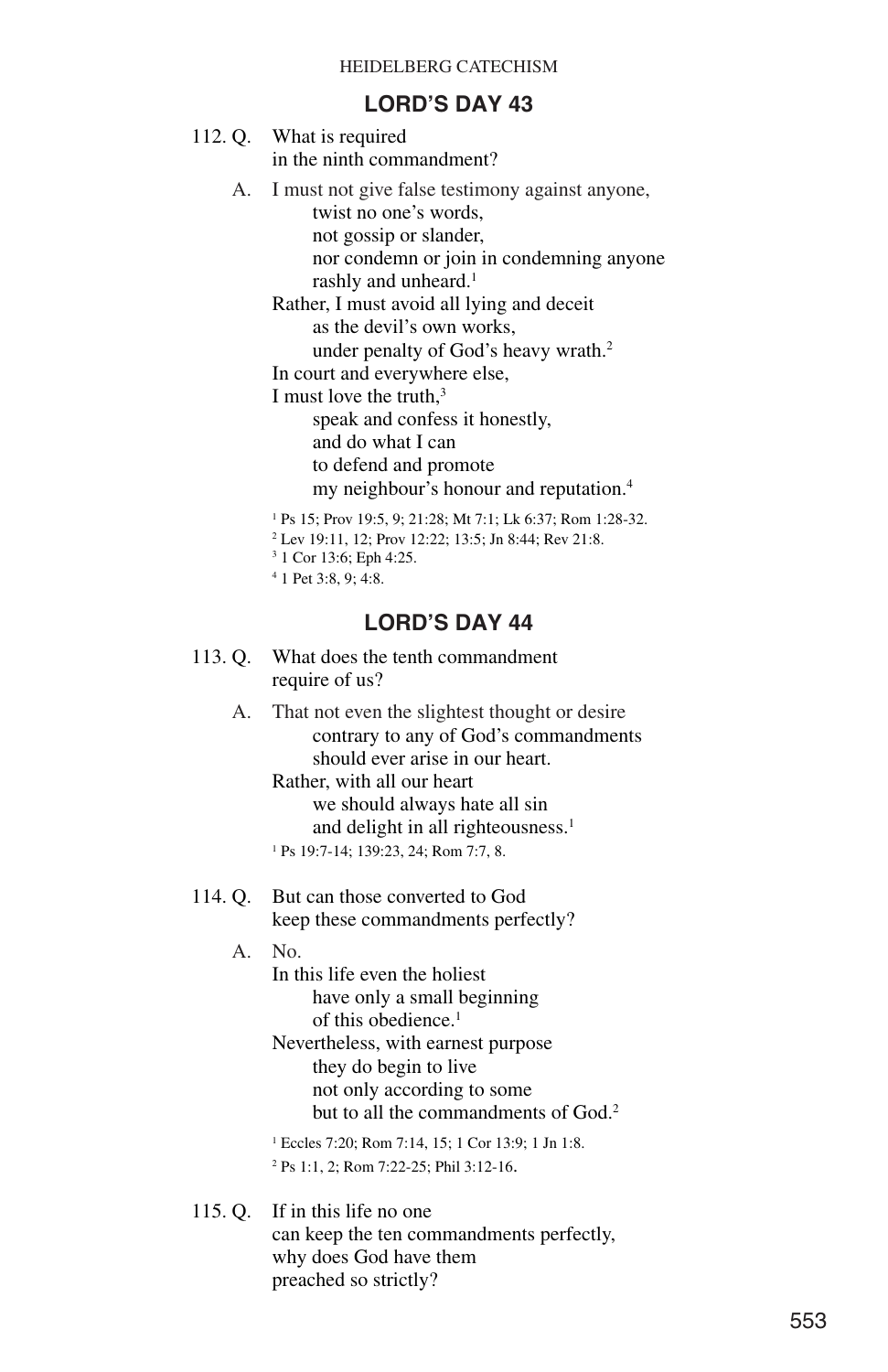A. First,

so that throughout our life we may more and more become aware of our sinful nature, and therefore seek more eagerly the forgiveness of sins and righteousness in Christ.<sup>1</sup> Second,

so that, while praying to God for the grace of the Holy Spirit, we may never stop striving to be renewed more and more after God's image, until after this life we reach the goal of perfection.<sup>2</sup>

<sup>1</sup> Ps 32:5; Rom 3:19-26; 7:7, 24, 25; 1 Jn 1:9.

<sup>2</sup> 1 Cor 9:24; Phil 3:12-14; 1 Jn 3:1-3.

# **Prayer**

## **LORD'S DAY 45**

116. Q. Why is prayer necessary for Christians?

A. Because prayer is the most important part of the thankfulness which God requires of us.<sup>1</sup> Moreover, God will give his grace and the Holy Spirit only to those who constantly and with heartfelt longing ask him for these gifts and thank him for them.2

<sup>1</sup> Ps 50:14, 15; 116:12-19; 1 Thess 5:16-18. <sup>2</sup> Mt 7:7, 8; Lk 11:9-13.

117. Q. What belongs to a prayer which pleases God and is heard by him?

A. First,

we must from the heart call upon the one true God only, who has revealed himself in his Word, for all that he has commanded us to pray.<sup>1</sup> Second, we must thoroughly know

our need and misery, so that we may humble ourselves before God.2

Third,

we must rest on this firm foundation that, although we do not deserve it,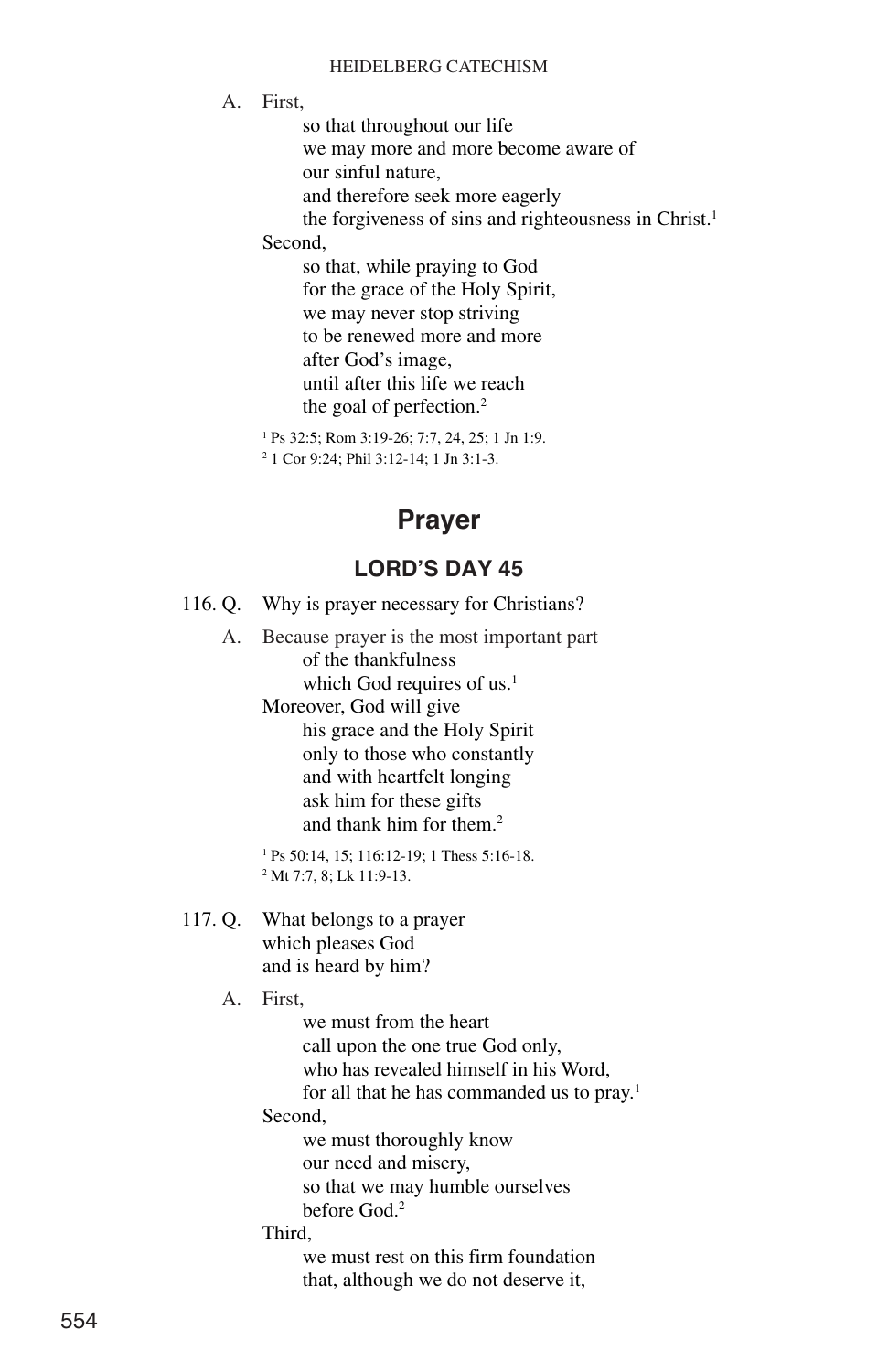God will certainly hear our prayer for the sake of Christ our Lord, as he has promised us in his Word.3

<sup>1</sup> Ps 145:18-20; Jn 4:22-24; Rom 8:26, 27; Jas 1:5; 1 Jn 5:14, 15; Rev 19:10. <sup>2</sup> 2 Chron 7:14; 20:12; Ps 2:11; 34:18; 62:8; Is 66:2; Rev 4. <sup>3</sup> Dan 9:17-19; Mt 7:8; Jn 14:13, 14; 16:23; Rom 10:13; Jas 1:6.

- 118. Q. What has God commanded us to ask of him?
	- A. All the things we need for body and soul, $<sup>1</sup>$ </sup> as included in the prayer which Christ our Lord himself taught us. <sup>1</sup> Mt 6:33; Jas 1:17.

#### 119. Q. What is the Lord's prayer?

A. *Our Father in heaven, hallowed be your name, your kingdom come, your will be done on earth as it is in heaven. Give us today our daily bread. Forgive us our debts, as we also have forgiven our debtors. And lead us not into temptation, but deliver us from the evil one, for yours is the kingdom and the power and the glory forever. Amen.*<sup>1</sup> <sup>1</sup> Mt 6:9-13; Lk 11:2-4.

### **LORD'S DAY 46**

- 120. Q. Why has Christ commanded us to address God as *our Father?*
	- A. To awaken in us at the very beginning of our prayer that childlike reverence and trust toward God which should be basic to our prayer: God has become our Father through Christ and will much less deny us what we ask of him in faith than our fathers would refuse us earthly things.<sup>1</sup>

<sup>1</sup> Mt 7:9-11; Lk 11:11-13.

- 121. Q. Why is there added, *in heaven?*
	- A. These words teach us not to think of God's heavenly majesty in an earthly manner, $<sup>1</sup>$ </sup> and to expect from his almighty power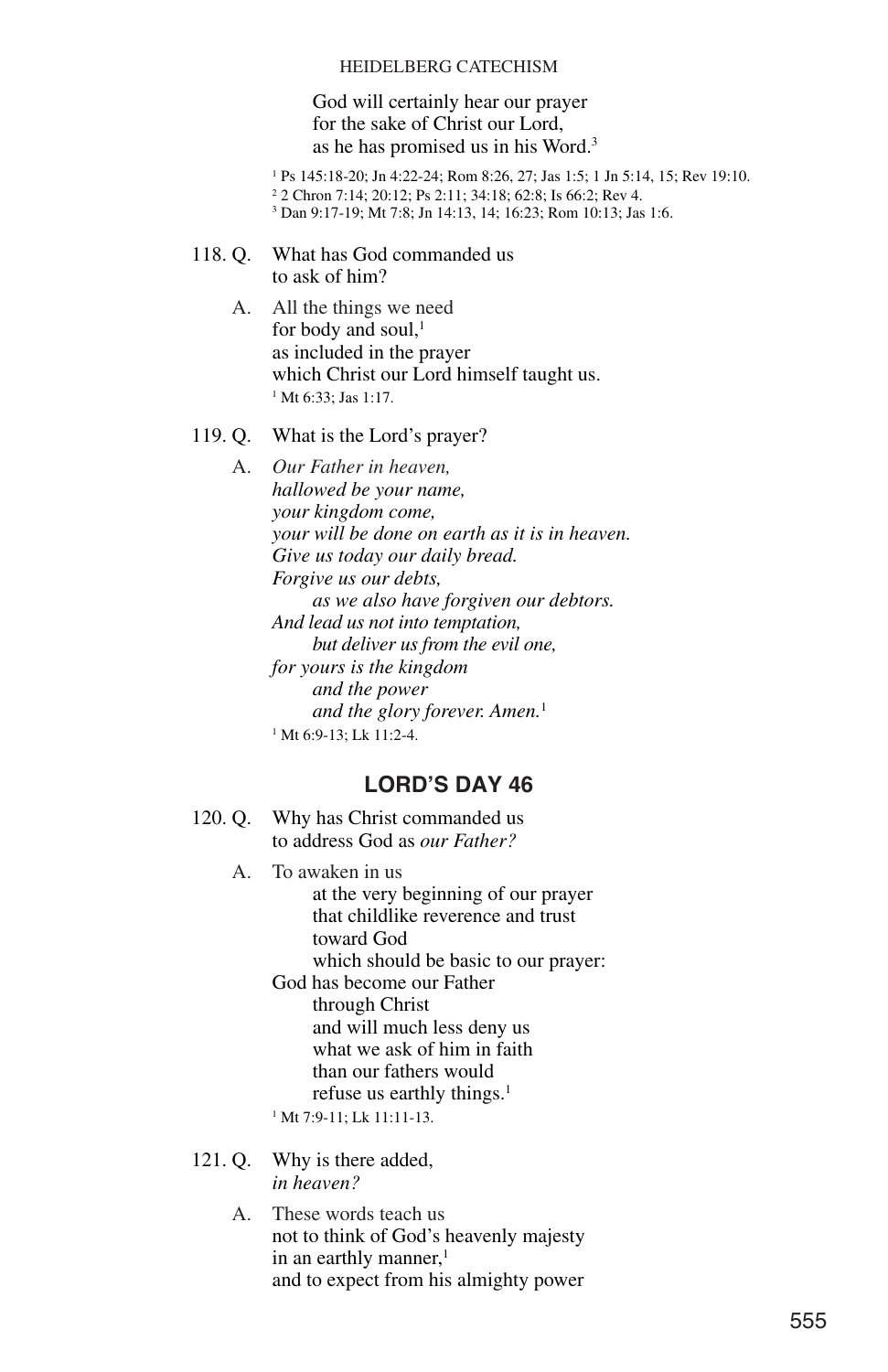all things we need for body and soul.<sup>2</sup> <sup>1</sup> Jer 23:23, 24; Acts 17:24, 25. <sup>2</sup> Mt 6:25-34; Rom 8:31, 32.

## **LORD'S DAY 47**

- 122. Q. What is the first petition?
	- A. *Hallowed be your name.*

That is:

Grant us first of all that we may rightly know you, $<sup>1</sup>$ </sup>

and sanctify, glorify, and praise you

in all your works,

in which shine forth

your almighty power,

wisdom, goodness, righteousness,

mercy, and truth.<sup>2</sup>

Grant us also

that we may so direct our whole life – our thoughts, words, and actions – that your name is not blasphemed because of us but always honoured and praised.<sup>3</sup>

<sup>1</sup> Jer 9:23, 24; 31: 33, 34; Mt 16:17; Jn 17:3.

<sup>2</sup> Ex 34:5-8; Ps 145; Jer 32:16-20; Lk 1:46-55, 68-75; Rom 11: 33-36.

<sup>3</sup> Ps 115:1; Mt 5:16.

## **LORD'S DAY 48**

123. Q. What is the second petition?

A. *Your kingdom come.* That is: So rule us by your Word and Spirit that more and more we submit to you.<sup>1</sup> Preserve and increase your church.<sup>2</sup> Destroy the works of the devil, every power that raises itself against you, and every conspiracy against your holy Word.3 Do all this until the fullness of your kingdom comes, wherein you shall be all in all.<sup>4</sup> <sup>1</sup> Ps 119:5, 105; 143:10; Mt 6:33. <sup>2</sup> Ps 51:18; 122:6-9; Mt 16:18; Acts 2:42-47.

<sup>3</sup> Rom 16:20; 1 Jn 3:8.

<sup>4</sup> Rom 8:22, 23; 1 Cor 15:28; Rev 22: 17, 20.

## **LORD'S DAY 49**

124. Q. What is the third petition?

A. *Your will be done, on earth as it is in heaven.*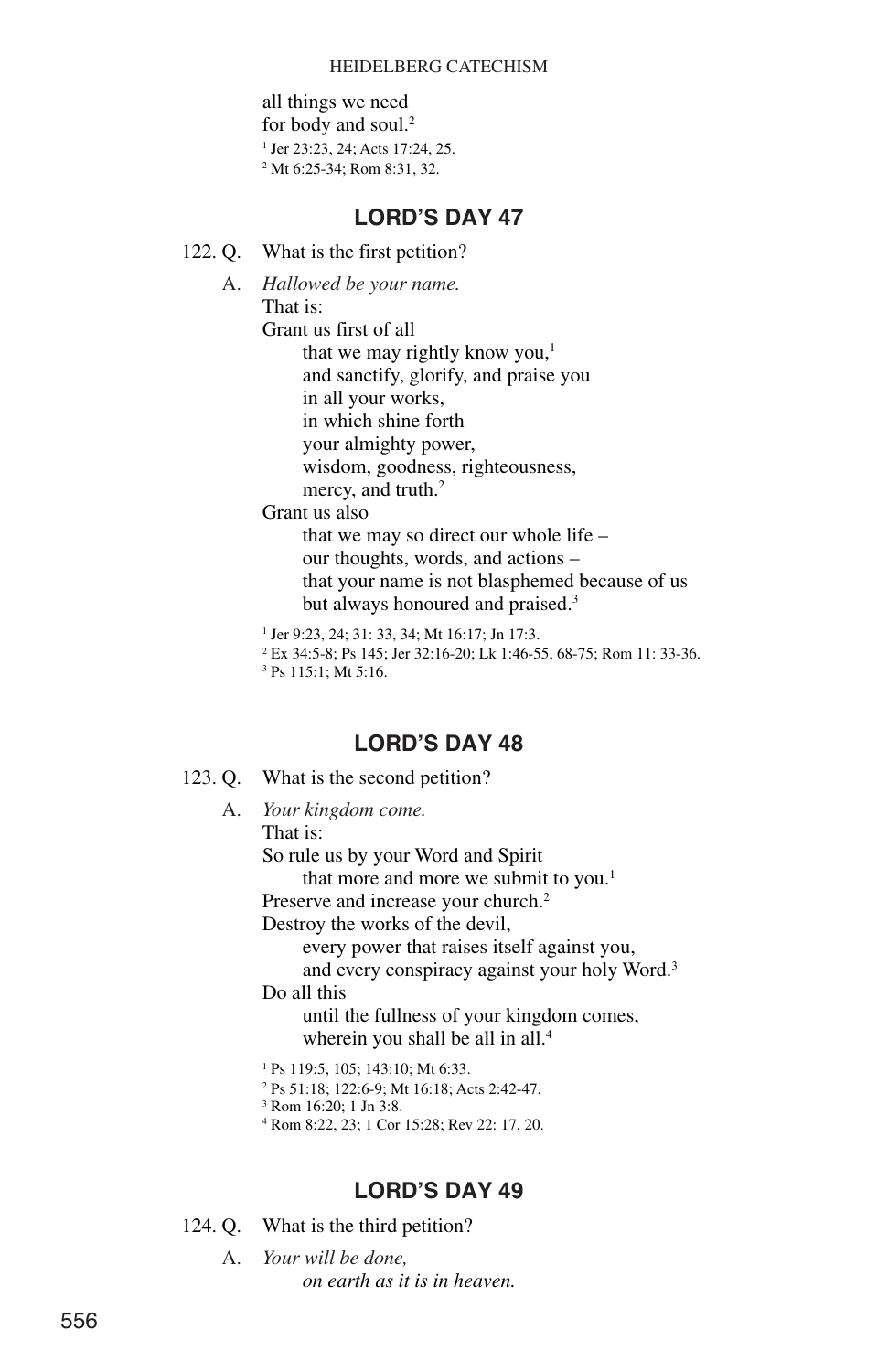That is:

Grant that we and all men may deny our own will, and without any murmuring obey your will,

for it alone is good.<sup>1</sup>

Grant also that everyone may carry out the duties of his office and calling2 as willingly and faithfully as the angels in heaven.3

<sup>1</sup> Mt 7:21; 16:24-26; Lk 22:42; Rom 12:1, 2; Tit 2:11, 12.

- <sup>2</sup> 1 Cor 7:17-24; Eph 6:5-9.
- <sup>3</sup> Ps 103:20, 21.

### **LORD'S DAY 50**

- 125. Q. What is the fourth petition?
	- A. *Give us today our daily bread.* That is: Provide us with all our bodily needs<sup>1</sup> so that we may acknowledge that you are the only fountain of all good,<sup>2</sup> and that our care and labour, and also your gifts, cannot do us any good without your blessing.<sup>3</sup> Grant, therefore, that we may

withdraw our trust from all creatures and place it only in you.4

<sup>1</sup> Ps 104:27-30; 145:15, 16; Mt 6:25-34.

<sup>2</sup> Acts 14:17; 17:25; Jas 1:17.

<sup>3</sup> Deut 8:3; Ps 37:16; 127:1, 2; 1 Cor 15:58.

<sup>4</sup> Ps 55:22; 62; 146; Jer 17:5-8; Heb 13:5, 6.

### **LORD'S DAY 51**

```
126. Q. What is the fifth petition?
```
A. *Forgive us our debts, as we also have forgiven our debtors.* That is: For the sake of Christ's blood, do not impute to us, wretched sinners, any of our transgressions, nor the evil which still clings to us, $<sup>1</sup>$ </sup> as we also find this evidence of your grace in us that we are fully determined wholeheartedly to forgive our neighbour.<sup>2</sup> <sup>1</sup> Ps 51:1-7; 143:2; Rom 8:1; 1 Jn 2:1, 2.

<sup>2</sup> Mt 6:14, 15; 18:21-35.